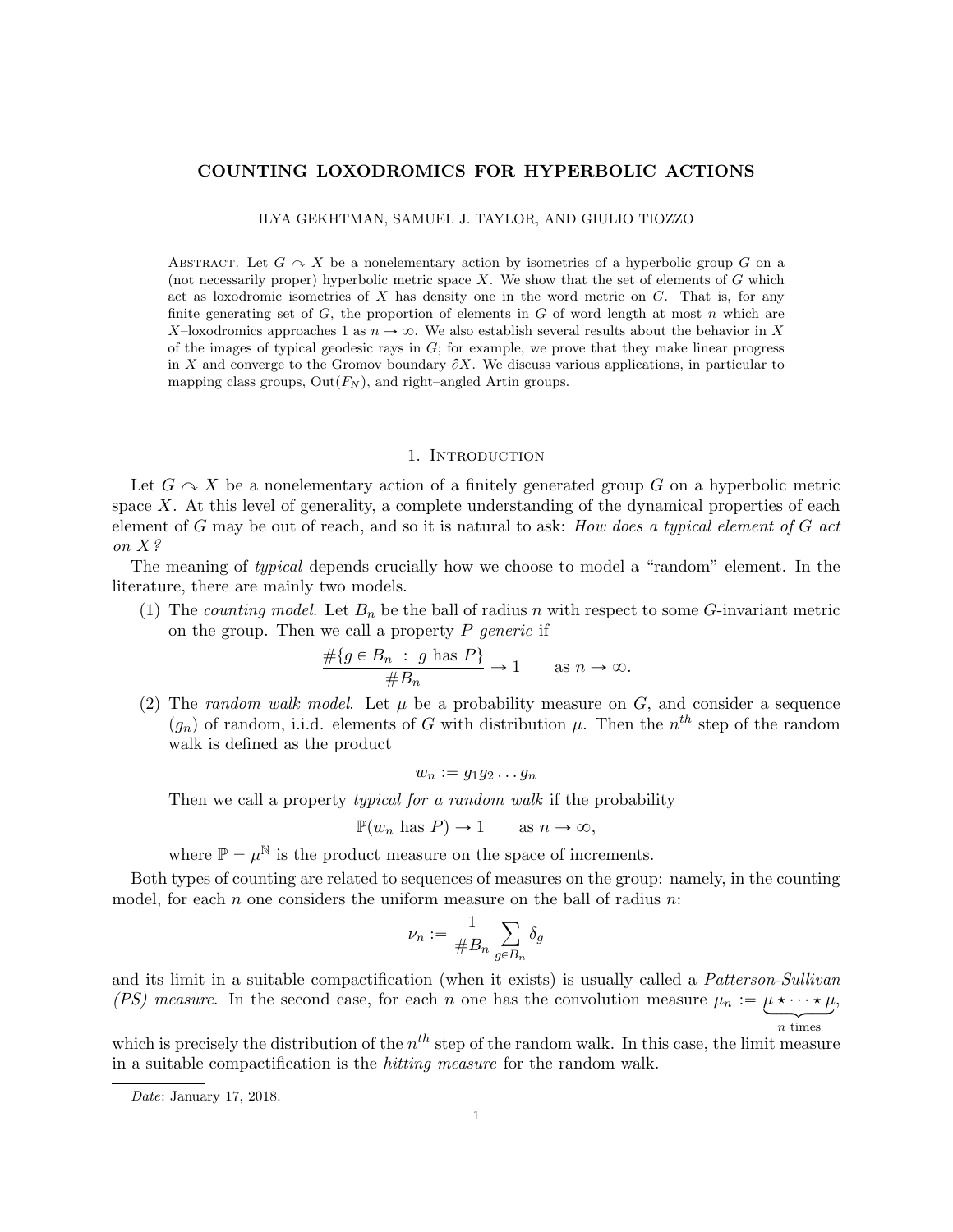The two types of counting, however, need not yield the same notion of genericity; indeed, an underlying theme of much research has been the question: Are Patterson-Sullivan measures also hitting measures for a certain random walk?

This is for instance the main question of [\[Ver00\]](#page-37-0). As Furstenberg showed [\[Fur71\]](#page-36-0), for a semisimple Lie group G, the appropriate boundary is  $B = G/P$ , where P is a minimal parabolic subgroup. Furthermore, the analogue of the Patterson-Sullivan measure is the unique measure  $\nu$  on B which is invariant by a maximal compact subgroup. In fact, he proved that for any lattice  $\Lambda$  in G there exists a measure on  $\Lambda$  whose hitting measure is  $\nu$ . Moreover, for groups acting properly and cocompactly on  $\delta$ -hyperbolic manifolds, Connell and Muchnik [\[CM07b\]](#page-36-1) showed that there exists a certain random walk which produces the Patterson-Sullivan measure on the boundary. They also extended this result to arbitrary Gibbs measures in the case the space is  $CAT(-1)$  [\[CM07a\]](#page-36-2).

However, for actions of hyperbolic groups  $G$  on spaces  $X$ , if the harmonic measure and PS measure are in the same measure class, then the metrics on  $G$  and on  $X$  are quasi-isometric [\[BHM11\]](#page-35-0). Interestingly, for hyperbolic groups Gouëzel, Mathéus, and Maucourant [\[GMM15\]](#page-36-3) recently proved that, when considering a word metric on  $G$ , harmonic measures for symmetric random walks of finite support are never in the same measure class as Patterson-Sullivan measures, unless the group is virtually free. One should compare this to Ledrappier's result that for compact hyperbolic surfaces the hitting measure for Brownian motion coincides with the PS measure if and only if the surface has constant curvature [\[Led95\]](#page-37-1). There are very many examples of harmonic measures which are singular with respect to the PS-type measure, see e.g. [\[KLP11\]](#page-36-4).

In this paper, we will use random walk methods to prove results about genericity with respect to counting in balls in the word metric on G. In particular, we consider the case of G a word hyperbolic group, acting on a  $\delta$ -hyperbolic metric space X and describe the behavior of typical geodesics in G with respect to the corresponding Patterson–Sullivan measure. Note that we do not assume that the space X is proper, hence the results hold for actions on infinite-dimensional manifolds or locally infinite graphs.

Just as in the case of isometries of the hyperbolic plane, an isometry q of a  $\delta$ -hyperbolic space can be either loxodromic (also called hyperbolic), elliptic, or parabolic. In particular, it is called loxodromic if its translation length  $\tau(g) := \lim_{n \to \infty} \frac{d(g^n x, x)}{n}$  $\frac{x(x,y)}{n}$  is positive for some  $x \in X$ . Our first theorem states that loxodromic isometries are generic with respect to counting in the word metric:

<span id="page-1-2"></span>**Theorem 1.1** (Genericity of loxodromics). Let G be a hyperbolic group with a nonelementary action by isometries on a separable<sup>[1](#page-1-0)</sup>,  $\delta$ -hyperbolic metric space X. Then X-loxodromics are generic on G, i.e.

$$
\frac{\#\{g \in B_n : g \text{ is } X - \text{loxodromic}\}}{\#B_n} \to 1,
$$

as  $n \to \infty$ .

Recall that two loxodromic isometries f and g of X are independent if their fixed point sets in  $\partial X$  are disjoint, and the action  $G \cap X$  is nonelementary if G contains two independent loxodromic isometries of  $X^2$  $X^2$ . We actually prove the stronger result that X-loxodromics are generic with respect to counting in spheres  $S_n$  in the Cayley graph of  $G$ .

The corresponding result for the random walk model has been proven by Rivin [\[Riv08\]](#page-37-2) and Maher [\[Mah11\]](#page-37-3) for the action of the mapping class group on the curve complex. In that case, an element is loxodromic if and only if it is pseudo-Anosov. This generalizes earlier work [\[Kai94\]](#page-36-5) for proper actions, and led to several generalizations including [\[CM15,](#page-36-6) [Sis11\]](#page-37-4). In particular, Maher-Tiozzo

<span id="page-1-0"></span><sup>&</sup>lt;sup>1</sup>In our work, we assume that all spaces are separable in order to apply results from [\[MT14\]](#page-37-5). However, Gruber– Sisto–Tessera [\[GST17,](#page-36-7) Remark 4] observe that in the current setting one may drop this hypothesis by replacing X with a separable metric space quasi-isometric to it.

<span id="page-1-1"></span><sup>&</sup>lt;sup>2</sup>Actions satisfying this condition are sometimes called *of general type* [\[CdCM](#page-36-8)<sup>+</sup>15].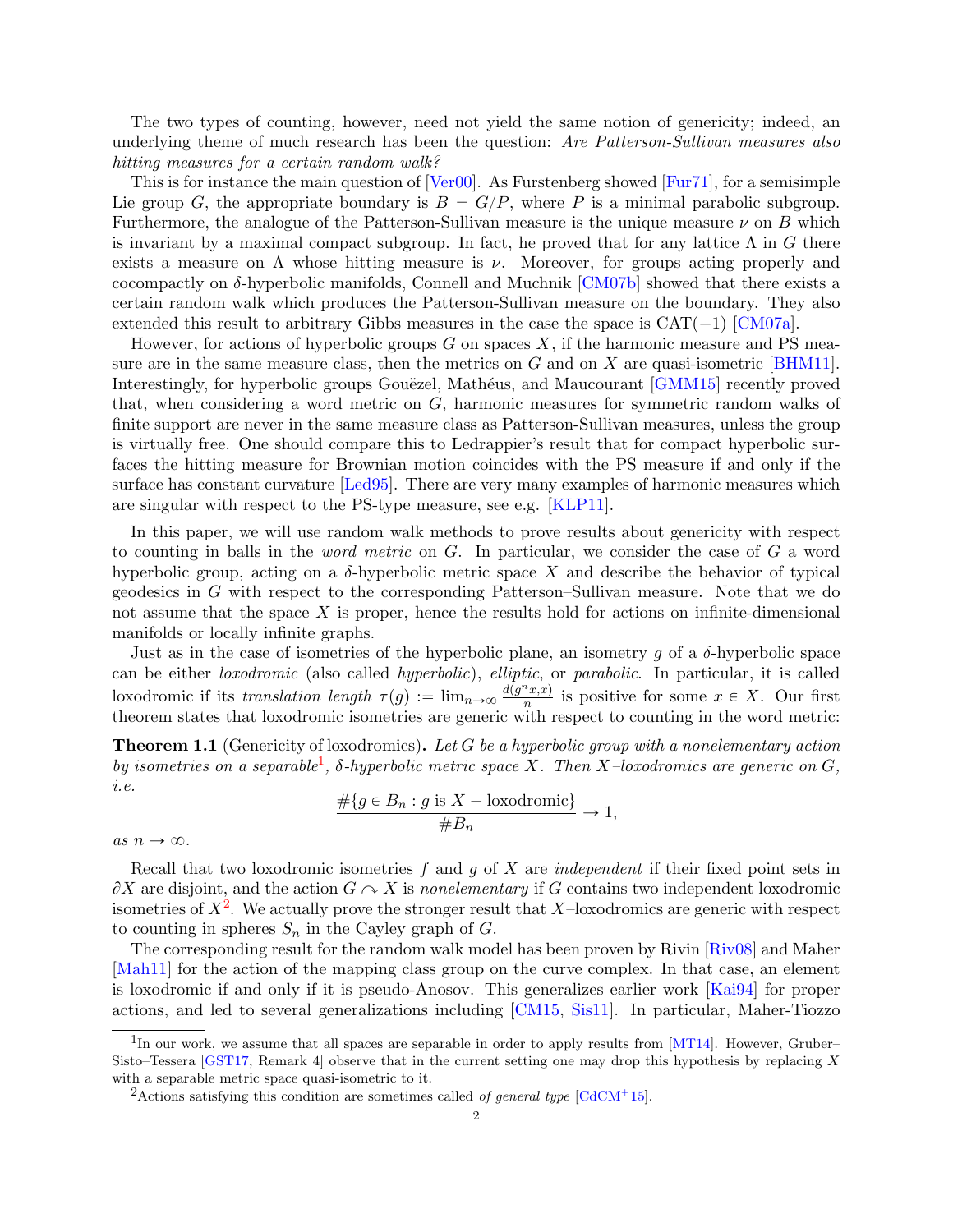[\[MT14\]](#page-37-5) proved that for *any* nonelementary group of isometries of a  $\delta$ -hyperbolic space, loxodromic elements are typical along random walks. The interest in random walks on mapping class groups goes back to Dunfield-Thurston [\[DT06\]](#page-36-9), where they are used to discuss the virtual Haken conjecture for random 3-manifolds.

It is important to note that for the counting model, genericity of loxodromics is *false* for general groups of isometries of a δ-hyperbolic space. This is shown in the following example (suggested to us by Sam Kim).

**Example 1** (Nongenericity in general). Denote the free group of rank r by  $F_r$  and fix a free basis as a generating set. Let  $G = F_2 \times F_3$  with the product generating set and let X denote a Cayley graph for  $F_2$ . Consider the action  $G \curvearrowright X$  in which the  $F_2$  factor acts by left multiplication and the right factor acts trivially. If we denote the set of loxodromics for the action by LOX, then its complement is the set

$$
LOX^{c} = \{(1, y) : y \in F_3\}
$$

and a simple computation<sup>[3](#page-2-0)</sup> yields

$$
\lim_{n \to \infty} \frac{\#(\text{LOX} \cap B_n)}{\#B_n} = \frac{2}{3} \neq 1.
$$

This is in contrast to the fact that for any simple random walk of  $G$ , the probability that the  $n^{th}$ step of the random walk is loxodromic goes to 1 as  $n \to \infty$ . Note that this G is (geodesically) automatic and has pure exponential growth, so these hypotheses are still not sufficient.

Returning to the situation of a hyperbolic group  $G$ , our results demonstrate that much of the typical geometry of G is preserved under the action  $G \curvearrowright X$ . Let us fix a finite generating set S for G and denote the corresponding Patterson–Sullivan measure on  $\partial G$  by  $\nu$ . Intuitively, this measure is defined by taking weak limits of the uniform distribution on balls  $B_n$  in the word metric as  $n \to \infty$  (with the previous definition, it is only defined up to a multiplicative constant, but we actually fix a normalization: see Section [5.1\)](#page-16-0).

One consequence of our study is that (a particular normalization of) the Patterson–Sullivan measure  $\nu$  on  $\partial G$  decomposes as a countable sum of harmonic measures associated to random walks on  $G$ , in the following sense.

<span id="page-2-1"></span>**Proposition 1.2.** There exists a finite collection of measures  $\nu_1, \ldots, \nu_r$  on  $\partial G$ , which are harmonic measures for random walks on G with finite exponential moment, and such that the Patterson– Sullivan measure  $\nu$  can be written as

$$
\nu = \sum_{g \in G} a_g \ g_* \nu_{i(g)},
$$

where each  $a_q$  is a non-negative, real coefficient, and  $i(g) \in \{1, \ldots, r\}.$ 

<span id="page-2-0"></span><sup>3</sup>Letting  $S_n(H)$  denote the sphere of radius n in the Cayley graph for the group H, we have for  $n \geq 1$ 

$$
#(S_n(F_2 \times F_3) \cap \text{LOX}^c) = #S_n(F_3) = 6(5^{n-1}).
$$

Since

#SnpF<sup>2</sup> <sup>ˆ</sup> <sup>F</sup>3q " <sup>ÿ</sup><sup>n</sup> k"0 #SkpF2q#S<sup>n</sup>´<sup>k</sup>pF3q " 6p5 n´1 q ` <sup>n</sup>ÿ´<sup>1</sup> k"1 4p3 k´1 q ¨ 6p5 n´k´1 q ` 4p3 n´1 q

we get by summing over all the  $S_n$ 

$$
\lim_{n \to \infty} \frac{\#(\text{LOX} \cap B_n)}{\#B_n} = \frac{2}{3} \neq 1.
$$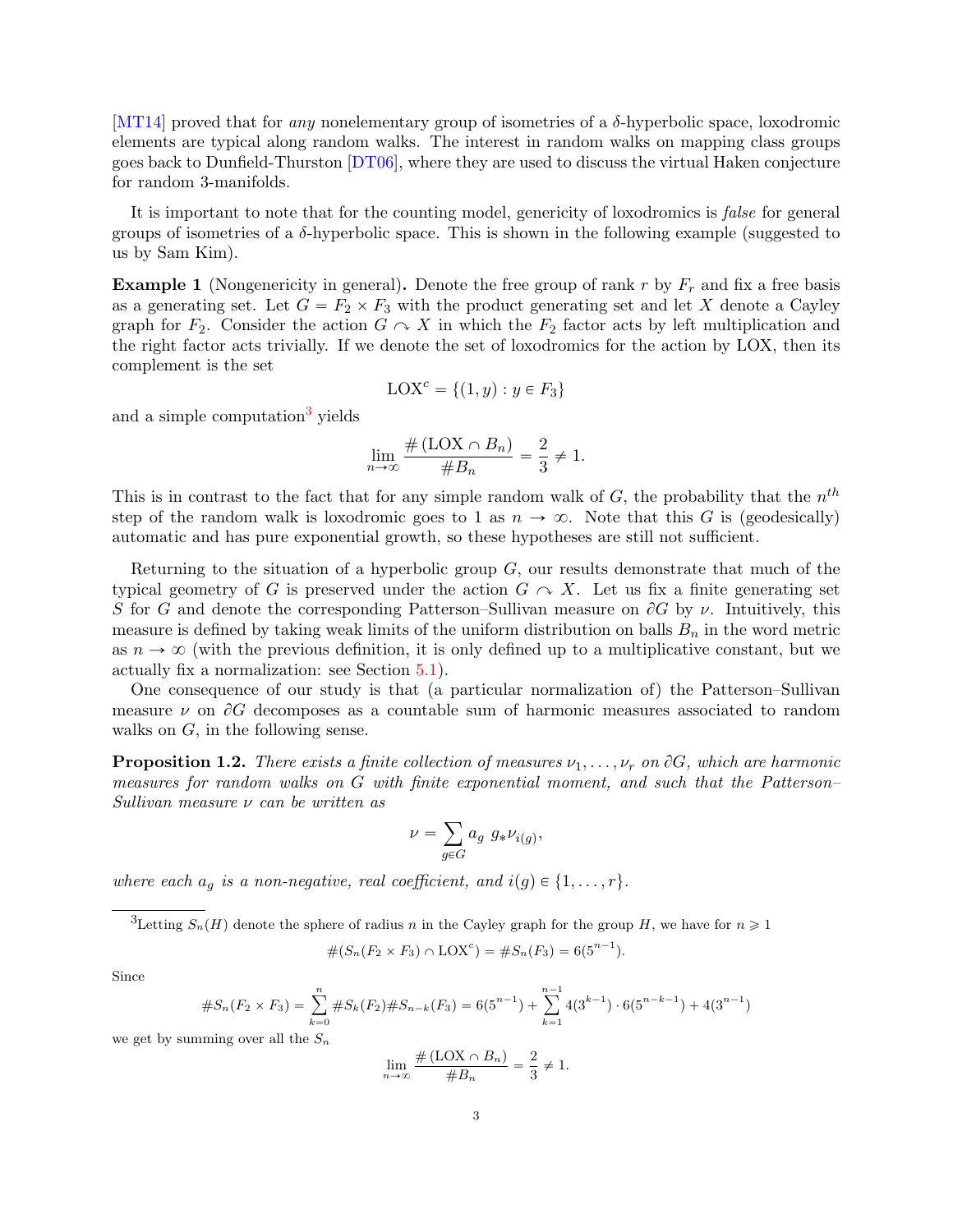One should compare Proposition [1.2](#page-2-1) with the main theorem of Connell–Muchnik [\[CM07b\]](#page-36-1), who show that for certain actions of hyperbolic groups, the Patterson–Sullivan measure is actually the harmonic measure for some random walk on G. We note that their result does not apply in our setting (the Gromov boundary of a hyperbolic group) since the Patterson–Sullivan measure  $\nu$  does not necessarily have the property that the Radon–Nikodym derivative of  $g_*\nu$  with respect to  $\nu$  is continuous. See also Remark 2.15 of [\[GMM15\]](#page-36-3).

There is a substantial literature studying typical behavior in finitely generated groups, beginning with Gromov's influential works [\[Gro87,](#page-36-10) [Gro93,](#page-36-11) Gro93]. More recent developments can be found, for example, in [\[AO96,](#page-35-1) [Arz98,](#page-35-2) [BMR03,](#page-35-3) [Cha95,](#page-36-13) [KMSS03,](#page-37-6) [KS05,](#page-37-7) [KRSS07,](#page-37-8) [Ol'92\]](#page-37-9).

Despite this interest, few works have addressed counting problems with respect to the word metric on  $G$ , when  $G$  is not necessarily free. For example, Pollicott and Sharp [\[PS98\]](#page-37-10) compare word length in a cocompact lattice of  $\text{Isom}(\mathbb{H}^n)$  to distance between orbit points in  $\mathbb{H}^n$ . In a different vein, Calegari and Fujiwara [\[CF10\]](#page-36-14) study the generic behavior of a bicombable function on a hyperbolic group and, in particular, establish a Central Limit Theorem for such functions. Finally, Wiest  $[Wie14]$  recently showed that if a group G satisfies a weak automaticity condition and the action  $G \curvearrowright X$  on a hyperbolic space X satisfies a strong "geodesic word hypothesis," then the loxodromics make up a *definite proportion* of elements of the  $n$  ball (when counting with respect to certain normal forms). This geodesic word hypothesis essentially requires geodesics in the group  $G$ , given by the normal forms, to project to unparameterized quasigeodesics in the space X under the orbit map. In our work, on the other hand, we do not assume any nice property of the action except it being by isometries.

1.1. Typical geodesic rays in G. To establish Theorem [1.1,](#page-1-2) we study the behavior of  $\nu$ -typical geodesic rays of G and the paths they determine in the space X under the orbit map  $G \to X$ . That the images of geodesics in G have any controlled behavior when projected to X is particularly surprising at this level of generality. A few examples to bear in mind are  $G$  acting on a locally infinite hyperbolic graph, G acting on one of its nonelementary hyperbolic quotient groups, or G acting on  $\mathbb{H}^n$  with dense orbits.

We first show that typical geodesic rays of G converge to the boundary in  $X \cup \partial X$ :

<span id="page-3-0"></span>**Theorem 1.3** (Convergence to the boundary of X). Let G be a hyperbolic group with a nonelementary action by isometries on a separable, hyperbolic metric space X. For every  $x \in X$  and v–almost every  $\eta \in \partial G$ , if  $(g_n)_{n\geqslant 0}$  is a geodesic ray in G converging to  $\eta$ , then the sequence  $g_n x$  in X converges to a point in the boundary  $\partial X$ .

For  $x \in X$ , let  $\Phi = \Phi_x \colon G \to X$  given by  $\Phi(g) = gx$  denote the orbit map of the action  $G \cap X$ . Theorem [1.3](#page-3-0) implies the existence of a *ν*-measurable, *G*-equivariant map  $\partial \Phi$ :  $\partial G \to \partial X$  from the Gromov boundary of G to the Gromov boundary of X.

In fact, if we define

 $\partial^X G = \{ \eta \in \partial G : \Phi([1, \eta)) \subset X \text{ converges to a point in } \partial X \},\$ 

then  $\Phi$  extends to a map  $\partial \Phi$ :  $\partial^X G \to \partial X$  and the set  $\partial^X G$  has full  $\nu$ -measure by Theorem [1.3.](#page-3-0)

In addition, we show that for almost every  $\eta \in \partial G$ , the path  $\Phi([1, \eta))$  makes linear progress in the space  $X$ :

<span id="page-3-1"></span>**Theorem 1.4** (Positive drift). Let G be a hyperbolic group with a nonelementary action by isometries on a separable, hyperbolic metric space X. Then there exists  $L > 0$  such that for every  $x \in X$ and v–almost every  $\eta \in \partial G$ , if  $(g_n)_{n\geqslant 0}$  is a geodesic in G converging to  $\eta$ , then

$$
\lim_{n \to \infty} \frac{d_X(x, g_n x)}{n} = L > 0.
$$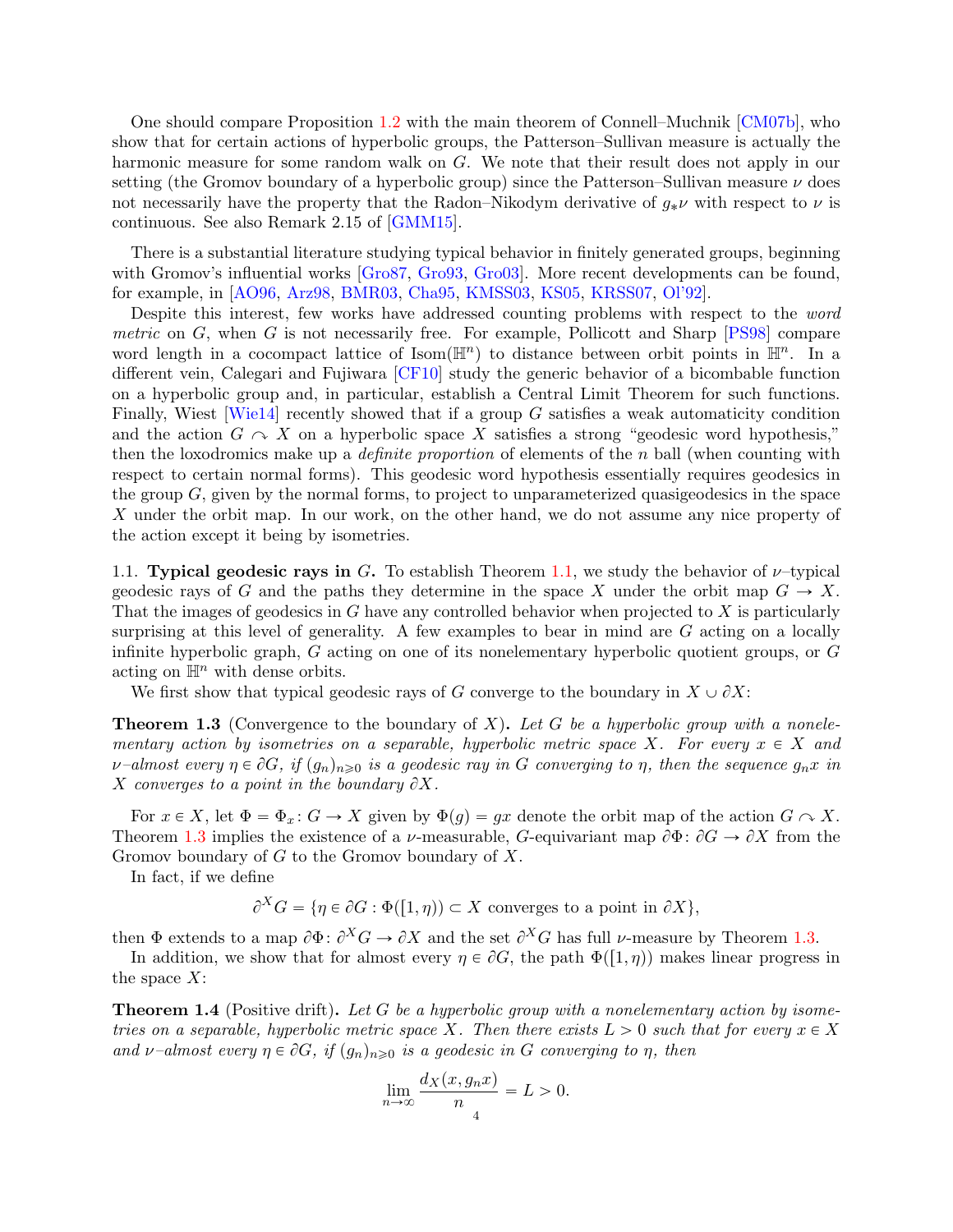Finally, we prove that the projection to  $X$  of a generic geodesic ray in  $G$  is approximated by a quasigeodesic ray in  $X$ , up to sublinear error.

<span id="page-4-0"></span>Theorem 1.5 (Sublinear tracking). Let G be a hyperbolic group with a nonelementary action by isometries on a separable, hyperbolic metric space X. Then, for  $\nu$ -almost every boundary point  $\eta \in \partial G$ , there exists a quasigeodesic ray  $\gamma$  in X such that, for any geodesic sequence  $g_n \to \eta$ , one has

$$
\lim_{n \to \infty} \frac{d_X(g_n x, \gamma)}{n} = 0.
$$

We note that if X has the property that each point in  $\partial X$  is the endpoint of a geodesic ray, then the quasigeodesic  $\gamma$  may be taken to be a geodesic.

Theorems [1.3,](#page-3-0) [1.4,](#page-3-1) and [1.5](#page-4-0) are proven using a Markov chain (introduced by Calegari–Fujiwara  $[CF10]$ ) on the directed graph  $\Gamma$  which parameterizes a geodesic combing of G. That is, directed paths in  $\Gamma$  evaluate to geodesics in the group G. Let  $\mathbb P$  be the corresponding Markov measure on the space of sample paths  $(w_n)$  which begin at the "identity" vertex of Γ. (See Section [6](#page-18-0) for details.) By combining Theorem [1.3](#page-3-0) and Theorem [1.4](#page-3-1) we show that along a  $\mathbb{P}$ –typical path in Γ one encounters elements of G which are loxodromic for the action on  $X$  and whose translation lengths grow linearly.

<span id="page-4-1"></span>**Theorem 1.6** (Linear growth of X-translation lengths). Let G be a hyperbolic group with a nonelementary action by isometries on a separable hyperbolic metric space X. Then there is an  $L_1 > 0$ such that

$$
\mathbb{P}(\tau_X(w_n) \geq L_1 n) \to 1,
$$

as  $n \to \infty$ .

In fact, we show that the constant  $L_1$  appearing in Theorem [1.6](#page-4-1) can be taken to be  $L - \epsilon$  for any  $\epsilon > 0$ , where L is the drift constant of Theorem [1.4.](#page-3-1)

1.2. Genericity in G and the action  $G \curvearrowright X$ . Finally, we translate results about typical geodesics in the Patterson–Sullivan measure into statements about counting in the balls  $B_n \subset G$ . We emphasize that our genericity results also hold for counting in spheres  $S_n$  (i.e. elements of word length exactly n) which gives a priori stronger information.

First, we show that for a fixed  $x \in X$ , the ratio of the displacement  $d_X(x, gx)$  to the word length of  $q$  is uniformly bounded from below for a generic subset of  $G$ .

<span id="page-4-2"></span>**Theorem 1.7** (Genericity of positive drift). Let G be a hyperbolic group with a nonelementary action by isometries on a separable hyperbolic metric space X. Then there exists  $L_1 > 0$  such that

$$
\frac{\#\{g \in B_n : d_X(gx, x) \ge L_1 | g|\}}{\#B_n} \to 1 \quad \text{as } n \to \infty.
$$

By combining Theorem [1.7](#page-4-2) with estimates for the Gromov product between generic elements we show that, generically, the translation length of g with respect to the action  $G \cap X$  grows linearly with  $|g|$ .

<span id="page-4-3"></span>**Theorem 1.8** (Genericity of linear growth). Let G be a hyperbolic group with a nonelementary action by isometries on a separable hyperbolic metric space X. Then there is an  $L_1 > 0$  so that

$$
\frac{\#\{g \in B_n : \tau_X(g) \ge L_1|g|\}}{\#B_n} \to 1,
$$

as  $n \to \infty$ .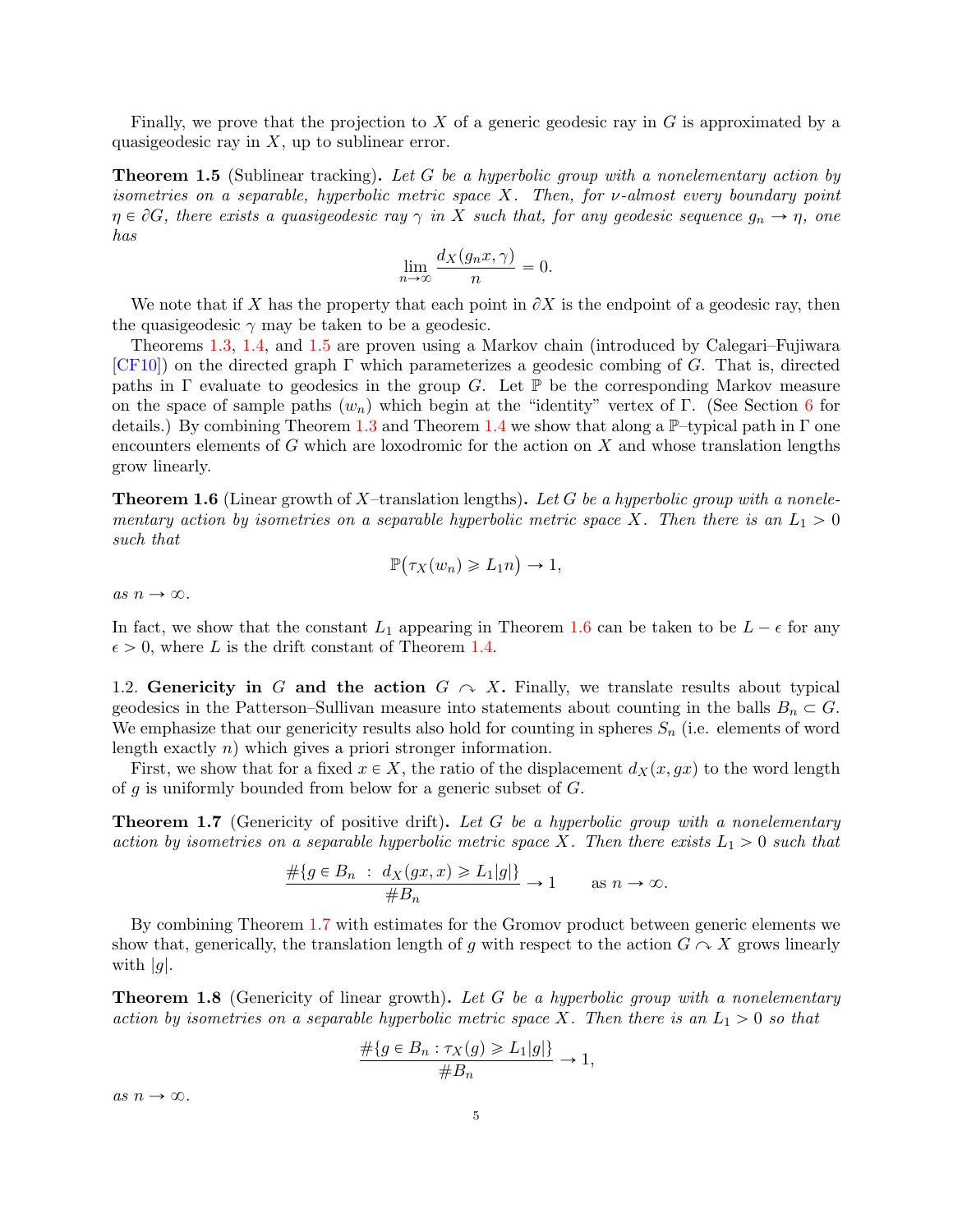Just as above, the constant  $L_1$  appearing in Theorem [1.7](#page-4-2) and Theorem [1.8](#page-4-3) can be taken to be  $L - \epsilon$  for any  $\epsilon > 0$ , where L is the drift constant of Theorem [1.4.](#page-3-1) Since  $\tau_X(g) > 0$  if and only if g is loxodromic for the action  $G \sim X$ , Theorem [1.8](#page-4-3) immediately implies that X-loxodromics are generic in G, proving Theorem [1.1.](#page-1-2)

We remark that it is an interesting problem to establish the rate of convergence in Theorem [1.7](#page-4-2) and Theorem [1.8.](#page-4-3) Work of Mathieu–Sisto [\[MS14\]](#page-37-12) and Sunderland [\[Sun\]](#page-37-13) obtains an exponential decay on drift for the random walk, which may be useful for proving an exponential convergence rate in our setting.

1.3. Applications. We now collect some immediate applications of our main results.

1.3.1. Splittings and quotients of hyperbolic groups. Applying Theorem [1.8](#page-4-3) directly to the action  $G \curvearrowright C<sub>S</sub>(G)$  of a hyperbolic group on its Cayley graph, we see that generic elements of G are infinite order and their translation lengths grow linearly in word length. This recovers a result of Pallavi Dani from her thesis [\[Dan05\]](#page-36-15). The main point of our results is that they apply to a much more general setting.

For example, recall that a splitting of a group G is an action of G on a simplicial tree  $T$  – this is equivalent to realizing G as the fundamental group of a graph of groups  $\lceil \text{Ser03} \rceil$ . The splitting is minimal if there is no invariant subtree. For  $g \in G$ , we denote by  $g^*$  the shortest representative of the conjugacy class of g in  $T/G$ .

**Proposition 1.9.** Suppose that  $G \sim T$  is a minimal splitting of a hyperbolic group G such that T has at least 3 ends. Then the set of elements which are not conjugate into a vertex stabilizer is generic.

Moreover, there is an  $L > 0$  such that the set of  $q \in G$  having the property that

#(edges crossed by  $g^*$ )  $\geq L|g|$ 

is generic in G.

Similar statements can be made about other useful actions of G on hyperbolic spaces. These include the quasi–trees of Bestvina–Bromberg–Fujiwara [\[BBF15\]](#page-35-4) or hyperbolic graphs obtained by coning–off uniformly quasiconvex subsets of the hyperbolic group  $G$  [\[KR14\]](#page-37-15). We state one further general application, which follows directly from Theorem [1.7](#page-4-2) and Theorem [1.3.](#page-3-0)

**Theorem 1.10** (Epimorphisms are generically bilipschitz). Let  $\phi: G \to H$  be a surjective homomorphism between nonelementary hyperbolic groups. Then there is an  $L > 0$  such that the set of  $g \in G$  for which

 $|\phi(g)| \geq L|g|$ 

is generic in G.

Moreover, there is a subset  $\partial^H G$  of  $\partial G$  with  $\nu(\partial^H G) = 1$  and a boundary map  $\partial \phi : \partial^H G \to \partial H$ extending the homomorphism  $\phi: G \to H$ .

1.3.2. Mapping class groups and  $Out(F_N)$ . Our main result on the genericity of loxodromics is in part motivated by a long-standing conjecture, going back to W. Thurston, about the mapping class group of an orientable surface S with  $\chi(S) < -1$ .

<span id="page-5-0"></span>**Conjecture 1.11** ([\[Far06,](#page-36-16) Conjecture 3.15]). Let  $Mod(S)$  be the mapping class group of an orientable surface S with  $\chi(S) < -1$ . Then pseudo–Anosov mapping classes are generic in Mod(S).

While Conjecture [1.11](#page-5-0) seems at the moment out of reach, our main result does imply the corresponding statement for hyperbolic subgroups of  $Mod(S)$ . Recall that  $Mod(S)$  is not itself hyperbolic and so the techniques of this paper do not directly apply. We say that a subgroup  $G$  of  $Mod(S)$  is irreducible if no finite index subgroup of G fixes a multicurve on S.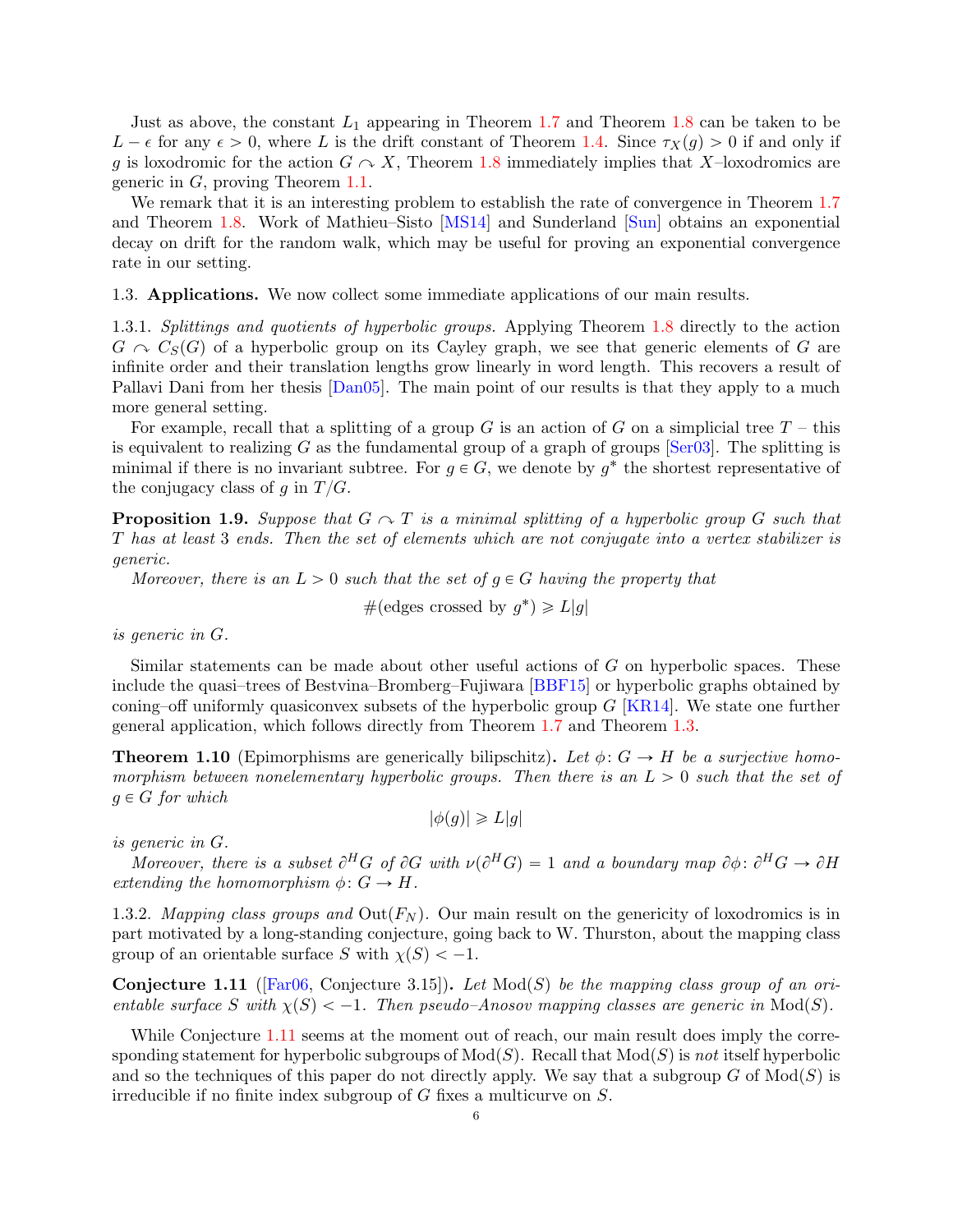<span id="page-6-0"></span>**Theorem 1.12** (Genericity in  $Mod(S)$ ). Let G be a nonelementary hyperbolic group which is an irreducible subgroup of  $Mod(S)$ . Then pseudo–Anosov mapping classes are generic in G with respect to any generating set of G.

*Proof.* The mapping class group  $Mod(S)$  acts by isometries on the curve complex  $\mathcal{C}(S)$  of the surface S, which is hyperbolic by [\[MM99\]](#page-37-16). Since G is an irreducible subgroup of  $Mod(S)$  which is not virtually cyclic, G has a nonelementary action on  $\mathcal{C}(S)$ ; this follows from the subgroup structure theorems of [\[BLM83,](#page-35-5) [Iva92\]](#page-36-17). Since the loxodromics of the action  $Mod(S) \cap \mathcal{C}(S)$  are exactly the pseudo-Anosov mapping classes, again by  $[MM99]$ , the result follows from Theorem [1.1.](#page-1-2)

We remark that hyperbolic, irreducible subgroups of  $Mod(S)$ , i.e. those subgroups to which Theorem [1.12](#page-6-0) applies, are abundant. For example, there are several constructions of right–angled Artin subgroups of  $Mod(S)$  [\[CLM12,](#page-36-18) [Kob10\]](#page-37-17) and such subgroups are well-known to contain a variety of hyperbolic subgroups (see Section [1.3.3\)](#page-6-1).

The next application of Theorem [1.12](#page-6-0) was pointed out to us by H. Masur and J. Tao. Let S be a closed surface of genus at least 2 and set  $S = S\pmb{\pmb{\vee}} p$  for some  $p \in S$ . Recall that there is a natural map  $Mod(\mathring{S}) \to Mod(S)$  whose kernel is  $\pi_1(S, p)$  [\[Bir69\]](#page-35-6). Moreover, the mapping class  $f_\gamma \in Mod(\mathring{S})$ corresponding to  $\gamma \in \pi_1(S, p)$  is pseudo–Anosov if and only if  $\gamma$  is filling [\[Kra81\]](#page-37-18) – i.e. every curve homotopic to  $\gamma$  cuts S into disks. Hence, applying Theorem [1.12](#page-6-0) to the induced action of  $\pi_1(S)$  on the curve graph of  $\tilde{S}$  gives the following:

**Corollary 1.13.** Let S be a closed surface of genus  $g \ge 2$ . Then filling curves are generic in  $\pi_1(S)$ with respect to any generating set.

There is also a direct analogue for hyperbolic subgroups of  $Out(F_N)$ . Similar to the discussion for mapping class groups, there are various techniques for constructing hyperbolic subgroups of Out( $F_N$ ). See for example [\[Tay15\]](#page-37-19). We say that a subgroup G of Out( $F_N$ ) is irreducible if no finite index subgroup of G fixes a free factor of  $F_N$ .

**Theorem 1.14** (Genericity in Out $(F_N)$ ). Let G be a nonelementary hyperbolic group which is an irreducible subgroup of  $Out(F_N)$ . Then fully irreducible automorphisms are generic in G with respect to any generating set of G.

Moreover, if G is also not contained in a mapping class subgroup of  $Out(F_N)$ , then atoroidal, fully irreducible automorphisms are generic in G.

*Proof.* We mimic the proof of Theorem [1.12](#page-6-0) using the action of  $Out(F_N)$  on two free group analogues of the curve complex. First, since  $G \leq \text{Out}(F_N)$  is irreducible and not virtually cyclic, the main result of [\[HM13\]](#page-36-19) implies that G contains "independent" fully irreducible automorphisms. This implies that G has a nonelementary action on  $\mathcal{F}\mathcal{F}_N$ , the free factor complex of  $F_N$ , which is hyperbolic by [\[BF14\]](#page-35-7). We then apply Theorem [1.1](#page-1-2) to obtain the first part of the theorem since the loxodromic isometries of  $\mathcal{F}\mathcal{F}_N$  are exactly the fully irreducible automorphisms [\[BF14\]](#page-35-7).

To get the moreover statement, we use the action of  $Out(F_N)$  on  $\mathcal{CS}_N$ , the co-surface graph of  $F_N$ . By [\[DT16\]](#page-36-20),  $\mathcal{CS}_N$  is a hyperbolic graph and the loxodromic elements of the action  $Out(F_N) \cap \mathcal{CS}_N$ are exactly the atoroidal fully irreducible automorphisms. By [\[Uya15\]](#page-37-20),  $G \leq 0$ ut $(F_N)$  must contain an atoroidal element of  $Out(F_n)$  for otherwise G is contained in a mapping class subgroup of Out( $F_N$ ), contrary to our hypothesis. From this, it follows easily that the action  $G \curvearrowright \mathcal{CS}_N$  is nonelementary and so another application of Theorem [1.1](#page-1-2) completes the proof.  $\Box$ 

<span id="page-6-1"></span>1.3.3. Special hyperbolic groups and loxodromics in RAAGs. As a final application, we recall the celebrated result of Agol, who building on work of Wise and his collaborators showed that every hyperbolic cubulated group  $G'$  has a finite index subgroup G which embeds into a right-angled Artin group  $A(\Gamma)$  [\[Ago13\]](#page-35-8). Following work of Haglund and Wise, a finitely generated group which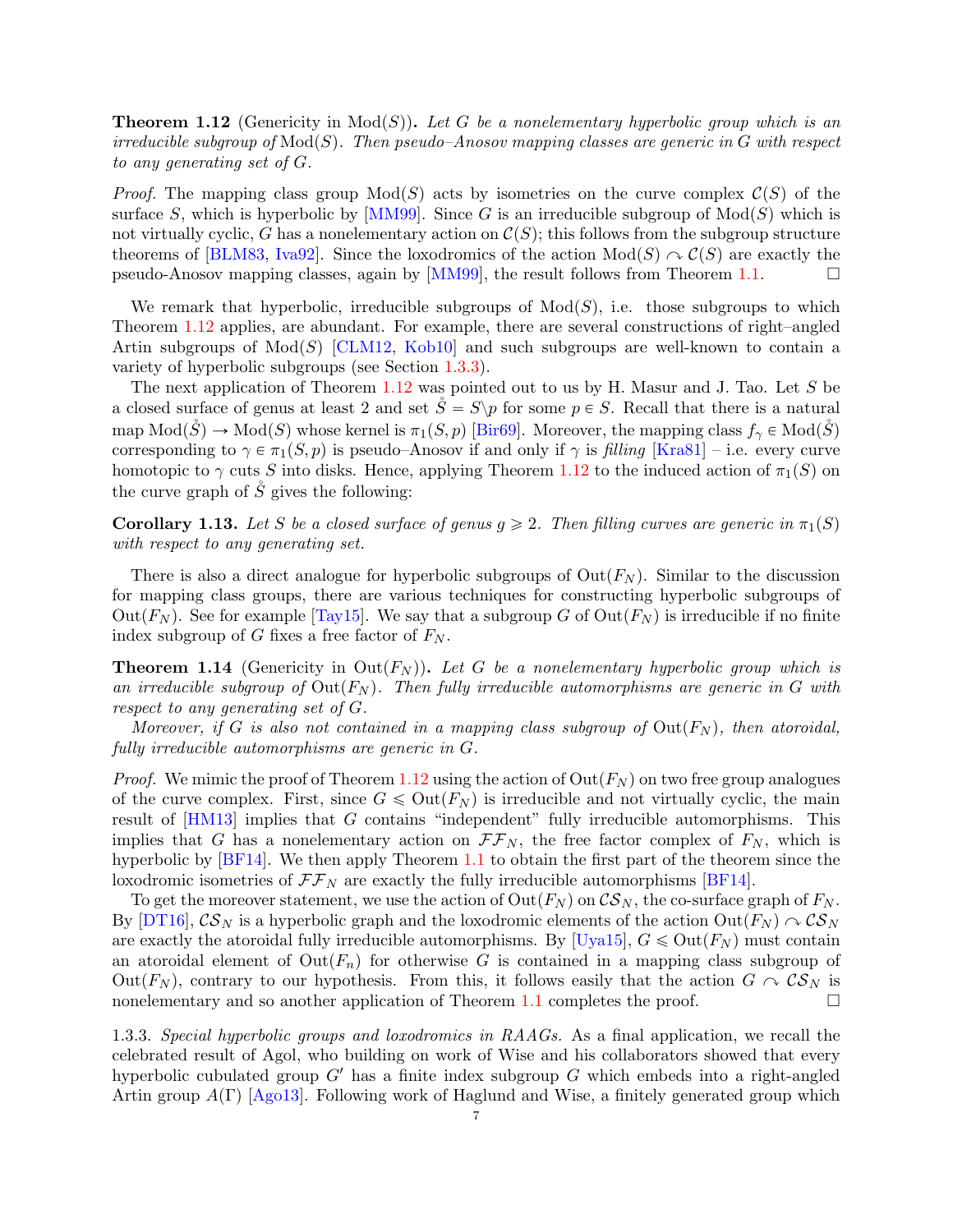embeds into a right–angled Artin group  $A(\Gamma)$  is called *special* [\[HW08\]](#page-36-21). For additional information of RAAGs and special groups see, for example, [\[Wis12\]](#page-37-21).

As  $A(\Gamma)$  is itself a CAT(0) group, an important role is played by its elements which act by rank–1 isometries on its associated  $CAT(0)$  cube complex, its so-called Salvetti complex. Following [\[KK14\]](#page-36-22), we call such elements of  $A(\Gamma)$  loxodromic. Equivalently, loxodromic elements of  $A(\Gamma)$  are characterized algebraically by having cyclic centralizer in  $A(\Gamma)$  [\[Ser89,](#page-37-22) [BF09\]](#page-35-9) and geometrically as being the Morse elements of  $A(\Gamma)$  [\[BC12\]](#page-35-10). Being of geometric interest, one might ask how frequently elements of a hyperbolic cubulated group G get mapped to loxodromics of  $A(\Gamma)$  via the embeddings provided by Agol's theorem, and our next application shows that this is indeed generically the case. Note this is in contrast to the well–known result that the only subgroups of  $A(\Gamma)$  for which each nontrivial element is loxodromic are free subgroups [\[CLM12,](#page-36-18) [KK14,](#page-36-22) [KMT14\]](#page-37-23).

For the statement of the theorem, recall that the join of two graphs  $\Gamma_1$  and  $\Gamma_2$  is the graph formed by connected every vertex of  $\Gamma_1$  to every vertex of  $\Gamma_2$ . A subgroup of  $A(\Gamma)$  is called a join subgroup if it corresponds to  $A(\Lambda)$ , where  $\Lambda$  is a join subgraph of Γ. See [\[BC12\]](#page-35-10) for additional details.

**Theorem 1.15** (Genericity in hyperbolic, special groups). Let G be a nonelementary hyperbolic group and  $\phi: G \to A(\Gamma)$  be an injective homomorphism into a right–angled Artin group  $A(\Gamma)$ . If the image of G is not contained in a conjugate of a join subgroup, then

$$
\frac{\#\{g \in B_n : \phi(g) \text{ is loxodromic in } A(\Gamma)\}}{\#B_n} \to 1.
$$

*Proof.* By Theorem 5.2 of [\[BC12\]](#page-35-10), if  $\phi(G)$  is not contained in a conjugate of a join subgroup, then  $\phi(G)$  contains at least 2 independent loxodromic elements. This implies that the induced action of G on the extension graph  $\Gamma^e$  is nonelementary. Since  $\Gamma^e$  is hyperbolic and the loxodromic isometries of  $A(\Gamma) \cap \Gamma^e$  are exactly the loxodromic elements of  $A(\Gamma)$  ([\[KK14\]](#page-36-22)), applying Theorem [1.1](#page-1-2) to the action  $G \cap \Gamma^e$  completes the proof.

1.4. Summary of paper. In Section [2](#page-8-0) and Section [3](#page-11-0) we present the theory of Markov chains on directed graphs that will be needed for our counting arguments. In Section [4](#page-14-0) we describe a process by which we turn a Markov chain into a number of random walks, using first return probabilities. Section [5](#page-15-0) then presents background material on hyperbolic groups and spaces, geodesic combings, and random walks.

These techniques are combined in Section  $6$  to show that sample paths in the geodesic combing of G converge to the boundary of X and have positive drift. This proves Theorem [1.3](#page-3-0) and Theorem [1.4.](#page-3-1) We also show that with probability going to 1, the nth step of a sample path in the Markov chain is X-loxodromic with translation length growing linearly in n. One of the main steps in establishing these results is to show that the first return probabilities discussed above determine nonelementary measures on the group G.

Finally, in Section [7,](#page-30-0) we turn our statements about the Markov measure into statements about counting in the Cayley graph of the group  $G$ . This culminates in the proofs of Theorem [1.7](#page-4-2) and Theorem [1.8.](#page-4-3)

Acknowledgements. The authors thank Nathan Dunfield, Camille Horbez, Ilya Kapovich, Sam Kim, Joseph Maher, Howard Masur, Kasra Rafi and Jing Tao for helpful suggestions. We also thank the referee for several corrections and suggestions that improved our paper. The first author is partially supported by NSF grant DMS-1401875 and ERC advanced grant "Moduli" of Prof. Ursula Hamenstädt, the second author is partially supported by NSF grants DMS-1400498 and DMS-1744551, and the third author is partially supported by NSERC and the Connaught fund.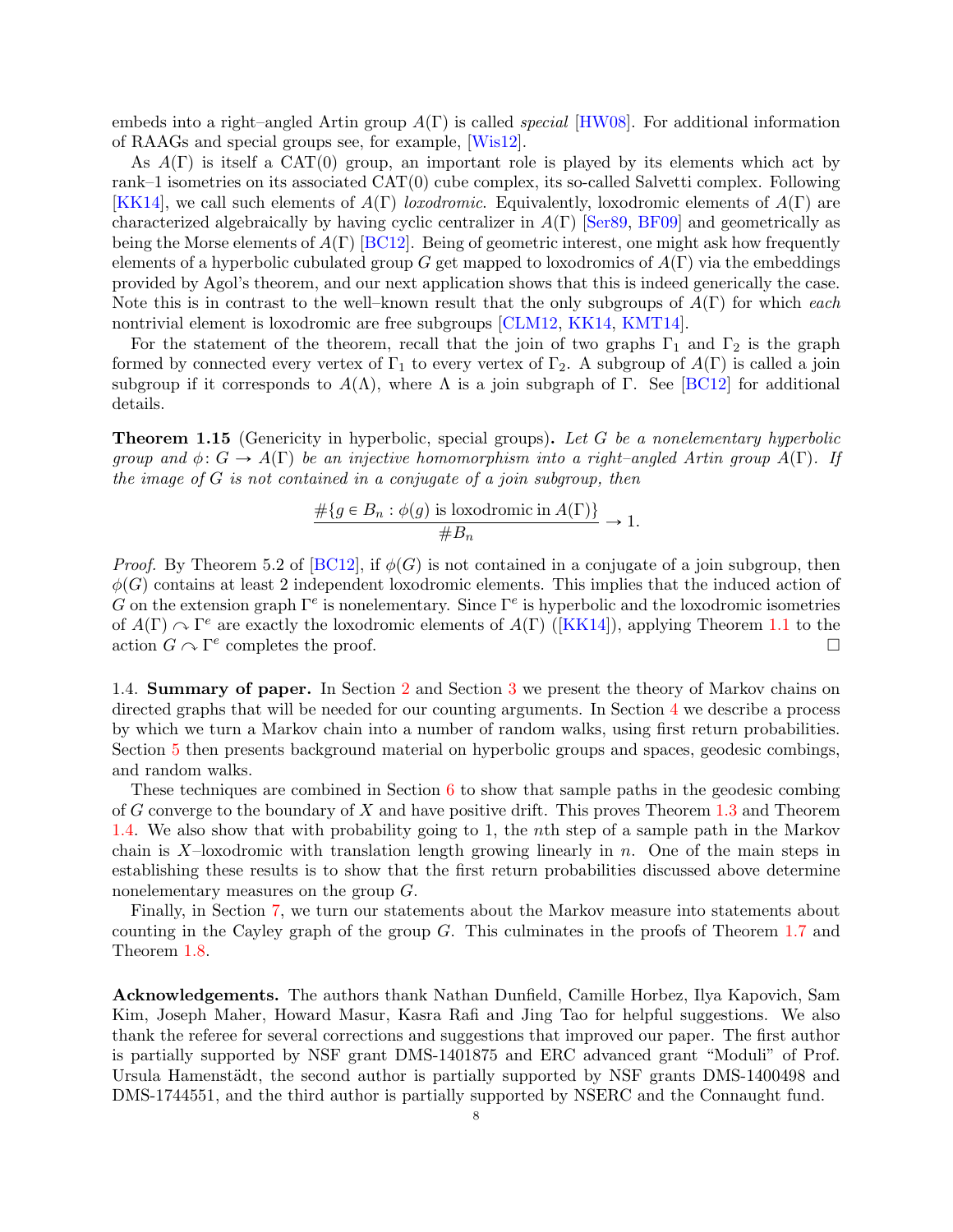### 2. Counting paths in graphs

<span id="page-8-0"></span>We start by setting up our notation and recalling some fundamental facts about directed graphs. Note that we will first deal with general graphs, and introduce the group structure only later. We mostly follow Calegari–Fujiwara [\[CF10\]](#page-36-14).

2.1. Almost semisimple graphs. Let Γ be a finite, directed graph with vertex set  $V(\Gamma)$  =  $\{v_0, v_1, \ldots, v_{r-1}\}.$  The *adjacency matrix* of  $\Gamma$  is the  $r \times r$  matrix  $M = (M_{ij})$  defined so that  $M_{ij}$  is the number of edges from  $v_i$  to  $v_j$ .

Such a graph is *almost semisimple* of growth  $\lambda > 1$  if the following hold:

- (1) There is an *initial vertex*, which we denote as  $v_0$ ;
- (2) For any other vertex v, there is a (directed) path from  $v_0$  to v;
- (3) The largest modulus of the eigenvalues of M is  $\lambda$ , and for any eigenvalue of modulus  $\lambda$ , its geometric multiplicity and algebraic multiplicity coincide.

The (directed) universal cover of  $\Gamma$  is the countable tree  $\tilde{\Gamma}$  whose vertex set is the set of finite directed paths in Γ starting from  $v_0$ , and there is a directed edge  $p_1 \to p_2$  in  $\tilde{\Gamma}$  if the path  $p_2$  is the concatenation of  $p_1$  with an edge of Γ. By a path in Γ or  $\tilde{\Gamma}$ , we will always mean a directed path.

The set  $\tilde{\Gamma}$  is naturally a rooted tree, where the root is the path of length 0 from  $v_0$  to itself, hence it can be identified with  $v_0$ . Moreover,  $\tilde{\Gamma}$  is naturally endowed with a distance coming from the tree structure: there, a vertex has distance  $n$  from the initial vertex if and only if it represents a path of length n. We denote as |g| the distance between  $g \in \tilde{\Gamma}$  and the root. There is a natural graph map  $\tilde{\Gamma} \to \Gamma$  which sends each vertex in  $\tilde{\Gamma}$  representing a path in  $\Gamma$  to its endpoint, seen as a vertex of Γ. For any vertex g of  $\widetilde{\Gamma}$ , we denote as [g] the corresponding vertex of Γ.

Given two vertices  $v_1, v_2$  of a directed graph, we say that  $v_2$  is accessible from  $v_1$  and write  $v_1 \rightarrow v_2$  if there is a path from  $v_1$  to  $v_2$ . Then we say that two vertices are mutually accessible if  $v_1 \rightarrow v_2$  and  $v_2 \rightarrow v_1$ . Mutually accessibility is an equivalence relation, and equivalence classes are called irreducible components of Γ.

The boundary of  $\tilde{\Gamma}$  is the set  $\partial \tilde{\Gamma}$  of infinite paths in  $\Gamma$  starting from the initial vertex. The set  $\tilde{\Gamma} \cup \partial \tilde{\Gamma}$  carries a natural metric, where the distance between two (finite or infinite) paths  $\gamma_1$  and  $\gamma_2$  is  $d(\gamma_1, \gamma_2) = 2^{-P(\gamma_1, \gamma_2)}$  where  $P(\gamma_1, \gamma_2)$  is the length of the longest path from the initial vertex which is a common prefix of both  $\gamma_1$  and  $\gamma_2$ . This way,  $\widetilde{\Gamma} \cup \partial \widetilde{\Gamma}$  is a compact metric space, and  $\partial \widetilde{\Gamma}$ is a Cantor set.

2.2. Counting measures. For each n, we denote as  $S_n \subseteq \tilde{\Gamma}$  the sphere of radius n around the origin, i.e. the set of vertices at distance n from the initial vertex. This defines a sequence  $P<sup>n</sup>$  of *counting measures* on  $\tilde{\Gamma}$ : namely, for each set  $A \subset \tilde{\Gamma}$  we define

$$
P^n(A) := \frac{\#(A \cap S_n)}{\#S_n}.
$$

For any subset  $A \subseteq \widetilde{\Gamma}$ , we define the growth  $\lambda(A)$  of A as

$$
\lambda(A) := \limsup_{n \to \infty} \sqrt[n]{\#(A \cap S_n)}.
$$

By construction, the growth of  $\tilde{\Gamma}$  is  $\lambda$  (see also Lemma [2.3\)](#page-9-0).

For each vertex v of Γ which lies in a component C, let  $\mathcal{P}_v(C)$  denote the set of finite paths in Γ based at v which lie entirely in C. Moreover, for any lift g of v to Γ, we let  $\mathcal{P}_q(C)$  be the set of endpoints of paths in  $\tilde{\Gamma}$  based at g whose projection to  $\Gamma$  lies entirely in C.

We call an irreducible component C of  $\Gamma$  maximal if for some (equivalently, any) g which projects to an element of C, the growth of  $\mathcal{P}_q(C)$  equals  $\lambda$ .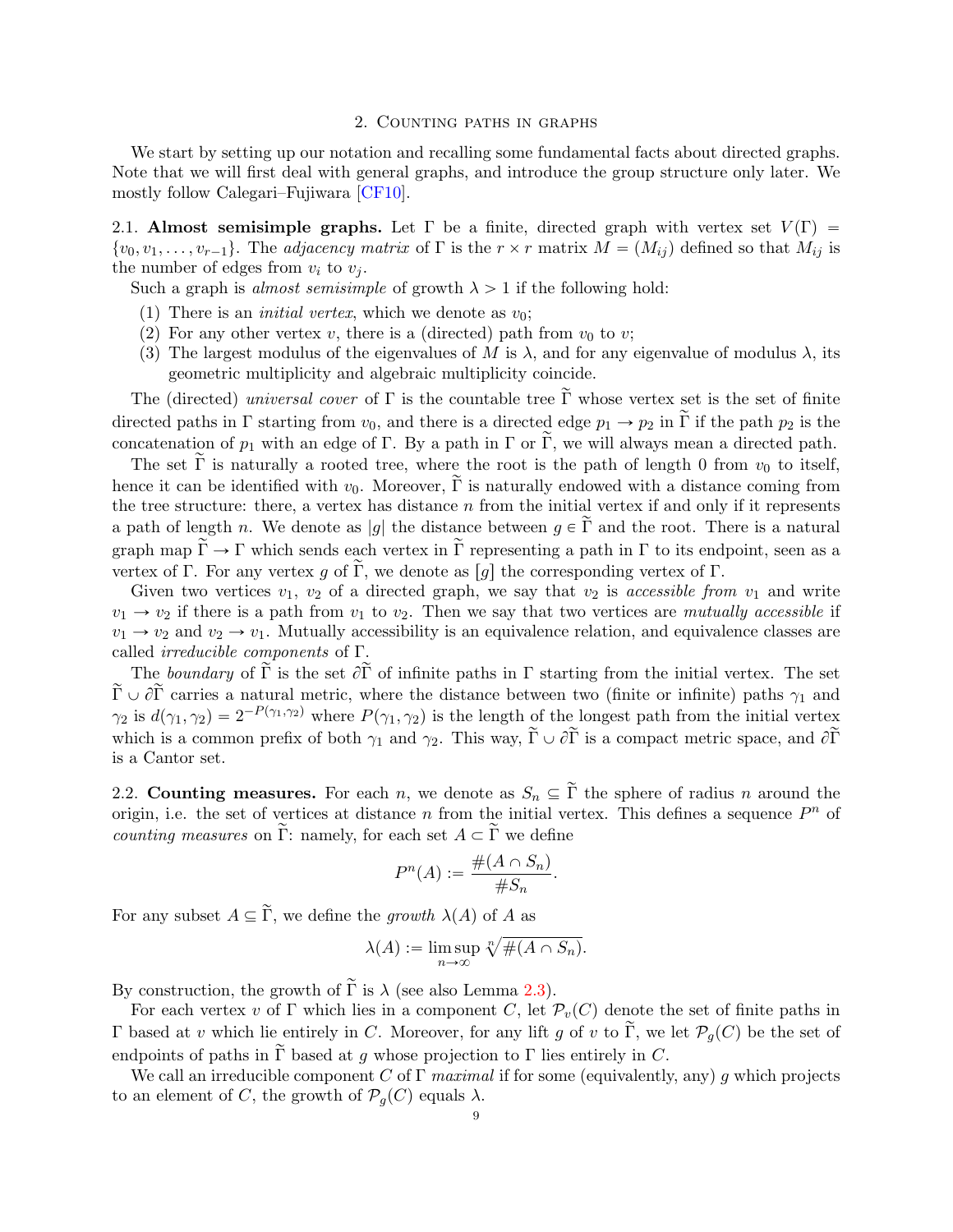### 2.3. Vertices of small and large growth.

**Definition 2.1.** For each vertex  $g \in \tilde{\Gamma}$ , the *cone* of g, denoted as *cone*(g), is the set of (finite or infinite) paths in  $\tilde{\Gamma}$  starting at  $v_0$  and passing through g.

We now define vertices to be of large or small growth, according to the growth of their cone. More precisely, following Calegari-Fujiwara [\[CF10\]](#page-36-14), we define the linear map  $\rho : \mathbb{R}^{V(\Gamma)} \to \mathbb{R}^{V(\Gamma)}$  as

$$
\rho(v):=\lim_{N\to\infty}\frac{1}{N}\sum_{n=0}^N\frac{M^nv}{\lambda^n}
$$

The limit exists by the almost semisimplicity assumption (3). If we denote by 1 the vector in  $\mathbb{R}^{V(\Gamma)}$  all of whose coordinates are 1, note that by construction  $(M^n)$ <sub>i</sub> equals the number of paths of length *n* starting at  $v_i$ , i.e. for any  $g \in \tilde{\Gamma}$  we have

$$
(M^n 1)_i = \#(cone(g) \cap S_{n+|g|})
$$

where  $[g] = v_i$ . In particular,  $(M^n 1)_0 = \#S_n$ .

**Definition 2.2.** We say a vertex  $v_i$  of  $\Gamma$  has small growth if  $\rho(1)_i = 0$ , and has large growth if  $\rho(1)_i > 0.$ 

Note that if  $v_i$  is of small growth and there is an edge  $v_i \rightarrow v_j$ , then  $v_j$  is also of small growth. We denote as LG the set of vertices of large growth. Note that if a vertex belongs to a maximal irreducible component, then it has large growth, but the converse is not necessarily true; indeed, the cone of a vertex may have maximal growth, while its irreducible component may have smaller growth.

<span id="page-9-0"></span>**Lemma 2.3.** Let  $\Gamma$  be an almost semisimple graph of growth  $\lambda > 1$ .

(1) There exists  $c > 0$  such that for any vertex v of large growth and any  $n \geq 0$ ,

 $c^{-1}\lambda^n \leq \#\{\text{paths from } v \text{ of length } n\} \leqslant c\lambda^n$ 

(2) There exists  $c > 0$  and  $\lambda_1 < \lambda$  such that, for any vertex v of small growth and any  $n \geq 0$ ,

#{paths from v of length  $n$ }  $\leq c\lambda_1^n$ 

(3) Let v be a vertex which belongs to a maximal component C. Then there exists  $c > 0$  such that for any  $n \geqslant 0$ ,

$$
c^{-1}\lambda^n \leq \#\{\text{paths in } \mathcal{P}_v(C) \text{ of length } n\} \leq c\lambda^n
$$

*Proof.* Let us first assume that  $v = v_0$  is the initial vertex, which has large growth by construction. By writing M in Jordan normal form, one has  $||M^n|| \approx \lambda^n$  for any submultiplicative norm. Here, the symbol  $\approx$  means that the two quantities have ratios which are uniformly bounded. Since all norms on the space of matrices are equivalent, we also have

$$
\sum_{i,j} (M^n)_{ij} \asymp \lambda^n
$$

which can be rewritten as

$$
\sum_{i} (M^n 1)_i \asymp \lambda^n
$$

Now, for each vertex  $v_i$  there is a path of length  $l_i$  from  $v_0$  to  $v_i$ , hence

$$
(M^{n+l_j}1)_0 \geqslant (M^n1)_j
$$

Moreover, since the degree of each vertex is bounded by some  $d$ ,

$$
(M^{n+l_j}1)_0 \leq d^{l_j}(M^n1)_0
$$
  
10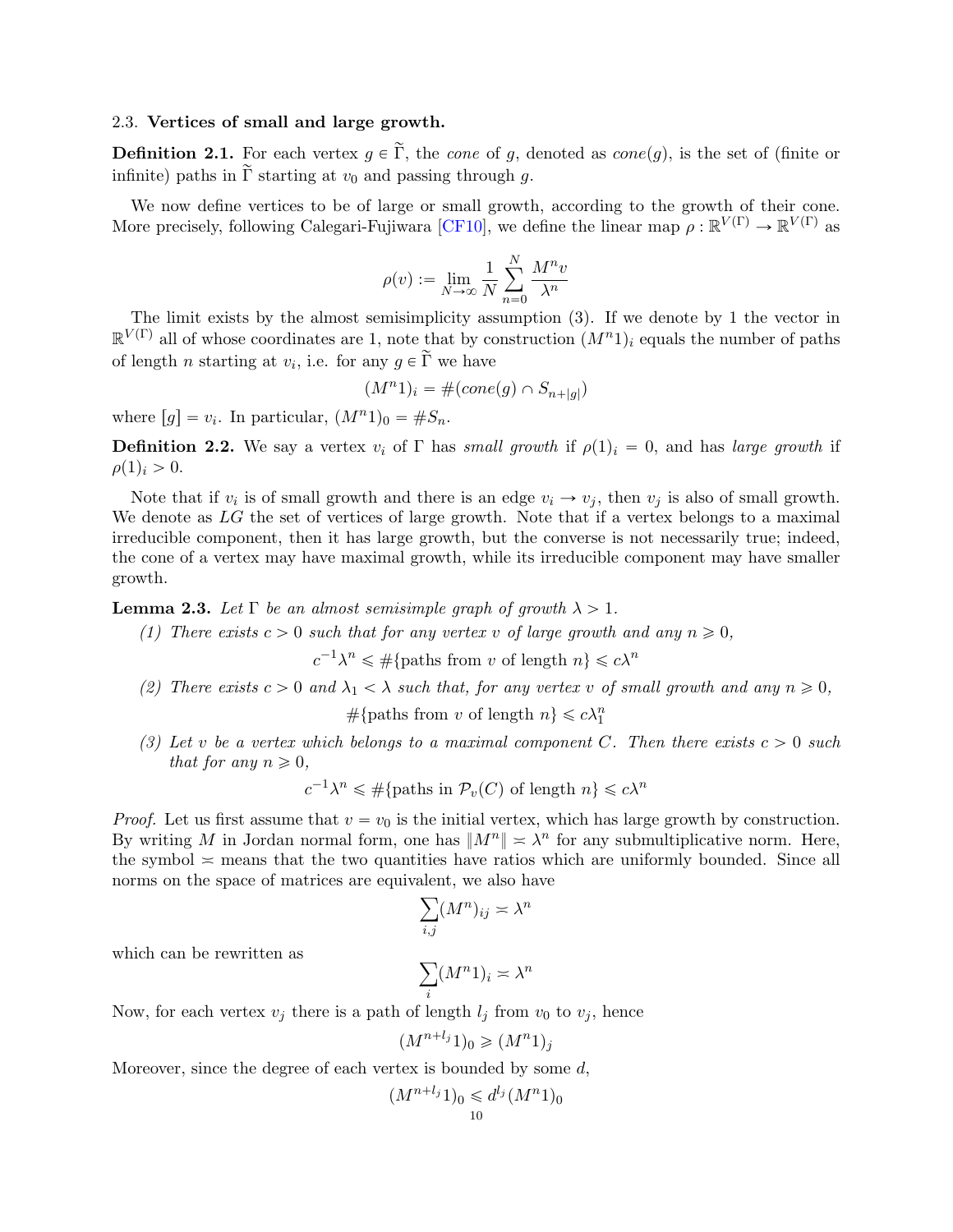thus putting together the estimates yields

$$
(M^n 1)_0 \leqslant \sum_i (M^n 1)_i \leqslant \sum_i d^{l_i} (M^n 1)_0
$$

which gives

$$
\#S_n = (M^n 1)_0 \asymp \lambda^n
$$

proving (1) in this case.

Note that the transpose matrix  $M<sup>T</sup>$  has the following interpretation. Let  $e<sub>i</sub>$  be the basis vector of  $\mathbb{R}^{V(\Gamma)}$  which corresponds to  $v_i$ , and for a set A of vertices, let  $V_A$  be the span of  $(e_i)_{v_i \in A}$ . Then by definition  $M^T e_i = \sum_k \# \{v_i \to v_k\} e_k$ . Hence we also get  $M^T V_A \subseteq V_B$  where B is the set of vertices which can be reached in one step from A.

Let us now pick a vertex  $v$ , and consider the set  $V$  of all vertices which are accessible from  $v$ . Then the matrix  $M<sup>T</sup>$  leaves invariant the span  $V'$  of all basis vectors corresponding to elements of V. Let  $M_1$  be the restriction of  $M^T$  to V'; then either  $M_1$  is almost semisimple of growth  $\lambda$ , or it has spectral radius  $\langle \lambda \rangle$ . In the first case, the above proof shows that

$$
#(cone(v) \cap S_n) \simeq \lambda^n
$$

which implies that v has large growth; in the second case, then  $(M_1^n 1)_v \leqslant ||M_1^n|| \leqslant c\lambda_1^n$  with  $\lambda_1 < \lambda$ , hence v has small growth, proving  $(2)$ .

To prove (3), let us consider the set  $W$  of vertices which belong to the maximal component  $C$ , let  $V''$  be the span of its basis vectors. Now,  $M_1^T$  leaves invariant  $V''$ , and let  $M_2$  be the restriction of  $M_1^T$  to  $V''$ . Again, either  $M_2$  is almost semisimple or it has spectral radius strictly smaller than  $\lambda$ . However, since C is maximal the spectral radius cannot be strictly smaller than  $\lambda$ , hence if  $v = v_i$ we have

$$
\#\{\text{paths in } \mathcal{P}_v(C) \text{ of length } n\} = (M_2^n 1)_i \approx \lambda^n.
$$

<span id="page-10-0"></span>Remark 2.4. In order to clarify the connection between large growth vertices and maximal components, let us note that one can prove the following: if v is a vertex which belongs to a component C, then v has large growth if and only if there exists a descendent component of C (possibly C itself) which is maximal.

Let us denote as  $S_n$  the set of elements of  $\tilde{\Gamma}$  at distance *n* from the initial vertex. If  $g \in S_n$ , then we denote  $\hat{g}$  the element along the path from the initial vertex to g at distance  $n - |\log n|$  from the initial vertex.

## <span id="page-10-1"></span>Proposition 2.5. We have

$$
\frac{\#\{g \in S_n : \hat{g} \text{ of small growth}\}}{\#S_n} \to 0
$$

as  $n \to \infty$ .

*Proof.* By Lemma [2.3](#page-9-0) (1), the number of paths from the origin of length  $n - |\log n|$  is at most  $c\lambda^{n-\lfloor \log n \rfloor}$ , and by Lemma [2.3](#page-9-0) (2) for each vertex of small growth the number of outgoing paths of length  $\lfloor \log n \rfloor$  is at most  $c \lambda_1^{\lfloor \log n \rfloor}$ , so the total number of paths of length n from the origin which passes at time  $n - \log n$  through a vertex of small growth is at most

$$
c\lambda^{n-\lfloor \log n \rfloor} \cdot c\lambda_1^{\lfloor \log n \rfloor} \leqslant c^2 \lambda^{n+1} n^{\log \lambda_1 - \log \lambda}
$$

which is negligible with respect to the cardinality of  $S_n$ , of the order of  $\lambda^n$ .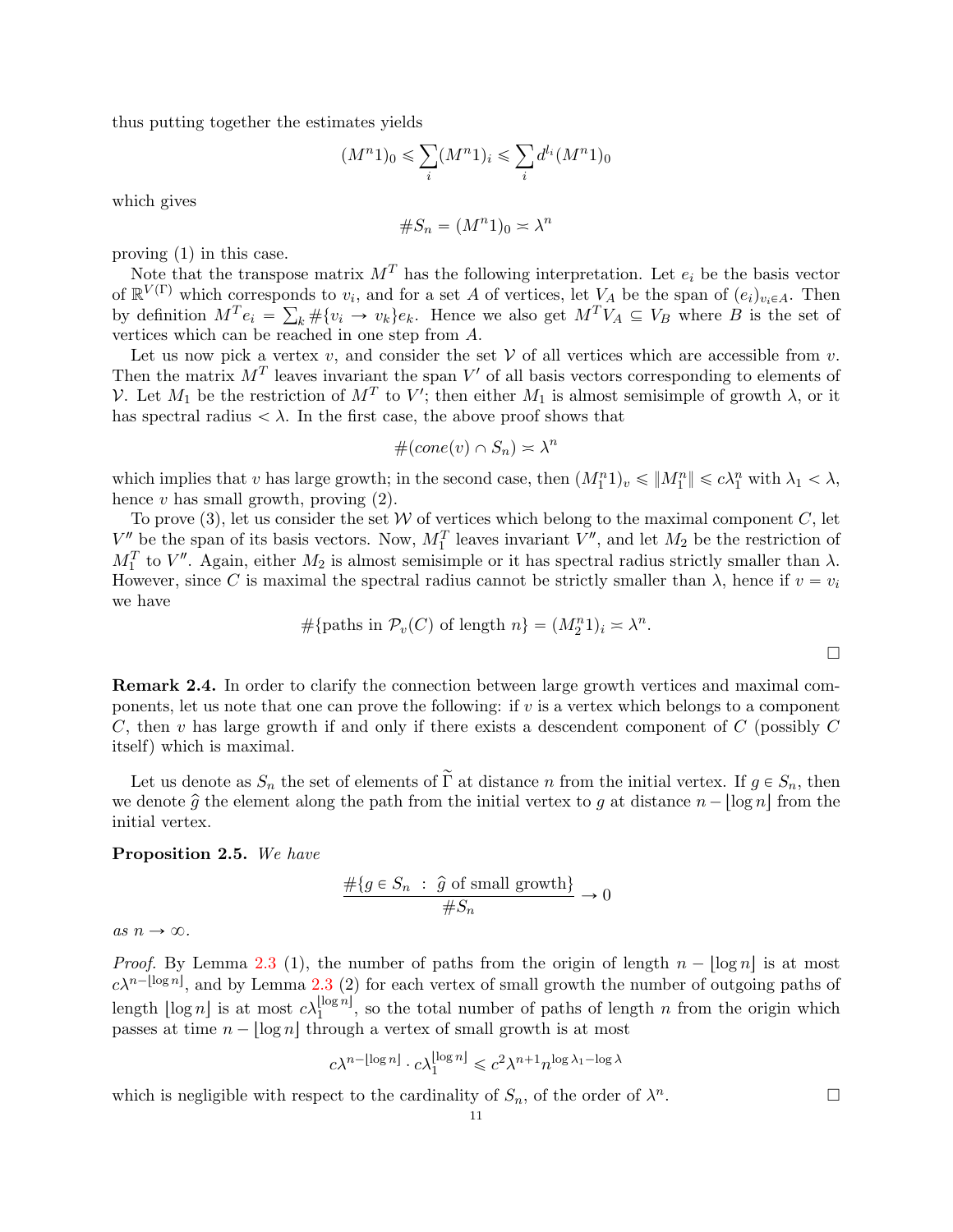2.4. The Patterson-Sullivan measure. We define the Patterson-Sullivan measure  $\nu$  as the limit of the measures

$$
\nu_N:=\frac{\sum_{|g|\leqslant N}\lambda^{-|g|}\delta_g}{\sum_{|g|\leqslant N}\lambda^{-|g|}}
$$

on  $\tilde{\Gamma} \cup \partial \tilde{\Gamma}$ . As a consequence of the almost semisimplicity one gets the following proposition. For its statement, recall that 1 denotes the vector with all entries equal to 1.

**Proposition 2.6.** The limit  $\nu := \lim_{N\to\infty} \nu_N$  exists as a limit of measures on  $\tilde{\Gamma} \cup \partial \tilde{\Gamma}$ , and it is

<span id="page-11-1"></span>*given on cones by the formula:*  
(1) 
$$
\nu(cone(g)) = \begin{cases} \frac{\rho(1)_i}{\rho(1)_0} \lambda^{-|g|} & \text{if } [g] = v_i \text{ has large growth} \\ 0 & \text{otherwise} \end{cases}
$$

In particular, v is supported on  $\partial \tilde{\Gamma}$ . The measure v is called the Patterson-Sullivan measure.

For a proof, see the discussion preceding Lemma 4.19 of [\[CF10\]](#page-36-14). The only difference is that they consider the limit of the measures  $\hat{\nu}_N := \frac{1}{N}$  $\frac{1}{N} \sum_{|g| \le N} \lambda^{-|g|} \delta_g$ , so the limit may not be a probability measure. We normalize by dividing by  $\rho(1)_0$  so that  $\nu$  is a probability measure.

### 3. Markov chains

<span id="page-11-0"></span>Let  $\Gamma$  be a finite directed graph, with vertex set  $V(\Gamma)$  and edge set  $E(\Gamma)$ .

A transition probability  $\mu$  for  $\Gamma$  is a function  $\mu : E(\Gamma) \to \mathbb{R}^{\geq 0}$  such that for each vertex  $v \in V(\Gamma)$ , the total sum of the probabilities of the edges going out from  $v$  is 1:

$$
\sum_{e \in Out(v)} \mu(e) = 1
$$

where  $Out(v)$  denotes the set of outgoing edges from vertex v. A vertex distribution for Γ is a where  $Out(v)$  denotes the set of outgoing edges from function  $p: V(\Gamma) \to \mathbb{R}^{\geq 0}$  such that  $\sum_{v \in V(\Gamma)} p(v) = 1$ .

Let  $\Omega$  denote the set of all infinite paths in Γ, no matter what the starting vertex is. Given a transition probability  $\mu$  and a vertex distribution p, we define a probability measure  $\mathbb{P}_{p,\mu}$  on  $\Omega$  by assigning to each cylinder set

$$
C_{e_1,\ldots,e_n} = \{ \omega = (\omega_n) \in \Omega \; : \; \omega_1 = e_1,\ldots,\omega_n = e_n \}
$$

the probability

$$
\mathbb{P}_{p,\mu}\left(C_{e_1,\dots,e_n}\right)=p(v_0)\mu(e_1)\cdots\mu(e_n)
$$

where  $v_0$  is the initial vertex of the edge  $e_1$ . Finally, if  $\gamma = e_1 \dots e_n$  is a finite path in  $\Gamma$  or  $\widetilde{\Gamma}$ , we define

$$
\mu(\gamma) = \mu(e_1) \dots \mu(e_n)
$$

to be the product of the transition probabilities of its edges.

3.1. Recurrence. Let us now fix a transition probability  $\mu$  on the graph  $\Gamma$ .

Then for each vertex v, we denote as  $\mathbb{P}_v = \mathbb{P}_{\delta_v,\mu}$  the probability measure on  $\Omega$  where the vertex distribution is the  $\delta$ -measure at v. Clearly, this measure is supported on the set of infinite paths starting at v, which we denote by  $\Omega_v$ . Finally, we denote simply as  $\mathbb{P} = \mathbb{P}_{v_0}$  the probability measure on the set of infinite paths starting at the initial vertex  $v_0$ . Set  $\Omega_0 = \Omega_{v_0}$ .

The measure P defines a Markov process on  $\Gamma$ , which starts at the initial vertex  $v_0$  and moves along the graph according to the transition probabilities. To be precise, let us define the map  $g_n : \Omega_0 \to \tilde{\Gamma}$  which associates to each infinite path starting at the initial vertex its prefix of length n, seen as a vertex of  $\tilde{\Gamma}$ . This defines a sequence of *Markov measures*  $(\mathbb{P}^n)$  on  $\tilde{\Gamma}$  by setting  $\mathbb{P}^n(A)$ as the probability that the Markov chain hits A at time n, that is  $\mathbb{P}^n(A) = \mathbb{P}(g_n \in A)$ .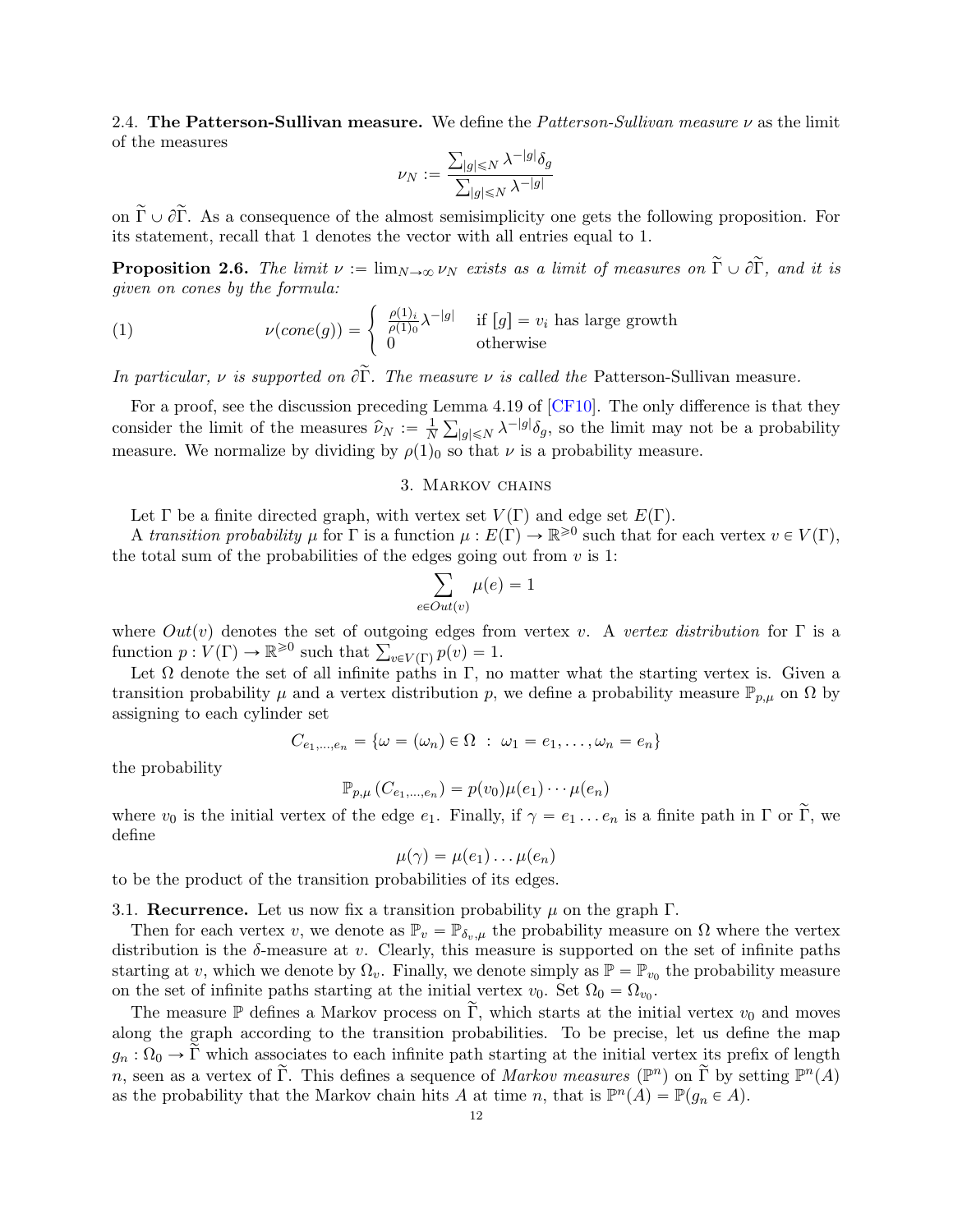**Definition 3.1.** A vertex v of  $\Gamma$  is recurrent if:

- (1) there is a path from  $v_0$  to v of positive probability; and
- (2) whenever there is a path from  $v$  to another vertex  $w$  of positive probability, there is also a path from  $w$  to  $v$  of positive probability.

Two recurrent vertices  $v_1$  and  $v_2$  are *equivalent* if there exists a path from  $v_1$  to  $v_2$  of positive probability, and a path from  $v_2$  to  $v_1$  of positive probability. A recurrent component is an equivalence class of recurrent vertices.

For each n, let us define  $X_n : \Omega \to \Gamma$  so that  $X_n(\omega)$  denotes the endpoint of the finite prefix of  $ω$  of length *n*. Once we fix a measure on  $Ω$ , the sequence  $(X_n)$  is a stochastic process with values in Γ (in our case, a Markov chain) and  $X_n$  is the location of the nth step of the chain.

<span id="page-12-0"></span>**Lemma 3.2.** Let  $\Gamma$  be a directed graph with transition probability  $\mu$ .

- (1) For P-almost every path in  $\Omega$ , there exists a recurrent component C and an index N such that  $X_n$  belongs to C for all  $n \geq N$ . Moreover,  $X_n$  visits every vertex of C infinitely many times.
- (2) There exists  $c > 0$  such that, for any recurrent vertex v, for each  $n \geq 0$  we have

$$
\mathbb{P}_v\left(\tau_v^+ = n\right) \leqslant ce^{-cn}
$$

where  $\tau_v^+ = \min\{n \geq 1 : X_n = v\}$  denotes the first return time to vertex v.

Proof. First note that there must be at least one recurrent vertex. In fact, let us consider the set V' of vertices accessible from  $v_0$  with a path of positive probability. If  $v \in V'$  is not recurrent, then there exists a vertex  $f(v) \in V'$  such that there is a path of positive probability from v to  $f(v)$ and there is no path of positive probability from  $f(v)$  to v. Thus, if none of the vertices in V is recurrent, there is a map  $f: V' \to V'$  and since V' is finite there must be a periodic cycle, i.e. v such that  $f^k(v) = v$  for some k. That is, there is a path of positive probability from  $f(v)$  to v, but this contradicts the definition of f. We conclude that  $\Gamma$  has a recurrent vertex.

For each pair of vertices  $v_i, v_j$  such that there is a path from  $v_i$  to  $v_j$  of positive probability, let us pick one such path  $\gamma_{ij}$ , and let  $\mathcal L$  be the (finite) collection of all  $\gamma_{ij}$ . Now, let r be the maximum length of all the elements of  $\mathcal{L}$ , and  $p := \min_{\gamma \in \mathcal{L}} \mu(\gamma) > 0$ . For each non-recurrent vertex  $v_i$  which can be reached from  $v_0$  with positive probability, there is a path  $\gamma$  in  $\mathcal L$  from  $v_i$  to some recurrent  $v_i$ . Then for each non-recurrent  $v_i$  we have

$$
\mathbb{P}_{v_i}(X_n \text{ not recurrent for all } n \leq r) \leq 1 - p
$$

Thus, for any k we have

$$
\mathbb{P}_{v_i}(X_n \text{ not recurrent for all } n \leq kr) \leq (1-p)^k
$$

yielding the first claim if  $k \to \infty$ . Now, if  $v_i$  and  $v_j$  lie in the same recurrent component, then there are paths in  $\mathcal L$  from  $v_i$  to  $v_j$  and from  $v_j$  to  $v_i$ , hence

$$
\mathbb{P}_{v_i}(X_n \neq v_j \text{ for all } n \leq r) \leq 1 - p
$$

and by repeated application of this argument (as you never leave a recurrent component)

$$
\mathbb{P}_{v_i}(X_n \neq v_j \text{ for all } n \leq kr) \leq (1-p)^k
$$

which implies the second claim. The claim about the return time follows from the above inequality setting  $v_i = v_j = v$  a recurrent vertex.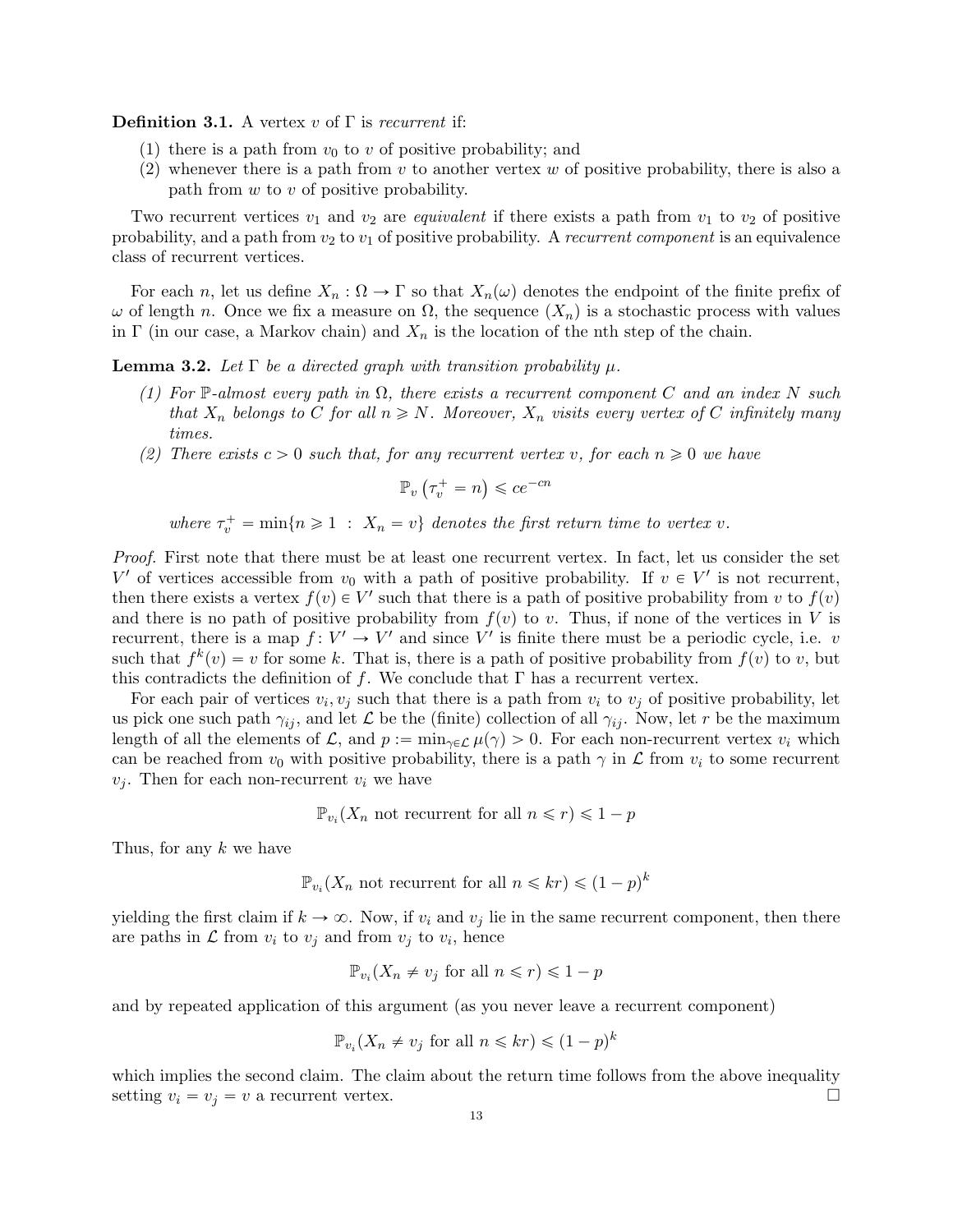<span id="page-13-2"></span>3.2. Markov measure. On the other hand, given an almost semisimple graph  $\Gamma$  of growth  $\lambda$ , we construct a Markov chain in the following manner. Let us consider the graph  $\Gamma'$  given by adding to Γ an edge  $f_v$  from v to v for every vertex v of Γ of small growth. Then we define a transition probability  $\mu: E(\Gamma') \to \mathbb{R}^{\geq 0}$  as follows: If  $v_i$  has large growth, then for each directed edge e from  $v_i$  to  $v_j$  we define

(2) 
$$
\mu(e) := \frac{\rho(1)_j}{\lambda \rho(1)_i}.
$$

If  $v_i$  has small growth, we define  $\mu(f_{v_i}) = 1$  and  $\mu(e) = 0$  for every other edge with initial vertex  $v_i$ . With this definition, if  $\mu(v_i \to v_j)$  denotes the probability of going from  $v_i$  to  $v_j$  and if  $v_i$  has large growth, then

<span id="page-13-0"></span>
$$
\mu(v_i \to v_j) = \frac{M_{ij}\rho(1)_j}{\lambda \rho(1)_i}.
$$

If  $v_i$  has small growth,  $\mu(v_i \to v_j) = 0$  for  $i \neq j$  and  $\mu(v_i \to v_i) = 1$ . With this observation, one can easily check that  $\mu$  defines a Markov matrix for  $\Gamma$  as in [\[CF10,](#page-36-14) Lemma 4.9]. Note that, as we will see shortly, in the corresponding Markov chain the probability of ever reaching a small growth vertex starting at a large growth vertex is 0, so the Markov measure is supported on infinite paths in  $\Gamma$  (rather than  $\Gamma'$ ). Hence, how we chose to define the transition probabilities at edges out of small growth vertices was inconsequential.

For this choice of transition probability  $\mu$ , it is now easy to explicitly compute the *n*-step distributions  $\mathbb{P}^n$  of the associated Markov chain. In fact, from eq. [\(2\)](#page-13-0) one gets for each vertex  $g \in \tilde{\Gamma}$ 

<span id="page-13-1"></span>(3) 
$$
\mathbb{P}^n(\{g\}) = \begin{cases} \frac{\rho(1)_i}{\rho(1)_0} \lambda^{-n} & \text{if } |g| = n, [g] = v_i \text{ has large growth} \\ 0 & \text{otherwise} \end{cases}
$$

In greater detail, if  $|g| = n$  write the corresponding path in Γ starting at  $v_0$  as the concatenation of edges  $e_1e_2\cdots e_n$ . If  $[g] = v_i$  has large growth, then so do all the edges appearing as endpoints of the  $e_i$  (see Lemma [2.3\)](#page-9-0). In this case, eq.[\(3\)](#page-13-1) is verified by multiplying together the transition probabilities for each  $e_i$ . When [g] has small growth, then we take the first edge, say  $e_i$ , whose terminal vertex is of small growth. (Recall that  $v_0$  has large growth.) Naming the initial vertex of  $e_i$  by  $v_k$  and its terminal vertex by  $v_l$ , then  $\mu(e_i) = \frac{\rho(1)_l}{\lambda \rho(1)_k} = 0$  since  $v_l$  has small growth and  $v_k$  has large growth. This shows that in this case  $\mathbb{P}^n(\{g\}) = 0$ , as required.

One can check from direct calculation, comparing formulas [\(1\)](#page-11-1) and [\(3\)](#page-13-1) that the sequence  $(\mathbb{P}^n)$ of measures on  $\tilde{\Gamma} \cup \partial \tilde{\Gamma}$  converges to the Patterson-Sullivan measure  $\nu$ . In particular, if we identify  $\Omega_0$  with  $\partial \widetilde{\Gamma}$  via path lifting to the base vertex, then  $\nu = \mathbb{P}$ .

**Lemma 3.3.** Let  $\Gamma$  be an almost semisimple graph and let  $\mu$  be given by eq. [\(2\)](#page-13-0). Then an irreducible component of  $\Gamma$  is maximal if and only if it is recurrent.

*Proof.* Let C be an irreducible component of  $\Gamma$ , and  $v_i \in C$  a vertex. First note that if C is recurrent, then every vertex of C has large growth and  $\mathbb{P}_{v_i}$ -almost every path which starts at  $v_i$ stays in  $C$ . Hence by equation  $(2)$  one gets  $\overline{a}$ 

$$
1 = \sum_{v_j \in C} \mathbb{P}_{v_i}(X_n = v_j) = \sum_{j \in C} \frac{M_{ij}^n \rho(1)_j}{\lambda^n \rho(1)_i} \leqslant \left(\frac{\max_{v_j \in C} \rho(1)_j}{\rho(1)_i}\right) \frac{\sum_{v_j \in C} M_{ij}^n}{\lambda^n}
$$

Note that  $\sum_{j\in\mathcal{C}} M_{ij}^n$  equals the number of paths of length n which start from  $v_i$  and lie entirely in C, hence by the above estimate such number is bounded below by  $c\lambda^n$ , proving that C is maximal.

Conversely, suppose that  $C$  is maximal. Then each vertex of  $C$  has large growth and so for each v in C there is a path from  $v_0$  to v of positive probability. If there is a path from v to some vertex w of positive probability, then w also has large growth (eq. [\(2\)](#page-13-0)). Since  $\Gamma$  is almost semisimple, no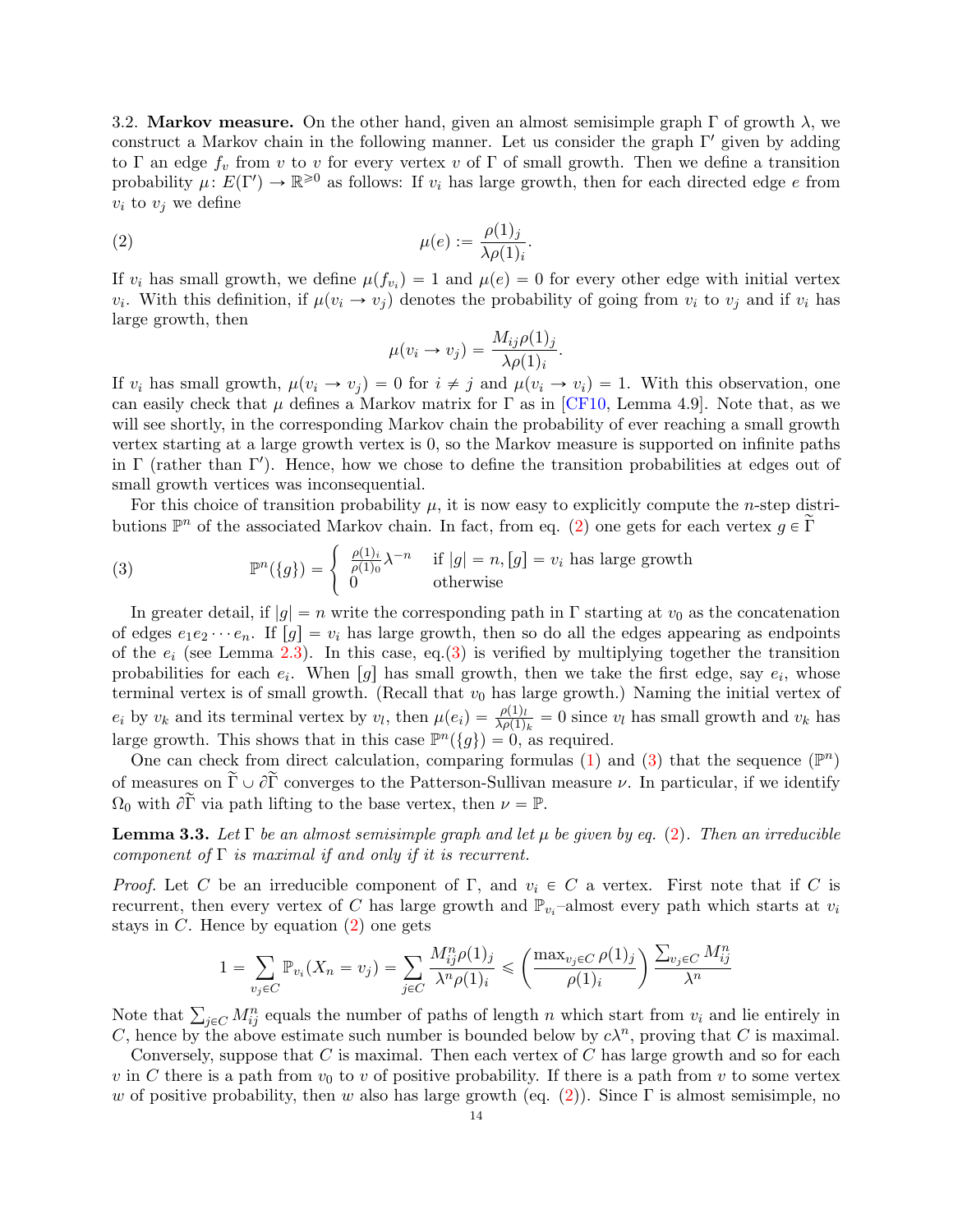two maximal components are joined by a directed path [\[Cal13,](#page-36-23) Lemma 3.4.2]. Hence,  $w \in C$  since any vertices of large growth must have a path to a maximal component (see Remark [2.4\)](#page-10-0). Now any directed path from w back to v in C has positive probability by definition of  $\mu$ , showing that C is recurrent and completing the proof.

Finally, the next lemma compares the n-step distribution for the Markov chain to the counting measure.

<span id="page-14-1"></span>**Lemma 3.4.** There exists  $c > 1$  such that, for each  $A \subseteq \tilde{\Gamma}$ , we have the inequality

(4) 
$$
c^{-1} \mathbb{P}^n(A) \leq P^n(A \cap LG) \leq c \mathbb{P}^n(A).
$$

Proof. By definition,

<span id="page-14-2"></span>
$$
P^{n}(A \cap LG) = \frac{\#(A \cap LG \cap S_{n})}{\#S_{n}}
$$

while from formula [\(3\)](#page-13-1)

$$
\mathbb{P}^n(A) = \left(\frac{1}{\rho(1)_0}\right) \sum_{g \in A \cap LG \cap S_n} \rho(1)_g \lambda^{-n}
$$

Now, since there are a finite number of vertices, we have  $c^{-1} \leq \rho(1)_g \leq c$  for any g of large growth, hence  $\sqrt{ }$ 

$$
\mathbb{P}^n(A) = \left(\frac{1}{\rho(1)_0}\right) \sum_{g \in A \cap LG \cap S_n} \rho(1)_g \lambda^{-n} \asymp \#(A \cap LG \cap S_n) \lambda^{-n}
$$

and since  $\#S_n \asymp \lambda^n$  we get the claim.

## 4. From Markov chains to random walks

<span id="page-14-0"></span>Let  $\Gamma$  be the finite graph,  $v_0$  its initial vertex, and  $\mathbb P$  the Markov measure on the space  $\Omega_0$  of infinite paths starting at the initial vertex.

We will associate to each recurrent vertex of the Markov chain a random walk, and use previous results on random walks to prove statements about the asymptotic behavior of the Markov chain.

4.1. **Return times.** For each sample path  $\omega \in \Omega_0$ , let us define  $n(k, v, \omega)$  as the k<sup>th</sup> time the path  $\omega$  lies at the vertex v. In formulas,

$$
n(k, v, \omega) := \begin{cases} 0 & \text{if } k = 0\\ \min(h > n(k - 1, v, \omega) : X_h(\omega) = v) & \text{if } k \ge 1 \end{cases}
$$

To simplify notation, we will write  $n(k, v)$  instead of  $n(k, v, \omega)$  when the sample path  $\omega$  is fixed. Moreover, we denote

$$
\tau(k,v) := n(k,v) - n(k-1,v).
$$

These are the return times to the vertex  $v$ .

**Definition 4.1.** For every vertex v of Γ, the *loop semigroup* of v is the set  $L_v$  of loops in the graph Γ which begin and end at v. It is a semigroup with respect to concatenation. A loop in  $L<sub>v</sub>$  is *primitive* if it is not the concatenation of two (non-trivial) loops in  $L_v$ .

Let us now pick a recurrent component C, and let  $\Omega_C$  be the set of all infinite paths from the initial vertex which enter C and remain inside C forever. We denote as  $\mathbb{P}_C$  the conditional probability of  $\mathbb P$  on  $\Omega_C$ .

Let us now fix a vertex v of C. Then  $\mathbb{P}_C$ -almost every infinite path  $\gamma$  in  $\Omega_C$  passes through v infinitely many times, hence such  $\gamma$  can be decomposed as a concatenation  $\gamma = \gamma_0 \gamma_1 \dots \gamma_n \dots$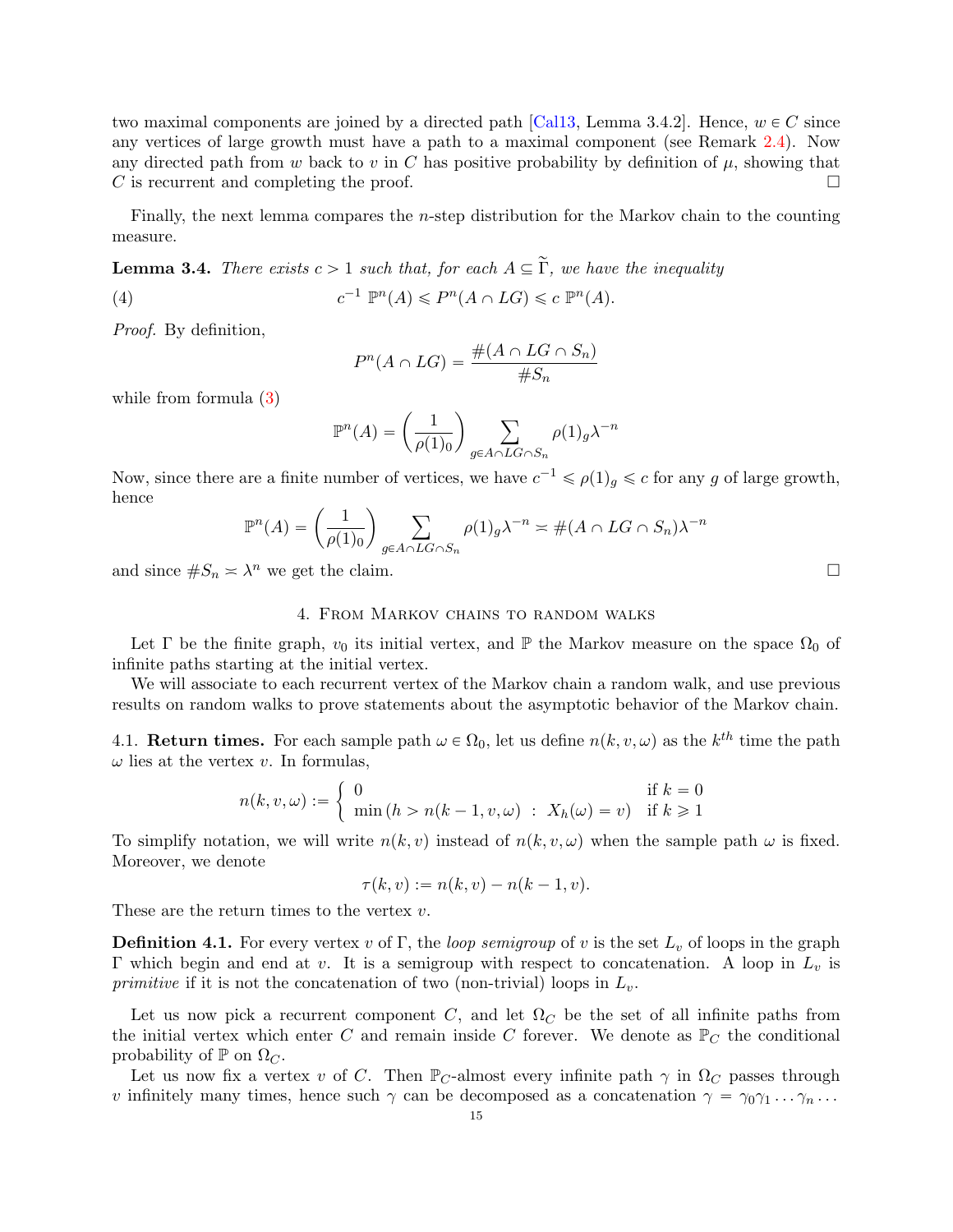where  $\gamma_0$  is a path from  $v_0$  to v which visits v only once, and each  $\gamma_i$  for  $i \geq 1$  is a primitive loop at v. This defines for each recurrent vertex  $v \in C$  a measurable map

$$
\varphi_v : (\Omega_C, \mathbb{P}_C) \to (L_v)^{\mathbb{N}}
$$

$$
(e_n) \to (\gamma_1, \gamma_2, \ldots)
$$

where  $\gamma_k = e_{n(k,v)+1} \dots e_{n(k+1,v)}$ .

We now define the *first return measure*  $\mu_v$  on the set of primitive loops by setting, for each primitive loop  $\gamma = e_1 \dots e_n$  with edges  $e_1, \dots, e_n$ ,

$$
\mu_v(e_1 \ldots e_n) = \mu(e_1) \ldots \mu(e_n).
$$

Extend  $\mu_v$  to the entire loop semigroup  $L_v$  by setting  $\mu_v(\gamma) = 0$  if  $\gamma \in L_v$  is not primitive. Since almost every path starting at v visits v infinitely many times, the measure  $\mu_v$  is a probability measure.

<span id="page-15-2"></span>**Lemma 4.2.** For any recurrent vertex v which belongs to a component  $C$ , we have

$$
(\varphi_v)_\star \mathbb{P}_C = \mu_v^{\mathbb{N}}
$$

.

*Proof.* It suffices to show that the measures  $\mu_v^{\mathbb{N}}$  and  $(\varphi_v)_* \mathbb{P}_C$  agree on cylinder sets of the form  $C_{l_1,l_2,...,l_k} \subset (L_v)^{\mathbb{N}}$ . We may also assume that each  $l_i$  is primitive, otherwise  $C_{l_1,l_2,...,l_k}$  has  $\mu_v^{\mathbb{N}}$ measure 0 and  $\varphi_v^{-1}(C_{l_1,l_2,\dots,l_k})$  is empty. Hence,  $\mu_v^{\mathbb{N}}$  $v_v^{\mathbb N}(C_{l_1,l_2,...,l_k}) = \mu_v(l_1) \dots \mu_v(l_k).$ 

Let  $H_v$  be the set of paths in  $\Omega_C$  which start at  $v_0$  and meet v only at their terminal endpoint. Then we have the disjoint union

$$
\varphi_v^{-1}(C_{l_1,l_2,\ldots,l_k}) = \bigcup_{\gamma \in H_v} \gamma \cdot l_1 l_2 \ldots l_k \cdot \Omega_v.
$$

So by the Markov property

$$
\mathbb{P}_C(\varphi_v^{-1}(C_{l_1,l_2,\ldots,l_k})) = \sum_{\gamma \in H_v} \mathbb{P}_C(\gamma)\mu_v(l_1)\ldots\mu_v(l_k)
$$
  
=  $\mu_v(l_1)\ldots\mu_v(l_k),$ 

where the second equality follows from the fact that almost every path in  $\Omega<sub>C</sub>$  hits v and that each  $l_i$  is a primitive loop. This completes the proof.

By Lemma [3.2,](#page-12-0) for every recurrent vertex v, the first return measure  $\mu_v$  has finite exponential moment, i.e. there exists a constant  $\alpha > 0$  such that

(5)

\n
$$
\int_{L_v} e^{\alpha |\gamma|} \, d\mu_v(\gamma) < \infty.
$$

#### <span id="page-15-1"></span>5. Groups, combings and random walks

<span id="page-15-0"></span>The connection between hyperbolic groups and Markov chains is through the theory of geodesic combings.

**Definition 5.1.** A *finite state automaton* over the alphabet S is a finite, directed graph Γ, with a distinguished *initial vertex v*<sub>0</sub> and such that its edges are labeled by elements of  $S$ , in such a way that no vertex has two outgoing edges with the same label.

Let G be a countable group, and  $S \subset G$  a finite set which generates G as a semigroup. Then we say that G has a geodesic combing with respect to S if there exists a finite state automaton  $\Gamma$  such that:

(1) every path in  $\Gamma$  starting at the initial vertex is a geodesic in the word metric for S;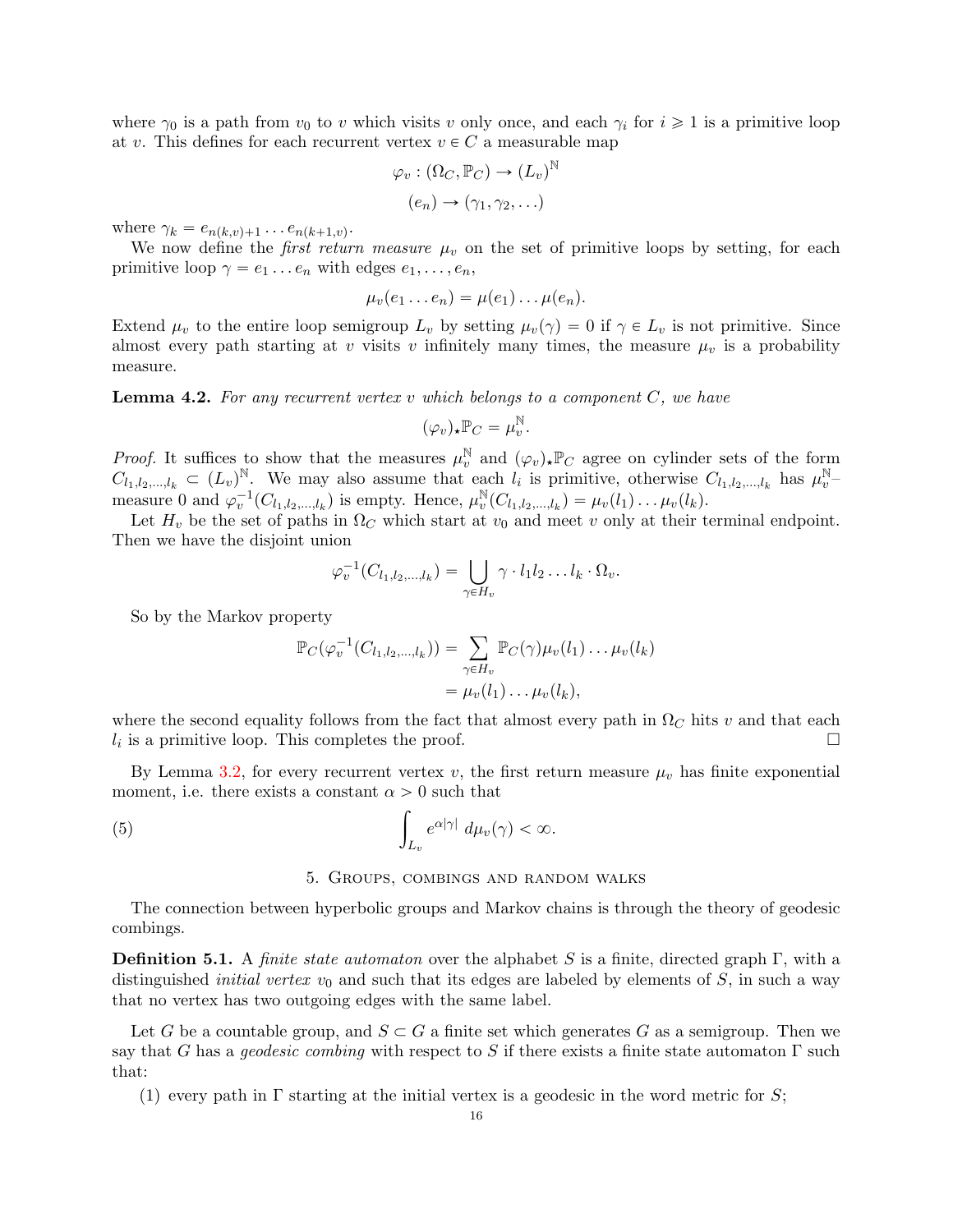(2) for every element  $q \in G$ , there exists exactly one path in Γ which starts at the initial vertex and represents g.

In this paper, we will only need geodesic combings on hyperbolic groups. For detailed introduction, see [\[Cal13\]](#page-36-23). We begin by reviewing some basics on hyperbolic metric spaces.

<span id="page-16-0"></span>5.1. Hyperbolic spaces and groups. A geodesic metric space X is  $\delta$ -hyperbolic, where  $\delta \geqslant 0$ , if for every geodesic triangle in X, each side is contained within the  $\delta$ -neighborhood of the other two sides. Each hyperbolic space has a well-defined *Gromov boundary*  $\partial X$ , and we refer the reader to [\[BH09,](#page-35-11) Section III.H.3], [\[GdlH90\]](#page-36-24), or [\[KB02,](#page-36-25) Section 2] for definitions and properties. We note that when the metric space X is proper (meaning that closed metric balls are compact),  $X \cup \partial X$ is a compactification of X. If a group  $G$  acts on X by isometries, then there is an induced action  $G \cap \partial X$  by homeomorphisms.

Recall that we have defined a *nonelementary* action of G on X as an action  $G \cap X$  for which there are  $g, h \in G$  which act loxodromically on X and whose fixed point sets on the Gromov boundary of  $X$  are disjoint. We say that two such elements of  $G$  are independent loxodromics for the action  $G \cap X$ . This definition extends equally well to an action of a semigroup L on X. We will require the following criterion which characterizes when a semigroup action  $L \sim X$  is nonelementary:

<span id="page-16-3"></span>**Proposition 5.2** ([\[DSU14,](#page-36-26) Proposition 7.3.1]). Suppose that L is a semigroup which acts on the hyperbolic metric space X by isometries. If the limit set  $\Lambda_L \subset \partial X$  of L on the boundary of X is nonempty and L does not have a finite orbit in  $\partial X$ , then the action  $L \curvearrowright X$  is nonelementary <sup>[4](#page-16-1)</sup>, that is L contains two independent loxodromics.

If G is a finitely generated group, then G is hyperbolic if for some (any) finite generating set  $S$ , the associated Cayley graph  $C_S(G)$  is  $\delta$ -hyperbolic for some  $\delta \geq 0$ . Since  $C_S(G)$  is locally finite, the Gromov boundary  $\partial G = \partial C_S(G)$  is compact. In fact, the boundary of G can be identified with the set of asymptote classes of geodesic rays starting at the identity, where two geodesic rays  $\gamma_1$ ,  $\gamma_2 : [0, \infty) \to G$  are asymptotic if  $\sup_t d(\gamma_1(t), \gamma_2(t)) < \infty$ . Since the boundary  $\partial G$  is compact and Hausdorff, it is a Baire space – the countable union of closed nowhere dense sets has empty interior.

Hyperbolic groups have automatic structures by the well-known theorem of Cannon:

<span id="page-16-2"></span>**Theorem 5.3** ([\[Can84\]](#page-36-27)). Let G be a hyperbolic group, and S a finite generating set. Then G has a geodesic combing with respect to S.

Let  $\Gamma$  be the directed graph associated to the geodesic combing of  $G$ , whose edges are labeled by generators from S. As Γ is a directed graph, we will use the notation and terminology established in Section [2.](#page-8-0) That  $\Gamma$  comes from a combing of G implies that there is a map ev:  $\widetilde{\Gamma} \to G$ , the evaluation map, which associates to each directed path p in Γ beginning at  $v_0$ , the element  $ev(p) \in G$ represented by the word obtained by concatenating the edge labels of p. By definition,  $|ev(p)| = |p|$ and ev:  $\tilde{\Gamma} \rightarrow G$  is bijective. We remark that this map extends to all directed paths in  $\Gamma$  (no matter which vertex they start from), again by concatenating edge labels, and we will continue to denote this map by ev. Note that the extension still maps directed paths to geodesics, but is no longer injective since paths which start at different vertices of Γ may still read the same edge labels. Moreover, since paths in  $\overline{\Gamma}$  beginning at  $v_0$  map to geodesics in G beginning at 1, ev induces a boundary map, denoted ev:  $\partial \widetilde{\Gamma} \to \partial G$ , which is continuous, surjective, closed, and finite-to-one [\[Cal13\]](#page-36-23).

<span id="page-16-1"></span> ${}^{4}$ Das–Simmons–Urbanski call such an action of general type.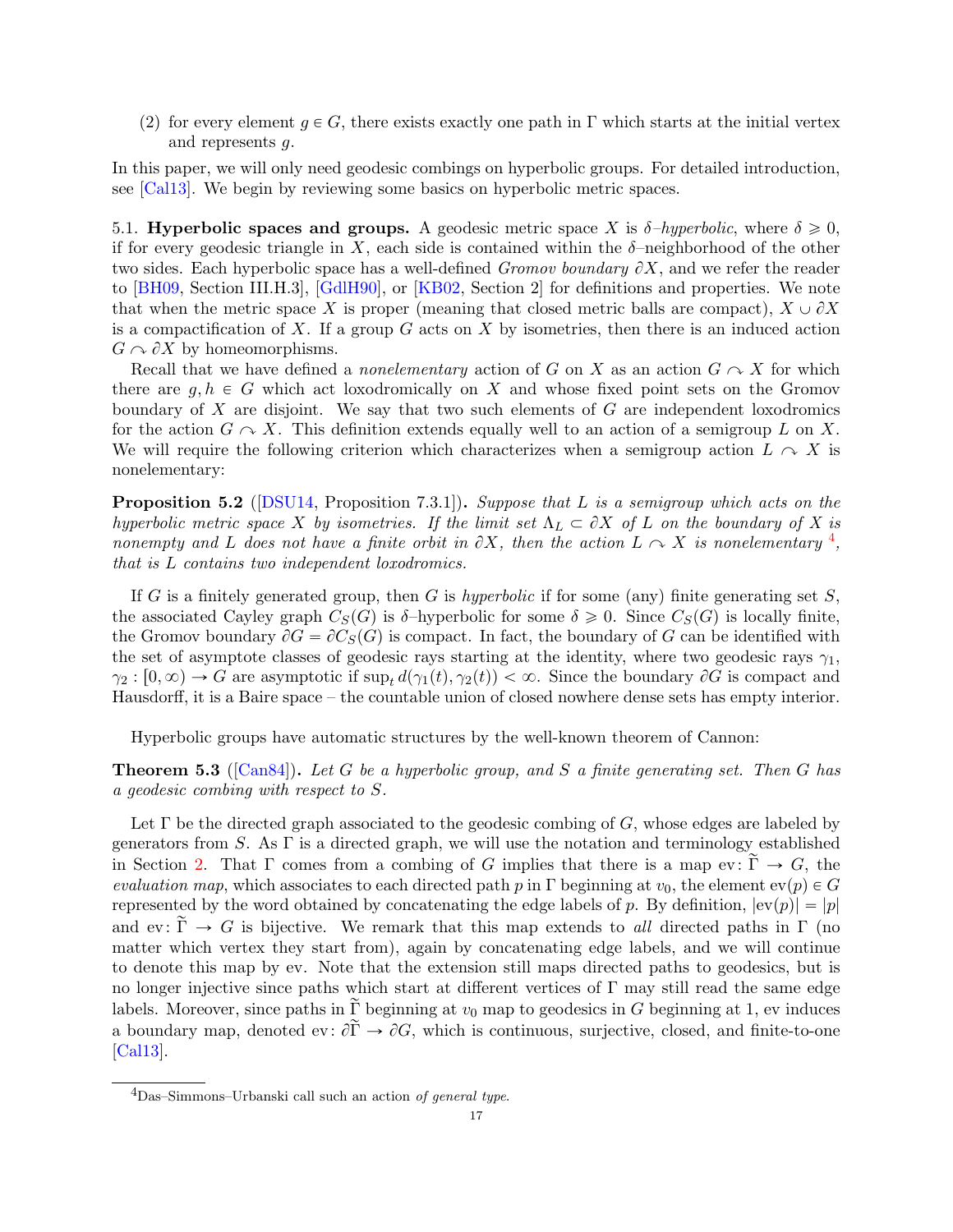In fact, the graph  $\Gamma$  is almost semisimple [\[CF10,](#page-36-14) Lemma 4.15], this follows from a theorem of Coornaert. Recall that  $S_n$  is the set of elements of G of word length n with respect to a generating set S.

<span id="page-17-0"></span>**Theorem 5.4** ([\[Coo93,](#page-36-28) Theorem 7.2]). Let G be a nonelementary hyperbolic group with generating set S. Then there are constants  $\lambda > 0$ ,  $c \geq 1$  such that for any n

$$
c^{-1}\lambda^n \le \#S_n \le c\lambda^n.
$$

We remark that since Γ parameterizes the geodesic combing of G, the constant  $\lambda > 0$  in Theorem [5.4](#page-17-0) is the growth rate of  $\Gamma$ .

Finally, the map ev:  $\partial \widetilde{\Gamma} \to \partial G$  pushes forward the Patterson-Sullivan measure on  $\partial \widetilde{\Gamma}$  to the usual Patterson–Sullivan measure on  $\partial G$ , which we continue to denote by  $\nu$ . The measure  $\nu$  is a quasiconformal measure on  $\partial G$ , which can alternatively be defined, up to bounded ratios, as a weak limit of uniform measure on the balls  $B_n$ . For details, see [\[Coo93\]](#page-36-28) or Section 4.3 of [\[CF10\]](#page-36-14).

<span id="page-17-4"></span>**Lemma 5.5** ( $[Co 93][Cal 13]$ ). The Patterson-Sullivan measure on  $\partial G$  has full support, i.e. every open set has positive measure. Moreover, the action of G on  $\partial G$  is ergodic, i.e. any G-invariant subset of  $\partial G$  has either zero or full measure.

Finally, we turn to the definition and basic properties of shadows in the  $\delta$ -hyperbolic space X. For  $x, y \in X$ , the shadow in X around y based at x is

$$
S_x(y, R) = \{ z \in X : (y, z)_x \ge d(x, y) - R \},
$$

where  $R > 0$  and  $(y, z)_x = \frac{1}{2}$  $\frac{1}{2}(d(x,y) + d(x,z) - d(y,z))$  is the usual *Gromov product*. The *distance* parameter of  $S_x(y, R)$  is by definition the number  $r = d(x, y) - R$ , which up to an additive constant depending only on  $\delta$ , measures the distance from x to  $S_x(y, R)$ . Indeed,  $z \in S_x(y, R)$  if and only if any geodesic  $[x, z]$  2δ–fellow travels any geodesic  $[x, y]$  for distance  $r + O(\delta)$ .

We will use shadows in both the hyperbolic group  $G$  and the hyperbolic space  $X$ , but the location of the shadow will always be clear from context. For example,  $S_1(g, R)$  will usually denote a shadow in G based at the identity element.

The following lemma is an easy exercise in metric geometry.

<span id="page-17-3"></span>**Lemma 5.6.** For each  $D \ge 0$ , and each x, y in a metric space, we have

$$
N_D(S_x(y,R)) \subseteq S_x(y,R+D).
$$

Returning to the directed graph  $\Gamma$  parameterizing the geodesic combing for G, we say a vertex v is continuable if there exists at least one infinite path starting from v. Otherwise, v is said to be non-continuable. Elements of g are called continuable or non-continuable according to the property of their vertex. Note that  $q$  is continuable if and only if it lies on an infinite geodesic ray in the combing.

<span id="page-17-1"></span>**Lemma 5.7.** Let r be the number of vertices in  $\Gamma$ . Then for every  $g \in G$ , there exists  $h \in G$  with  $d_G(q, h) \leq r$  and such that the vertex of h is continuable.

*Proof.* Note that every path of length  $\geq r$  in the graph passes through some vertex at least twice, and a vertex which supports a loop is continuable. If  $|g| \leq r$ , just pick  $h = 1$ ; otherwise, consider the path in the combing from 1 to g, and look at the final subpath of length  $r$  (the one ending in g). By the previous observation, such subpath has to hit a continuable vertex, proving the claim.  $\Box$ 

<span id="page-17-2"></span>**Lemma 5.8.** There exists a constant  $c \ge 0$  which depends only on  $\delta$  such that, for any g and any  $R \geq 0$ , the shadow  $S_1(g, R + c)$  in G has maximal growth.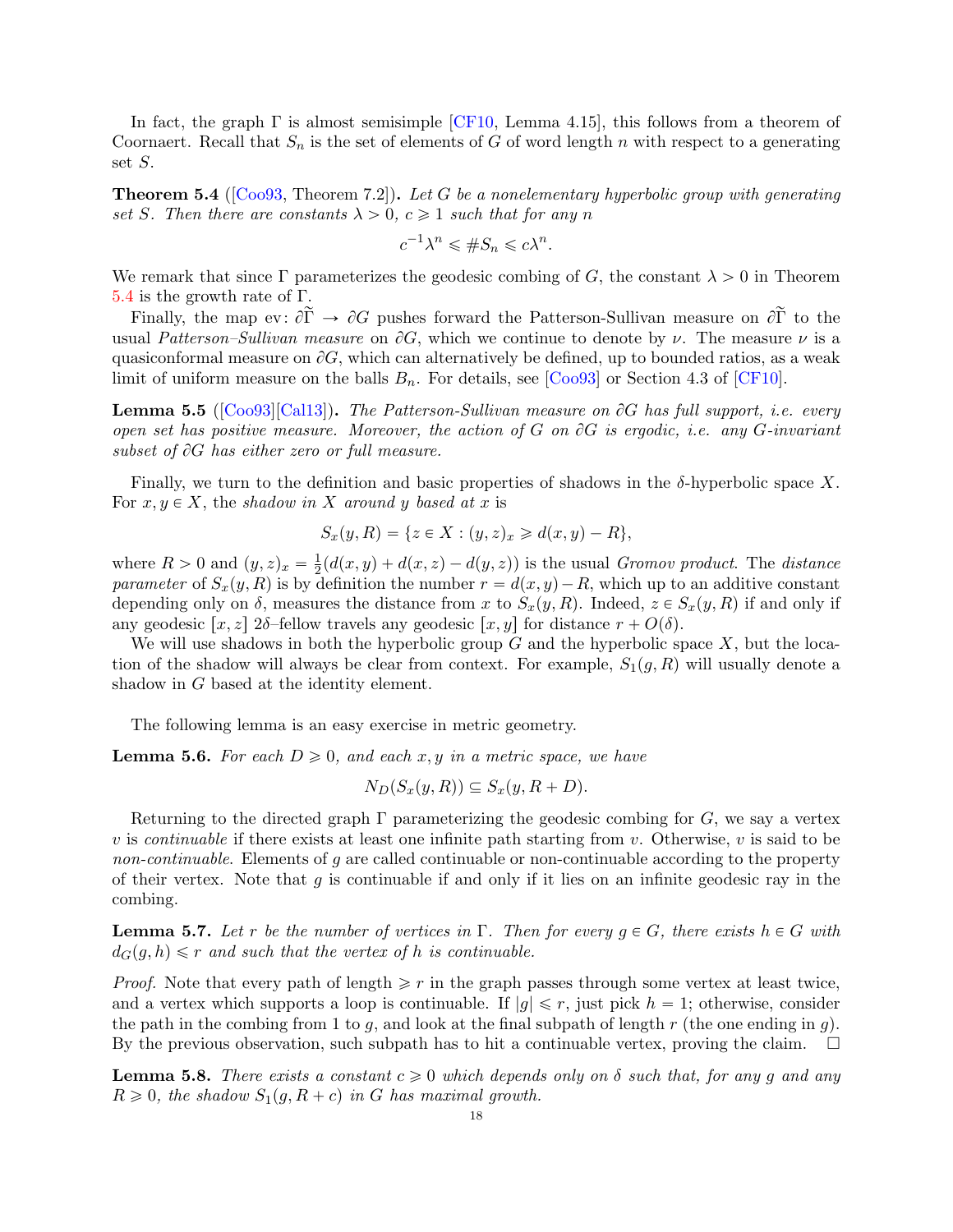*Proof.* Let us first assume that g lies on an infinite geodesic ray  $\gamma$  in the Cayley graph of G based at 1 and set  $D = |g|$ . Moreover, let  $g_n$  be a point on  $\gamma$  at distance  $n + D + c$  from 1, where c is a constant which depends on  $\delta$ . We claim that the ball of radius n around  $g_n$  is contained in  $S_1(g, c) \subseteq S_1(g, R + c)$ . Indeed, if  $h \in B_n(g_n)$ , then

$$
(h, g_n)_1 \geq d_G(1, g_n) - d_G(h, g_n) \geq n + D + c - n = D + c
$$

Thus, a closest point projection p of h to  $[1, g_n]$  lies on the segment  $[g, g_n]$ . As a consequence,  $d(1, h) = d(1, g) + d(g, p) + d(p, h) + O(\delta)$  and  $d(g, h) = d(g, p) + d(p, h) + O(\delta)$ , hence

$$
(h,g)_1 = d_G(1,g) + O(\delta)
$$

which proves the claim.

Let us now prove the general case. Given  $q \in G$ , by Lemma [5.7](#page-17-1) there exists  $h \in G$  continuable such that  $d_G(g, h) \leq r$ . By the previous paragraph, the shadow  $S_1(h, c)$  has maximal growth, and by writing out the Gromov products and using the triangle inequality

$$
S_1(h,c) \subseteq S_1(g,c+r)
$$

hence the claim follows by replacing c with  $c + r$ .

5.2. **Random walks.** If X is a separable hyperbolic space and G acts on X by isometries, then a probability measure  $\mu$  on G is said to be *nonelementary* with respect to the action  $G \sim X$  if the semigroup generated by the support of  $\mu$  contains two independent loxodromics.

We will need the fact that a random walk on G whose increments are distributed according to a nonelementary measure  $\mu$  almost surely converge to the boundary of X and has positive drift in X.

<span id="page-18-1"></span>**Theorem 5.9** ( $[MT14, Theorems 1.1, 1.2]$  $[MT14, Theorems 1.1, 1.2]$ ). Let G be a countable group which acts by isometries on a separable hyperbolic space X, and let  $\mu$  be a nonelementary probability distribution on G. Fix  $x \in X$ . Then, almost every sample path  $(w_n x)$  converges to a point in the boundary of  $\partial X$ , and the resulting hitting measure  $\nu$  is nonatomic.

Moreover, if  $\mu$  has finite first moment, then there is a constant  $L > 0$  such that for almost every sample path

$$
\lim_{n \to \infty} \frac{d(x, w_n x)}{n} = L > 0.
$$

<span id="page-18-0"></span>The constant  $L > 0$  in Theorem [5.9](#page-18-1) is called the *drift* of the random walk  $(w_n)$ .

6. THE MARKOV PROCESS AND THE ACTION  $G \curvearrowright X$ 

Let G be a hyperbolic group with a nonelementary action  $G \curvearrowright X$  on a hyperbolic space X. In this section, we relate the geometry of generic geodesics in  $G$ , with respect to Patterson–Sullivan measure, to the geometry of X under the orbit map  $G \to X$ . These results will be used in the next section to prove genericity statements in G with respect to counting in the Cayley graph.

We begin by fixing the notation needed throughout the remainder of the paper. Let  $G$  be a hyperbolic group with finite generating set S and let  $\Gamma$  be the directed graph parameterizing the geodesic combing given by Theorem [5.3.](#page-16-2) The directed edges of  $\Gamma$  are labeled by  $s \in S$  and we denote by  $\Omega$  the set of all infinite paths in  $\Gamma$  starting at any vertex  $v \in \Gamma$ .

As  $\Gamma$  is almost semisimple, we apply the machinery of Section [3.2](#page-13-2) to make the directed graph  $\Gamma$ into a Markov chain with transition probability  $\mu$  (see Equation [2\)](#page-13-0). This induces the measures  $\mathbb{P}_{v}$ on the set  $\Omega$ , one for each vertex  $v \in \Gamma$  of large growth. As directed paths in  $\Gamma$  evaluate to geodesics in G, the measure  $\mathbb{P} = \mathbb{P}_{v_0}$ , for  $v_0$  the vertex associated to  $1 \in G$ , is thought of as a measure on the

 $\Box$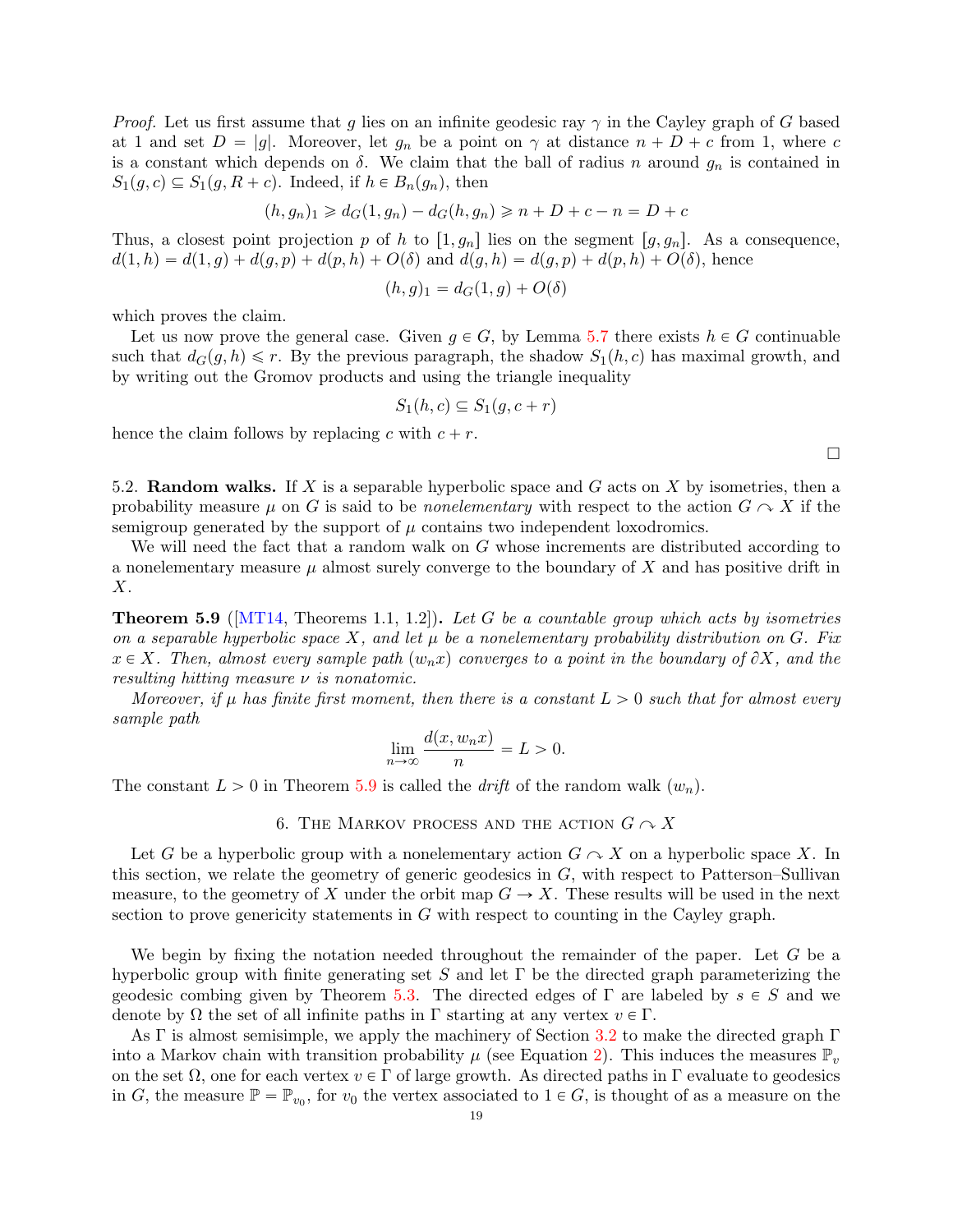(combing) geodesic rays in G starting at 1. The other measures  $\mathbb{P}_v$  have similar interpretations. Let

$$
w_n \colon \Omega \to G
$$

be the variable which associates to each path p in  $\Omega$  the element of G spelled by concatenating the first n edges of p. That is,  $\mathbb{P}_v(w_n = g)$  is the probability of hitting  $g \in G$  after n steps starting at  $v \in \Gamma$ .

We will apply the notation and terminology developed in Sections [2,](#page-8-0) [3,](#page-11-0) and [4](#page-14-0) to the Markov chain Γ. For example, for a subset  $A \subset G$ ,  $P^{n}(A)$  is the proportion of elements in the sphere  $S_n$ of radius n about  $1 \in G$  which are contained in A. We also fix  $\lambda > 0$  to be the growth rate of G, as in Theorem [5.4,](#page-17-0) and note that  $\lambda$  is exactly the growth of Γ, as defined in Section [2.](#page-8-0) Finally, for  $q \in G$ , we set

$$
cone(g) = ev(cone(\gamma)) \subset G \cup \partial G,
$$

where  $\gamma \in \widetilde{\Gamma}$  with  $ev(\gamma) = g$ . Informally,  $cone(g) \subset G \cup \partial G$  is the set of points which are reachable by geodesics of G (parameterized by  $\Gamma$ ) which pass through g.

<span id="page-19-1"></span>6.1. Patterson–Sullivan measure as a combination of harmonic measures. We begin by realizing the Patterson–Sullivan measure on  $\partial G$  as a combination of harmonic measures associated to random walks.

In Section [4,](#page-14-0) to each vertex v in  $\Gamma$  we associated a loop semigroup  $L_v$ . Under evaluation, these semigroups map to subsemigroups of G, which we denote by  $\Gamma_v$ . In other words,  $\Gamma_v$  is the semigroup of elements of G which can be spelled by directed loops at the vertex  $v \in \Gamma$ . Hence, the first return measure  $\mu_v$  on  $L_v$  induces a probability measure, still denoted  $\mu_v$ , on  $\Gamma_v \leq G$ , which has finite exponential moment (see eq.  $(5)$ ).

Let R be the set of recurrent vertices of  $\Gamma$  and let  $\nu_v$  be the harmonic measure on  $\partial G$  corresponding to the random walk  $\mu_v$  on G. Let  $N_v$  be the set of finite directed paths in  $\Gamma$  beginning at  $v_0$  and ending at v which do not meet a recurrent vertex of  $\Gamma$  in their interior.

<span id="page-19-0"></span>**Proposition 6.1.** The Patterson–Sullivan measure  $\nu$  on  $\partial G$  is a combination of the harmonic measures  $\nu_v$ :

$$
\nu = \sum_{v \in \mathcal{R}} \sum_{\gamma \in N_v} \mu(\gamma) \gamma_* \nu_v.
$$

In the statement of Proposition [6.1,](#page-19-0) we have identified  $\gamma \in N_v$  with its evaluation  $ev(\gamma) \in G$ .

Proof. Let  $\Pi \subset \Omega_0$  be the set of infinite paths which enter some maximal component and visit each vertex of that component infinitely often. Let  $\gamma \in \Pi$ , and v be the first recurrent vertex which is met along  $\gamma$ . Then  $\gamma$  can be decomposed uniquely as  $\gamma = \gamma_0 \gamma_1 \dots$  where  $\gamma_0$  is a path from  $v_0$  to v which does not meet any recurrent vertex in its interior, and each  $\gamma_i$  for  $i \geq 1$  is a primitive loop which does not meet any recurrent vertex in its in<br>at v. Thus one can define the map  $\varphi : \Pi \to \widetilde{\Gamma} \times \bigcup$  $(v(\Gamma_v)^{\mathbb{N}}$  as  $\varphi(\gamma) = (\gamma_0, \gamma_1, \ldots, \gamma_n, \ldots)$ . Since the set Π has full P-measure (Lemma [3.2\)](#page-12-0), and the Patterson-Sullivan measure  $\nu$  on  $\partial \tilde{\Gamma}$  is the same as P under the identification  $\partial \tilde{\Gamma} = \Omega_0$ , the map  $\varphi$  can be defined as a measurable, *v*-almost surely defined map  $\varphi : \partial \widetilde{\Gamma} \to \widetilde{\Gamma} \times \bigcup_{v} (\Gamma_v)^{\mathbb{N}}$ .

where map  $\varphi : \overline{U} \to \overline{V} \times \bigcup_{v} (\overline{V}v)$ .<br>Moreover, one has the boundary map bnd :  $G \times G^{\mathbb{N}} \to \partial G$  defined as

$$
\operatorname{bnd}(g_0,(g_1,\ldots,g_n,\ldots))=\lim_{n\to\infty}g_0g_1\ldots g_n
$$

(whenever the limit exists).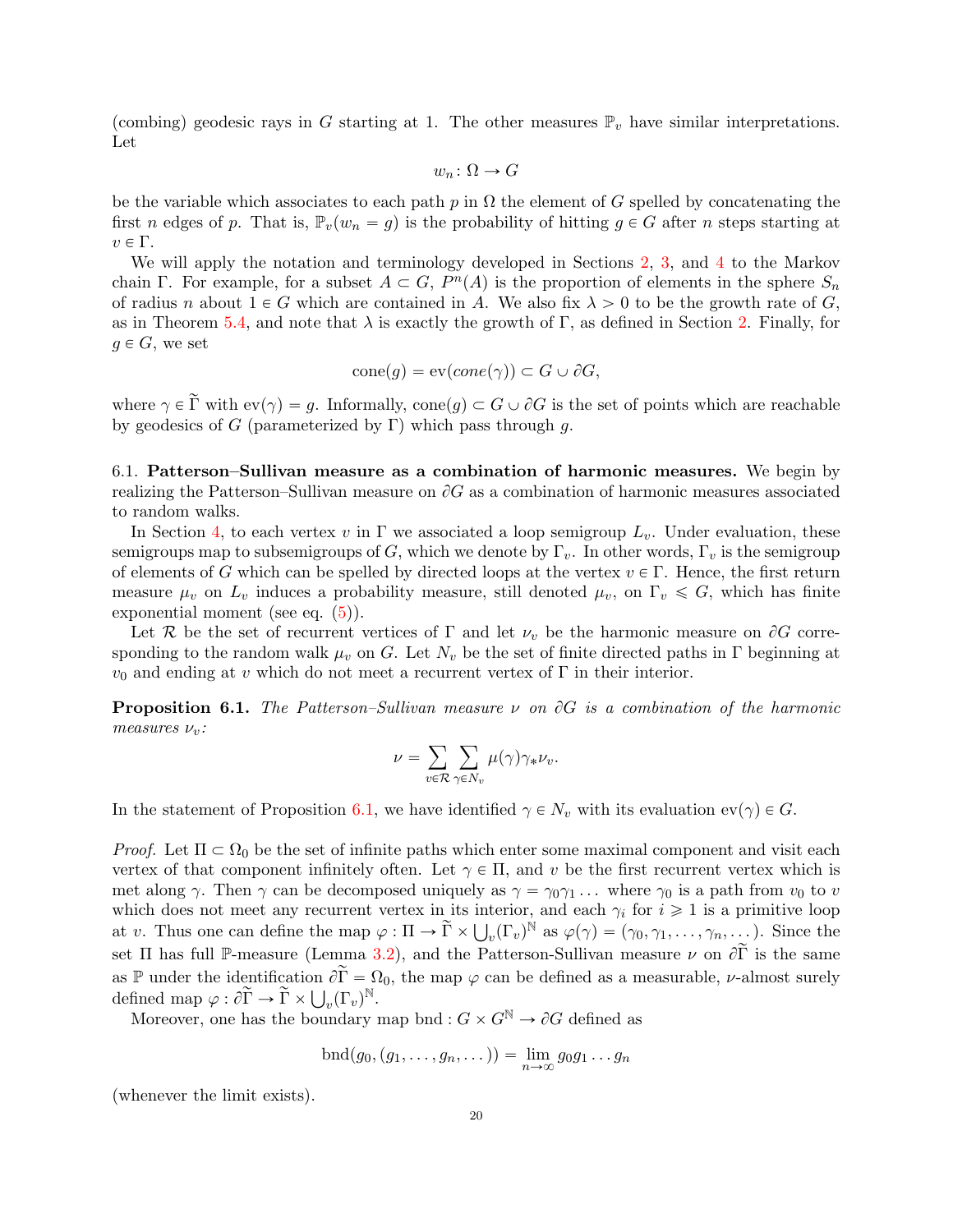Combining these maps with the evaluation map, we get the following commutative diagram of measurable maps:

$$
\begin{array}{ccc}\n\widehat{c}\widetilde{\Gamma} & \xrightarrow{\mathrm{ev}} & \widehat{c}G \\
\downarrow \varphi & \mathrm{bnd} \\
\widetilde{\Gamma} \times \bigcup_{v}(\Gamma_{v})^{\mathbb{N}} & \xrightarrow{\mathrm{ev}} & G \times G^{\mathbb{N}}\n\end{array}
$$

The claim follows by pushing forward the Patterson-Sullivan measure  $\nu$  on  $\partial \tilde{\Gamma}$  along the diagram. First, by disintegration we get

$$
\nu = \sum_{v \in \mathcal{R}} \sum_{\gamma \in N_v} \mu(\gamma) \nu_\gamma
$$

where  $\nu_{\gamma}$  is the conditional probability on the set of infinite paths which start with  $\gamma$ . By Lemma [4.2,](#page-15-2)  $\varphi_*(\nu_\gamma) = \delta_\gamma \times (\mu_v)^{\mathbb{N}},$  so

<span id="page-20-2"></span>
$$
\varphi_*(\nu) = \sum_{v \in \mathcal{R}} \sum_{\gamma \in N_v} \mu(\gamma) \left( \delta_{\gamma} \times (\mu_v)^{\mathbb{N}} \right)
$$

Now, by definition the pushforward of  $\delta_1 \times (\mu_v)^{\mathbb{N}}$  by the boundary map bnd is the harmonic measure  $\nu_v$ , hence by G-equivariance bnd<sub>\*</sub> $(\delta_\gamma \times (\mu_v)^{\mathbb{N}}) = \gamma_\star \nu_v$ , yielding the claim.

We can also obtain an analogous statement for any vertex of large growth. Indeed, for each vertex v of large growth, there exists a measure  $\nu_v$  on  $\partial G$  which is the hitting measure of the Markov chain on  $\partial G$ , starting from the identity element on G.

Then we have

(6) 
$$
\nu_v = \sum_{w \in \mathcal{R}} \sum_{\gamma : v \to w} \mu(\gamma) \gamma_* \nu_w
$$

Here, the sum is over all finite paths from  $v$  to  $w$  which only meet a recurrent vertex at their terminal endpoint. Note that if v is recurrent, then  $\nu_v$  is the harmonic measure for the random walk on G generated by the measure  $\mu_v$ , as discussed above.

6.2. The loop semigroup is nonelementary. Now suppose that  $X$  is a hyperbolic space and that  $G \cap X$  is a nonelementary action. In this section, we show:

<span id="page-20-0"></span>**Proposition 6.2.** There is a recurrent vertex v of  $\Gamma$  such that the corresponding loop semigroup  $\Gamma_v$  is nonelementary.

We define the *limit set* of the loop semigroup  $\Gamma_v$  on the boundary of G to be  $\Lambda_{\Gamma_v} = \overline{\Gamma_v} \cap \partial G$ , while the limit set on the boundary of X is  $\Lambda_{\Gamma_v}^X = \overline{\Gamma_v x} \cap \partial X$ .

For an irreducible component C of Γ, let  $\mathcal{P}_v(C)$  be the set of finite paths in Γ which are based at v and lie entirely in C, and  $P_v(C) = ev(\mathcal{P}_v(C))$ . Similarly,  $\partial \mathcal{P}_v(C)$  is the set of infinite paths in Γ which are based at v and lie entirely in C, and  $\partial P_v(C) = \text{ev}(\partial \mathcal{P}_v(C))$ . We remind the reader that ev is injective on directed paths in  $\Gamma$  which start at a fixed vertex v.

<span id="page-20-1"></span>**Lemma 6.3.** There exists a maximal component C of  $\Gamma$  and a vertex v in C such that  $\partial P_v(C)$ contains an open set on  $\partial G$ .

Proof. Every infinite path starting at the origin eventually stays forever in some component, hence we can write  $\partial \widetilde{\Gamma}$  as the countable disjoint union

$$
\partial \widetilde{\Gamma} = \bigcup_{i=1}^{\infty} \gamma_i \cdot \partial \mathcal{P}_{v_i}(C_i)
$$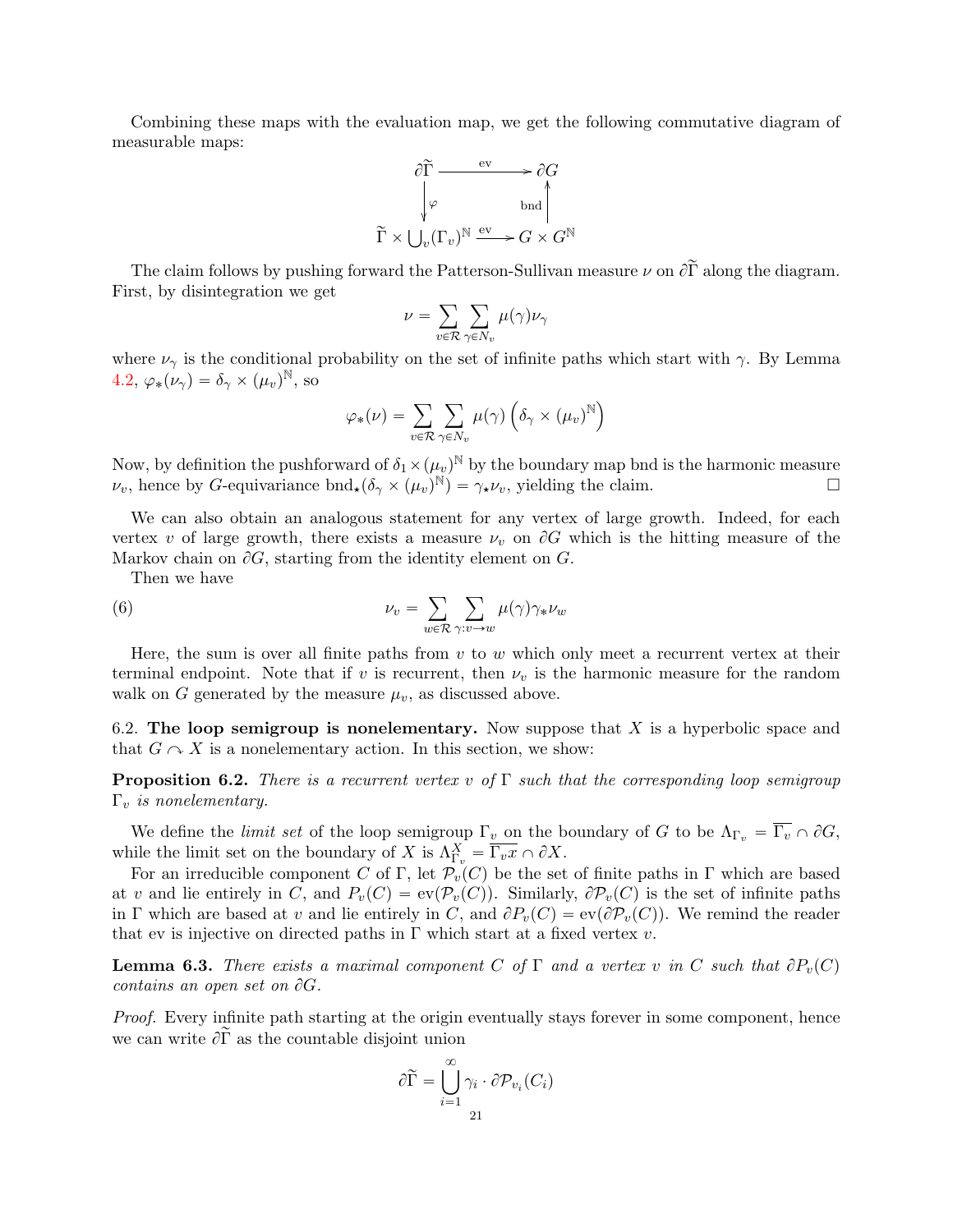where  $\gamma_i$  is a path from the initial vertex to  $v_i$ , and  $C_i$  is the component of  $v_i$ , hence by applying the evaluation map we get

$$
\partial G = \bigcup_{i=1}^{\infty} g_i \cdot \partial P_{v_i}(C_i)
$$

with  $g_i = \text{ev}(\gamma_i)$ . Since  $\partial G$  is a Baire space and all  $\partial P_{v_i}(C_i)$  are closed, then there exists some i such that  $\partial P_{v_i}(C_i)$  contains an open set on  $\partial G$ .

For a shadow S in G, let  $\partial S \subseteq \partial G$  be the set of equivalence classes of geodesic rays based at 1 which have a representative  $(q_n)$  which eventually lies in S (i.e. for which there exists  $n_0$  such that  $g_n \in S$  for all  $n \geq n_0$ .

If  $\partial P_v(C)$  contains a (non-empty) open set, then by definition of the topology on  $\partial G$  there exists a nested pair of shadows  $S = S_1(g, R)$  and  $S' = S_1(g, R+r)$  such that  $\partial P_v(C) \supseteq \partial S' \supseteq \partial S$ , and r is given by Lemma [5.7.](#page-17-1) Note that by Lemma [5.8](#page-17-2)  $S$  has maximal growth. We claim that this implies that for a constant D which depends only on  $\delta$  and r we have

$$
S \subseteq N_D(P_v(C)).
$$

Then, since S has maximal growth, so does  $N_D(P_v(C))$ , hence  $P_v(C)$  also has maximal growth, proving the lemma. To prove the claim, let  $h \in S$ . Then by Lemma [5.7,](#page-17-1) there exists h' with  $d_G(h, h') \leq r$  and such that h' is continuable. By Lemma [5.6,](#page-17-3) h' belongs to S', and since it is continuable h' lies on a geodesic ray  $\gamma$  based at 1 with endpoint  $\zeta \in \partial G$ . As  $h' \in S'$ , so must each vertex of  $\gamma$  after h', and so we see that  $\zeta \in \partial S'$ . Since  $\partial S' \subseteq \partial P_v(C)$ , there also exists an infinite geodesic ray  $\gamma'$  based at 1 which lies entirely in  $P_v(C)$  and terminates at  $\zeta \in \partial G$ . Since  $\gamma$ and  $\gamma'$  are both geodesic rays in G from 1 to  $\zeta \in \partial G$ , they 2δ-fellow travel. Thus, h belongs to a  $(2\delta + r)$ –neighborhood of  $P_v(C)$ . Setting  $D = 2\delta + r$  establishes the claim.

<span id="page-21-1"></span>**Lemma 6.4.** Let  $v$  be a vertex in the irreducible component  $C$ . Then

$$
\Lambda_{\Gamma_v} \supseteq \partial P_v(C).
$$

*Proof.* Let  $\xi \in \partial P_v(C)$ , and  $(g_n)$  a sequence of elements of  $P_v(C)$  so that  $g_n \to \xi$ . Then there exists for each n a path  $s_n$  from the endpoint of  $g_n$  to v, so  $g_n s_n \in \Gamma_v$  and  $|s_n| \leq D$ , where D is the diameter of the component C. Then  $d(g_n s_n, g_n) \le D$ , hence  $g_n s_n$  also converges to  $\xi$ , proving the claim.  $\Box$ 

<span id="page-21-0"></span>**Lemma 6.5.** If C is a maximal irreducible component and v belongs to C, then the growth of  $\Gamma_v$ is maximal.

*Proof.* Let D be the diameter of C. Since every path from v to any vertex  $v_i$  inside C of length n can be extended to a path of length  $\leq n + D$  from v to itself, we have for each n

$$
#(P_v(C) \cap B_n) \leq #(\Gamma_v \cap B_{n+D})
$$

which, together with Lemma [2.3,](#page-9-0) proves the claim.  $\square$ 

We can now give the proof of Proposition [6.2:](#page-20-0)

*Proof of Proposition [6.2.](#page-20-0)* Let v be the vertex given by Lemma [6.3.](#page-20-1) We first claim that the semigroup  $\Gamma_v$  does not have a finite orbit in  $\partial X$ . Otherwise, the subgroup  $H = \langle \Gamma_v \rangle$  also has a finite orbit in  $\partial X$ . Since C is maximal, by Lemma [6.5](#page-21-0) the semigroup  $\Gamma_v$  has maximal growth, hence  $|B(r) \cap \Gamma_v| \approx \lambda^r$ , where  $\lambda$  is the growth rate of G; then [\[GMM15,](#page-36-3) Theorem 4.3] implies that the subgroup H must have finite index in G. This implies that the action  $G \cap \partial X$  has a finite orbit, contradicting that  $G \cap X$  is nonelementary.

Using Proposition [5.2,](#page-16-3) it remains to show that  $\Lambda_{\Gamma_v}^X$  contains at least 3 points. To this end, let U be an open set of  $\partial G$  contained in  $\Lambda_{\Gamma_v} \subset \partial G$ , which exists by Lemma [6.4.](#page-21-1) Now, the set of fixed points of loxodromic elements is a G-invariant subset of  $\partial G$ , and since the action of G on its boundary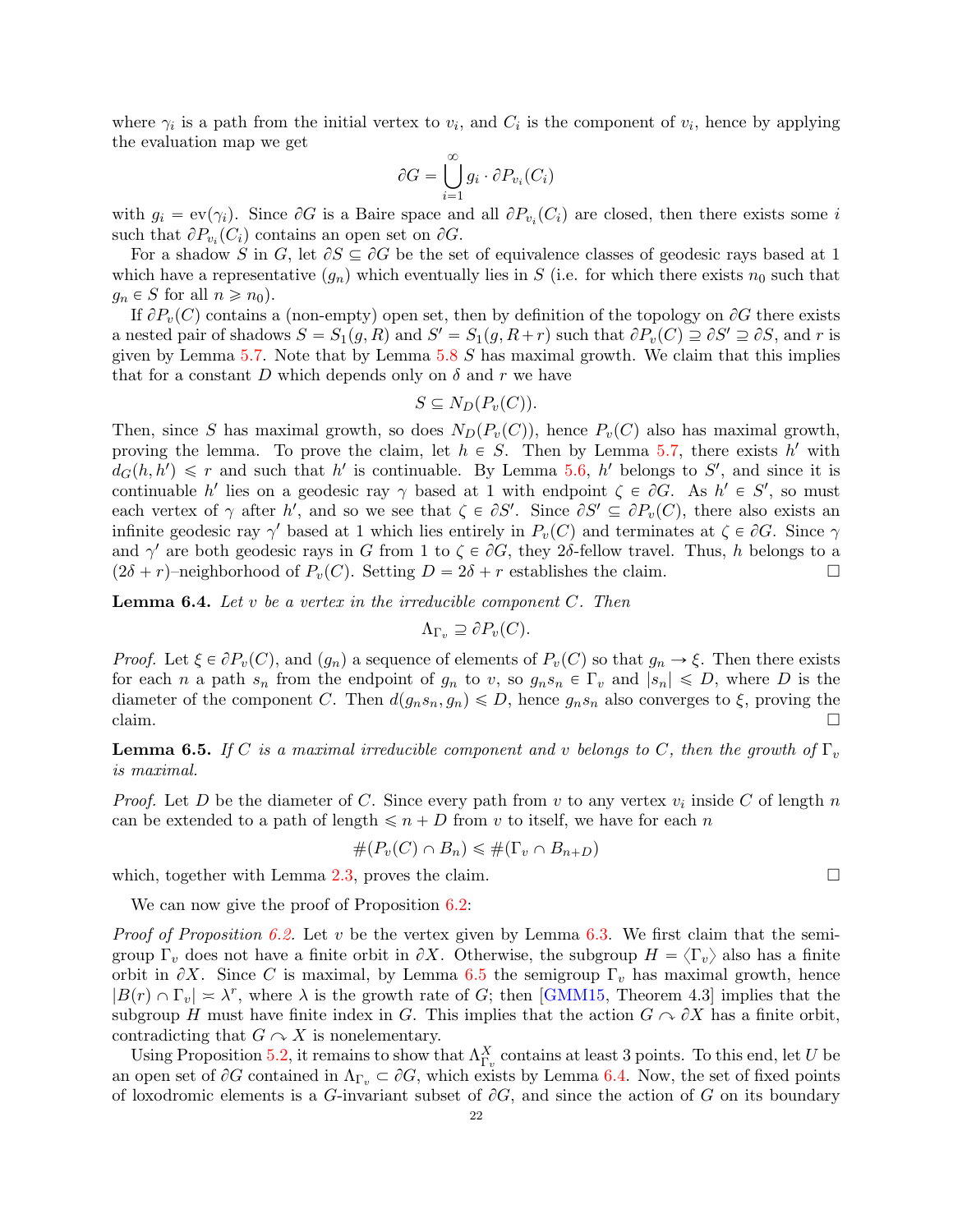is minimal, this set is dense. Hence, we can find  $f, g \in G$ , which are independent loxodromics with respect to the action  $G \curvearrowright X$  and with  $f^{\pm \infty}, g^{\pm \infty} \in U \subset \partial G$ . Indeed, for any independent X-loxodromic elements  $f, g$  choose  $u \in G$  with  $u^{+\infty} \in U$  and  $u^{-\infty}$  distinct from  $f^{\pm \infty}, g^{\pm \infty}$  in  $\partial G$ . (If some chosen  $u^{+\infty} \in U$  has  $u^{-\infty}$  equal to one of  $f^{\pm\infty}, g^{\pm\infty}$ , then replace U with some open set  $U_1 \subset U$  not containing  $u^{+\infty}$  and choose  $u_1 \in G$  with  $u_1^{+\infty} \in U_1$ . Since two infinite order elements of G cannot share exactly one limit point on  $\partial G$ , applying this procedure at most 4 times gives the required element.) Then after replacing  $f, g$  by  $u^k f u^{-k}, u^k g u^{-k}$  for sufficiently large k, we obtain our desired pair of independent X-loxodromics, all of whose limit points on  $\partial G$  lie in U.

We claim that each of  $f^{\pm \infty}, g^{\pm \infty} \in U \subset \partial G$  gives points of  $\Lambda_{\Gamma_v}^X$ . Since  $f, g$  are independent and loxodromic with respect to the action  $G \curvearrowright X$ , these 4 points must be distinct points of  $\Lambda_{\Gamma_v}^X$ , completing the proof.

Since  $f^{\infty} \in U \subset \Lambda_{\Gamma_v}$ , there is a sequence  $l_i \in \Gamma_v$  with  $l_i \to f^{\infty}$  in  $G \cup \partial G$  as  $i \to \infty$ . As  $\widetilde{\Gamma} \cup \partial \widetilde{\Gamma}$  is compact, after passing to a subsequence, we may assume that  $l_i \to l_\infty$  in  $\tilde{\Gamma} \cup \partial \tilde{\Gamma}$  and by continuity,  $ev(l_{\infty}) = f^{\infty}$ . Let  $g_i$  be element of G represented by the *i*th term of  $l^{\infty}$  (realizing  $l^{\infty}$  as an infinite path in  $\tilde{\Gamma}$ ). Then  $(g_i)_{i\geqslant0}$  is a geodesic in G converging to  $f^{\infty} \in \partial G$  and so there is a K, depending only on  $f$ , such that

$$
d_G(g_i, f^{j_i}) \leq K,
$$

for some sequence  $j_i$  which goes to  $\infty$  as  $i \to \infty$ . Since the (fixed) orbit map  $G \to X$  is L–coarsely Lipschitz,

$$
d_X(g_ix, f^{j_i}x) \leq KL.
$$

As  $f \in G$  is loxodromic for the X-action,  $f^{j_i}x$  converges to some point  $f_X^{\infty} \in \partial X$ , hence so does  $g_i x$ . We conclude  $f_X^{\infty} \in \Lambda_{\Gamma_v}^X$ , as required.

**Remark 6.6.** If it is a priori known that no element  $g \in G$  acts parabolically on X (i.e. g is either loxodromic or has a bounded orbit), then the use of [\[GMM15,](#page-36-3) Theorem 4.3] in Proposition [6.2](#page-20-0) (and in Corollary [6.11\)](#page-23-0) can be removed.

6.3. Convergence to the boundary of X. In this section we show that almost every sample path for the Markov chain converges to the boundary of X. Since sample paths in the Markov chain evaluate to geodesic rays in  $G$ , this will show that the orbit of almost every geodesic ray in  $G$  converges to the boundary of  $X$ .

Let  $\partial \widetilde{\Gamma}^X$  be the set of infinite paths beginning at  $v_0$  which converge to a point in  $\partial X$  when projected to X and set  $\partial^X G = \text{ev}(\partial \tilde{\Gamma}^X)$ . Since the orbit map  $G \to X$  is Lipschitz,  $\partial^X G \subset \partial G$ consists of those  $\xi$  such that the projection of any geodesic ray  $[1, \xi] \subset G$  to X converges in  $X \cup \partial X$ to a point of  $\partial X$ .

**Lemma 6.7.** The set  $\partial^X G$  is G-invariant.

*Proof.* If  $\eta \in \partial^X G$ , then  $[1, \eta)$  is a geodesic in G which projects under the orbit map to a path  $\gamma$  in X which converges to a point  $\xi$  in  $\partial X$ . Hence,  $g\gamma$  converges to  $g\xi$  in  $\partial X$ . Since  $g(1, \eta)$  is a geodesic in G with the same endpoint as  $[1, g\eta)$ , they R–fellow-travel in G for some  $R \geq 0$ . Hence, the projection  $\gamma'$  of  $[1, g\eta)$  to X must RL–fellow-travel the path  $g\gamma$  in X, where L is the Lipschitz constant of the fixed orbit map  $G \to X$ . Hence,  $\gamma'$  converges to the point  $g\xi$  in  $X \cup \partial X$  showing that  $q\eta \in \partial^X G$  as required.

Here we show that  $\partial^X G$  has full measure in  $\partial G$ , so that the map  $\Phi: \partial^X G \to \partial X$  gives a measurable map  $\partial G \to \partial X$ .

<span id="page-22-0"></span>**Theorem 6.8.** For P-almost every path  $(w_n)$  in the Markov chain, the projection  $(w_nx)$  to the space converges to a point in the boundary  $\partial X$ .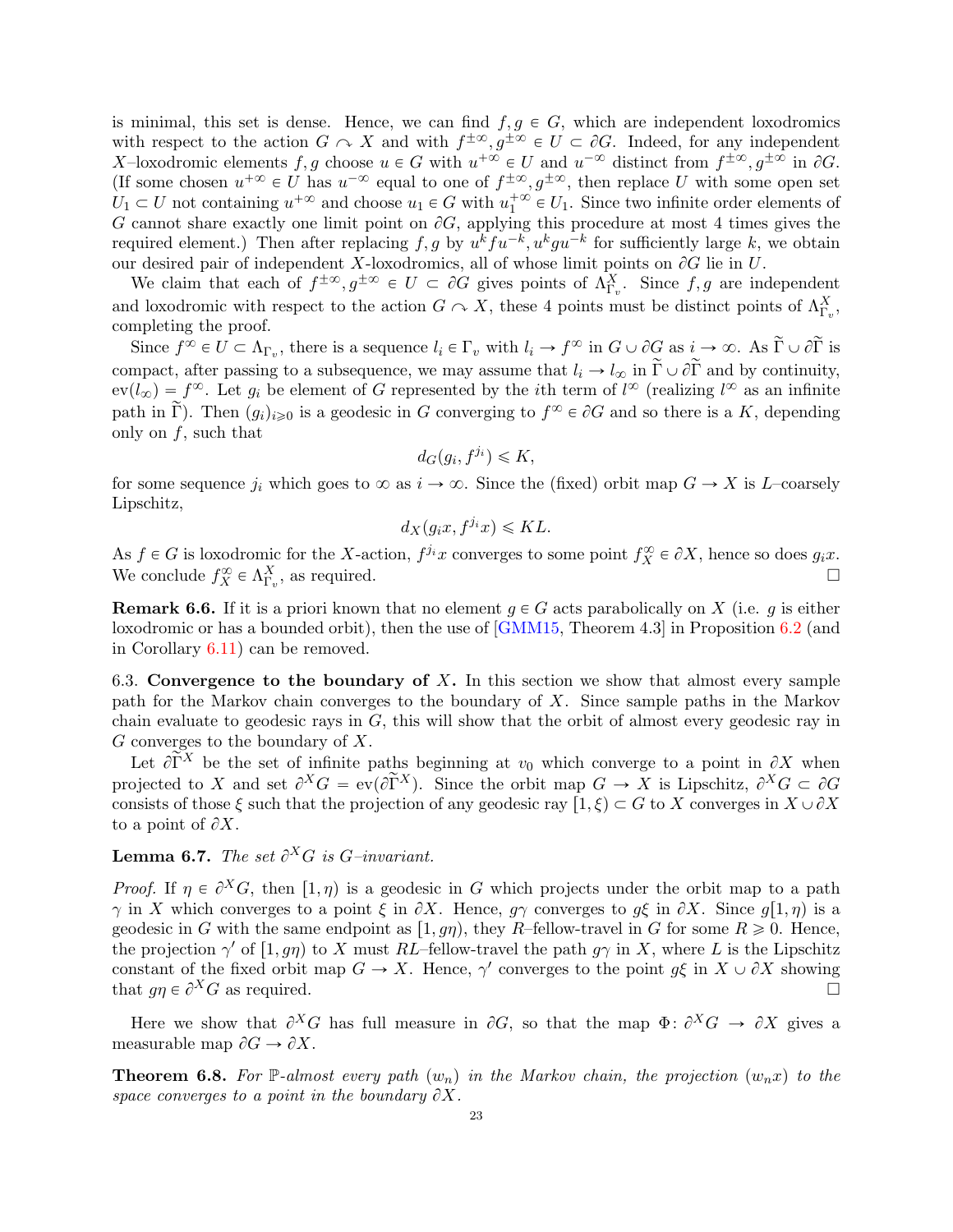*Proof.* We know by Lemma [3.2](#page-12-0) that  $\mathbb{P}\text{-almost every sample path enters some recurrent component}$ C, and visits each vertex there infinitely often. Let v be a vertex in C. Then for each v, one can split the infinite path into a prefix  $\gamma_0$ , and a sequence  $\gamma_1, \gamma_2, \ldots$  of primitive loops at v. Then the pushforward of  $\mathbb{P}_C$  via the map  $\varphi_v$  equals the measure  $\mu_v^{\mathbb{N}}$  on the set  $\Gamma_v^{\mathbb{N}}$  (as in Theorem [6.1\)](#page-19-0). Now, if the measure  $\mu_v$  is non-elementary, then by Theorem [5.9](#page-18-1) we know that almost surely the sequence  $(\gamma_1 \gamma_2 \ldots \gamma_n x)$  converges to a point in  $\partial X$ . Since the same is true for every vertex of C, then the sequence  $(w_n)$  is partitioned in a finite number of subsequences, and for each such subsequence  $(w_{n_k})$  the sample path  $(w_{n_k}x)$  converges to a point in  $\partial X$ . Thus, we define the equivalence relation on the set of vertices of C by defining  $v_i \sim v_j$  if the sequences  $(w_{n(k,v_i)}x)$  and  $(w_{n(k,v_i)}x)$  converge to the same point. Now, we know that if  $w_{n_k} x \to \xi \in \partial X$ , then also  $w_{n_k+1} x \to \xi$ , so this equivalence relation satisfies the hypothesis of Lemma [6.9,](#page-23-1) hence as a consequence there is only one equivalence class, thus the whole sequence  $(w_n x)$  converges to the same  $\xi \in \partial X$ .

Since there exists at least one (recurrent) vertex v such that the semigroup  $\Gamma_v$  is nonelementary by Proposition [6.2,](#page-20-0) the previous argument shows that  $\nu(\partial \tilde{\Gamma}^X) > 0$ , thus  $\nu(\partial^X G) > 0$ . Since  $G \cap (\partial G, \nu)$  is ergodic (Lemma [5.5\)](#page-17-4) and  $\partial^X G$  is invariant, then  $\partial^X G$  has full measure, which completes the proof of the theorem.  $\Box$ 

<span id="page-23-1"></span>**Lemma 6.9.** Let  $r \geq 1$ , and  $\sim$  be an equivalence relation on the set  $\{1, \ldots, r\}$ , and  $\mathbb{N} = A_1 \sqcup \cdots \sqcup A_r$ a partition of the set of natural numbers into finitely many, disjoint infinite sets. Assume moreover that if the intersection  $(A_i + 1) \cap A_j$  is infinite, then  $i \sim j$ . Then there is only one equivalence class.

Proof. Suppose that there are at least two equivalence classes, and pick one equivalence class. Let X be the union of all sets  $A_i$  which belong to such a class, and Y the union of all other equivalence classes. Then  $\mathbb{N} = X \sqcup Y$ , with both X and Y infinite. Then  $(X + 1) \cap Y$  is infinite, which implies that there exists a set  $A_i \subseteq X$  and a set  $A_j \subseteq Y$  such that  $|(A_i + 1) \cap A_j| = \infty$ , contradicting the fact that i and j are in different equivalence classes.  $\square$ 

Theorem [1.3](#page-3-0) now follows immediately as a corollary to Theorem [6.8.](#page-22-0)

**Corollary 6.10** (Convergence to the boundary of X). For every  $x \in X$  and  $\nu$ -almost every  $\eta \in \partial G$ , if  $(g_n)_{n\geqslant 0}$  is a geodesic in G converging to  $\eta$ , then the sequence  $g_nx$  in X converges to a point in the boundary  $\partial X$ .

Theorem [6.8](#page-22-0) was proven using only the knowledge that for *some* recurrent vertex  $v$ ,  $\Gamma_v$  was nonelementary. However, using Theorem [6.8](#page-22-0) we can now show that for *every* recurrent vertex,  $\Gamma_v$ is nonelementary. This will be crucial for what follows.

<span id="page-23-0"></span>**Corollary 6.11.** Suppose that  $G \sim X$  is as above. Then for each recurrent vertex v of  $\Gamma$ , the semigroup  $\Gamma_v$  is nonelementary with respect to the action on X.

Proof. Since  $\Gamma_v$  has maximal growth,  $\nu(\partial \mathcal{P}_v(C)) > 0$ . Then, identifying  $\partial \mathcal{P}_v(C)$  with the corresponding endpoints in  $\partial \widetilde{\Gamma}$ , we have that  $\partial \mathcal{P}_v(C) \cap \partial \widetilde{\Gamma}^X$  is infinite since  $\nu(\partial \widetilde{\Gamma}^X) = 1$ . Hence, so is  $\text{ev}(\partial \mathcal{P}_v(C) \cap \partial \tilde{\Gamma}^X) \subset \Lambda_{\Gamma_v} \cap \partial^X G$  and we conclude that  $\Lambda_{\Gamma_v}^X$  is infinite.

Just as in the proof of Proposition [6.2,](#page-20-0) the subgroup  $H = \langle \Gamma_v \rangle$  has finite index in G and so  $\Gamma_v$ cannot have a finite orbit on  $\partial X$ . Since  $\Lambda_{\Gamma_v}^X \neq \emptyset$ , Theorem [5.2,](#page-16-3) implies that  $\Gamma_v$  is nonelementary.  $\Box$ 

Similar to the discussion in Section [6.1,](#page-19-1) we denote as  $\nu_v^X$  the corresponding hitting measure on  $\partial X$  (which is well-defined since we already proved the Markov process converges to the boundary). By equation  $(6)$  and applying convergence to the boundary we get:

<span id="page-23-2"></span>(7) 
$$
\nu_v^X = \sum_{w \in \mathcal{R}} \sum_{\gamma : v \to w} \mu(\gamma) \gamma_* \nu_w^X
$$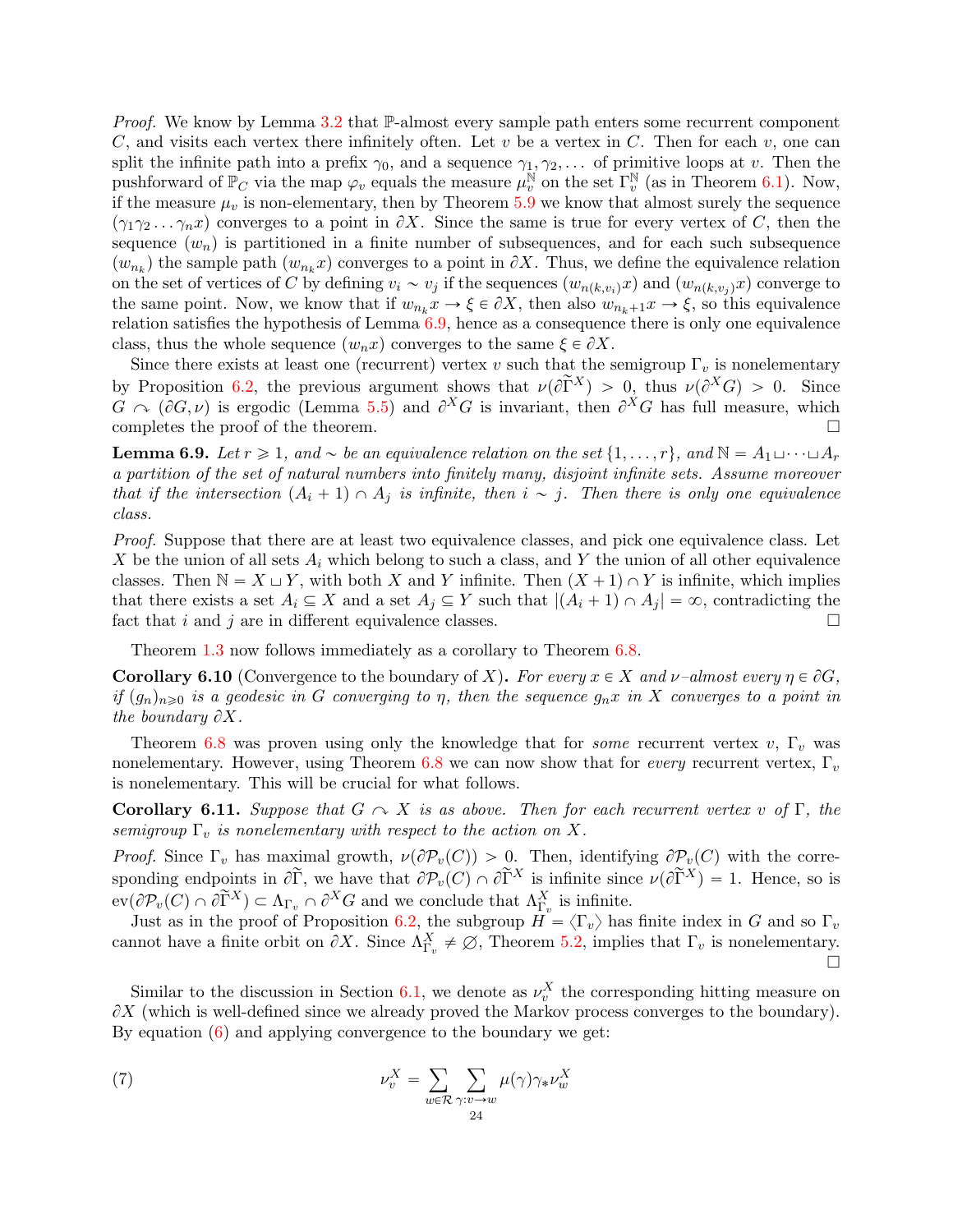<span id="page-24-2"></span>**Lemma 6.12.** For any v of large growth, the measure  $\nu_v^X$  is non-atomic.

*Proof.* Since the random walk measures  $\nu_w^X$  are non-atomic, so are the measures  $\gamma_* \nu_w^X$  for each  $\gamma$ , hence by equation [\(7\)](#page-23-2) the measure  $\nu_v$  is also non-atomic as it is a linear combination of non-atomic  $\Box$  measures.  $\Box$ 

6.4. Positive drift along geodesics. In this section, we show that almost every sample path has positive drift in X. This will imply (Corollary  $6.17$ ) the same for almost every geodesic ray in G with respect to Patterson–Sullivan measure.

We first show that there is a well-defined average return time for a recurrent vertex  $v$  of  $\Gamma$ :

<span id="page-24-0"></span>**Lemma 6.13.** For each vertex v in a recurrent component C, there exists  $T_v > 0$  such that for almost every  $\omega \in \Omega_C$ 

$$
\lim_{k \to \infty} \frac{n(k, v, \omega)}{k} = T_v.
$$

*Proof.* We know by Lemma [3.2](#page-12-0) that the return time to  $v$  has an exponential tail:

$$
\mathbb{P}_v(\tau(1,v,\omega)\geqslant n)\leqslant ce^{-cn}
$$

Thus, the average return time is finite: ż

$$
\int \tau(1,v,\omega) \, d\mathbb{P}_v(\omega) = T_v < \infty
$$

which implies that  $\mu_v$  has finite first moment in the word metric:

$$
\int |g| \ d\mu_v(g) = T_v.
$$

Now, by definition

$$
n(k, v, \omega) = \tau(0, v, \omega) + \tau(1, v, \omega) + \cdots + \tau(k, v, \omega)
$$

then since the variables  $\tau(1, v, \omega), \ldots, \tau(k, v, \omega)$  are independent and identically distributed, we get almost surely

$$
\lim_{k\to\infty}\frac{n(k,v,\omega)}{k}=T_v.
$$

 $\Box$ 

Using these average return times, we show that sample paths in the Markov chain have a welldefined drift and hence make linear progress in X.

<span id="page-24-1"></span>**Theorem 6.14.** There exists  $L > 0$  such that for  $\mathbb{P}\text{-almost every sample path } (w_n)$  we have

$$
\lim_{n \to \infty} \frac{d(w_n x, x)}{n} = L.
$$

*Proof.* Let v be a recurrent vertex. Then by Proposition [6.11](#page-23-0) the loop semigroup  $\Gamma_v$  is nonelementary, hence the random walk given by the return times to  $v$  has positive drift. More precisely, from Theorem [5.9,](#page-18-1) there exists a constant  $\ell_v > 0$  such that for almost every sample path which enters v,

$$
\lim_{k \to \infty} \frac{d(w_{n(k,v)}x, x)}{k} = \ell_v.
$$

Combined with Lemma [6.13,](#page-24-0) this implies

$$
\lim_{k \to \infty} \frac{d(w_{n(k,v)}x, x)}{n(k, v)} = \frac{\ell_v}{T_v}.
$$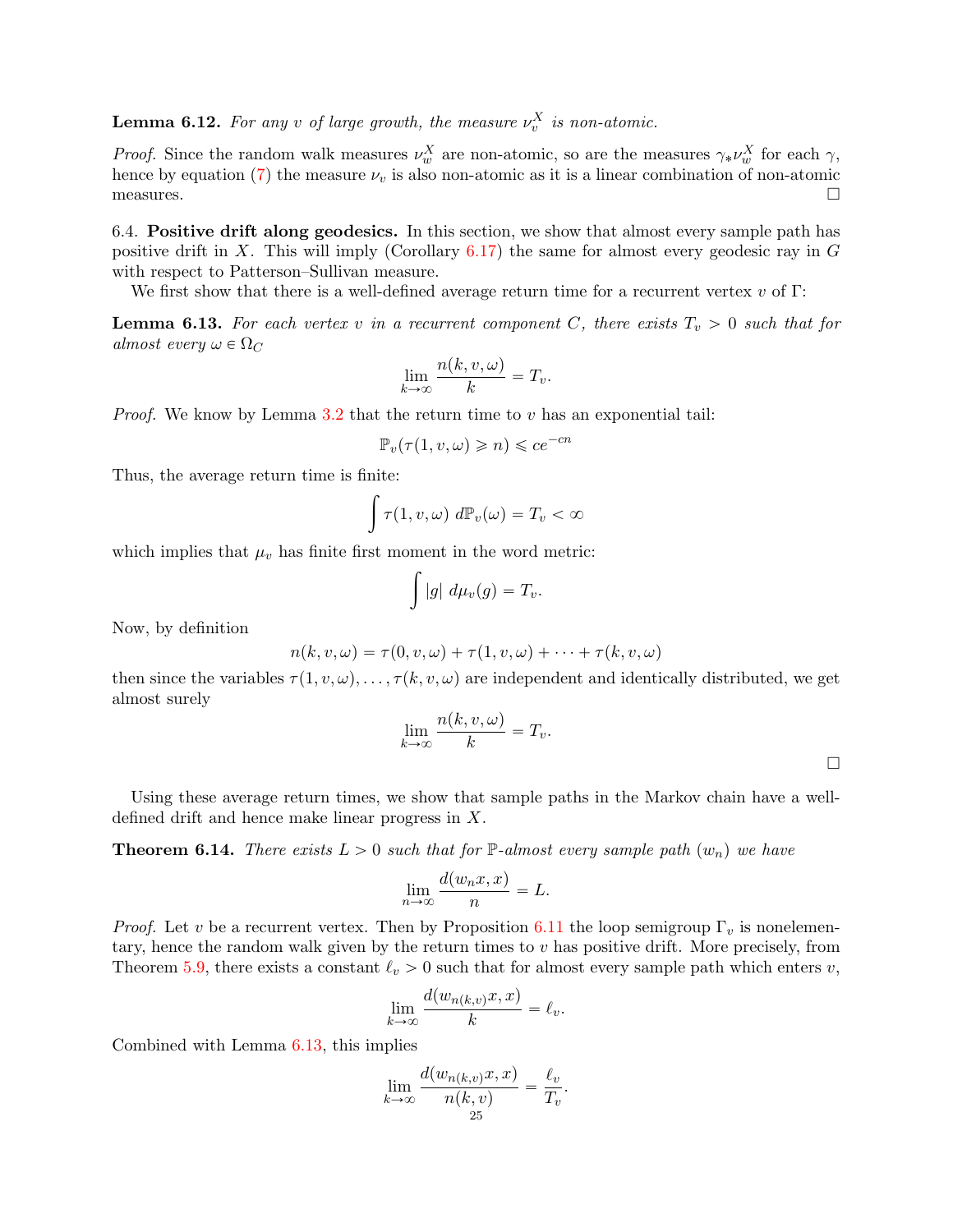Now, almost every infinite path visits every vertex of some recurrent component infinitely often. Thus, for each recurrent vertex  $v_i$  which belongs to a component C, there exists a constant  $L_i > 0$ such that for  $\mathbb{P}_C$ -almost every path  $(w_n)$ , there is a limit

$$
L_i = \lim_{k \to \infty} \frac{d(w_{n(k, v_i)}x, x)}{n(k, v_i)}.
$$

Let C be a maximal component, and  $v_1, \ldots, v_k$  its vertices. Our goal now is to prove that  $L_1 =$  $L_2 = \ldots L_k$ . Let us pick a path  $\omega \in \Omega_0$  such that the limit  $L_i$  above exists for each  $i = 1, \ldots, k$ , and define  $A_i = \{n(k, v_i), k \in \mathbb{N}\}\,$  and the equivalence relation  $i \sim j$  if  $L_i = L_j$ . Since  $w_{n(k, v_i)}$  and  $w_{n(k,v_i)+1}$  differ by one generator,  $d(w_{n(k,v_i)}x, w_{n(k,v_i)+1}x)$  is uniformly bounded, hence

$$
\lim_{k \to \infty} \frac{d(w_{n(k,v_i)+1}x, x)}{n(k, v_i) + 1} = \lim_{k \to \infty} \frac{d(w_{n(k,v_i)}x, x)}{n(k, v_i)} = L_i
$$

so the equivalence relation satisfies the hypothesis of Lemma [6.9,](#page-23-1) hence there is a unique limit  $L = L_i$  so that

$$
\lim_{n \to \infty} \frac{d(w_n x, x)}{n} = L.
$$

In order to prove that the drift is the same for all maximal components, let us now pick  $L = L<sub>i</sub>$ for some recurrent vertex  $v_i$ , and consider the set  $\partial G_L$  of points  $\xi$  in  $\partial G$  such that there exists a geodesic  $(g_n) \subseteq G$  with  $g_n \to \xi$  and such that  $\lim_{n\to\infty} \frac{d(g_nx,x)}{n} = L$ . The set  $\partial G_L$  is G-invariant, and by the above statement it has positive probability, hence by ergodicity it has full measure.  $\Box$ 

<span id="page-25-0"></span>**Theorem 6.15.** For every vertex v of large growth, and for  $\mathbb{P}_v$ -almost every sample path  $(w_n)$  we have

$$
\lim_{n \to \infty} \frac{d(w_n x, x)}{n} = L.
$$

*Proof.* By Theorem [6.14,](#page-24-1) for  $\mathbb{P}\text{-almost every path which passes through } v$ , the drift equals L. Each such path  $\gamma = (w_n)$  can be decomposed as  $\gamma = \gamma_0 \star \tilde{\gamma}$ , where  $\gamma_0$  is a finite path from  $v_0$  to v and  $\tilde{\gamma} = (\tilde{w}_n)$  is an infinite path starting from v. Thus for each n,  $w_n = g_0\tilde{w}_n$ , where  $g_0$  is the group element which represents  $\gamma_0$ . Hence,

$$
d(w_nx, x) - d(x, g_0x) \le d(\tilde{w}_nx, x) = d(w_nx, g_0x) \le d(w_nx, x) + d(x, g_0x)
$$

and so

$$
\lim_{n \to \infty} \frac{d(\widetilde{w}_n x, x)}{n} = \lim_{n \to \infty} \frac{d(w_n x, x)}{n} = L
$$

as required.  $\square$ 

For application in Section [7,](#page-30-0) we will need the following convergence in measure statement.

<span id="page-25-1"></span>**Corollary 6.16.** For any  $\epsilon > 0$ , and for any v of large growth,

$$
\mathbb{P}_v\left(\left|\frac{d(x,w_nx)}{n}-L\right|\geqslant \epsilon\right)\to 0.
$$

*Proof.* By the theorem, the sequence of random variables  $X_n = \frac{d(w_n x, x)}{n}$  $\frac{n^x}{n}$  converges almost surely to L. Moreover, for every n the variable  $X_n$  is bounded above by the Lipschitz constant of the orbit map  $G \to X$ . Thus,  $X_n$  converges to L in  $L^1$ , yielding the claim.

Finally, Theorem [6.14](#page-24-1) implies the following linear progress statement for almost every geodesic ray in G. This proves Theorem [1.4](#page-3-1) from the introduction.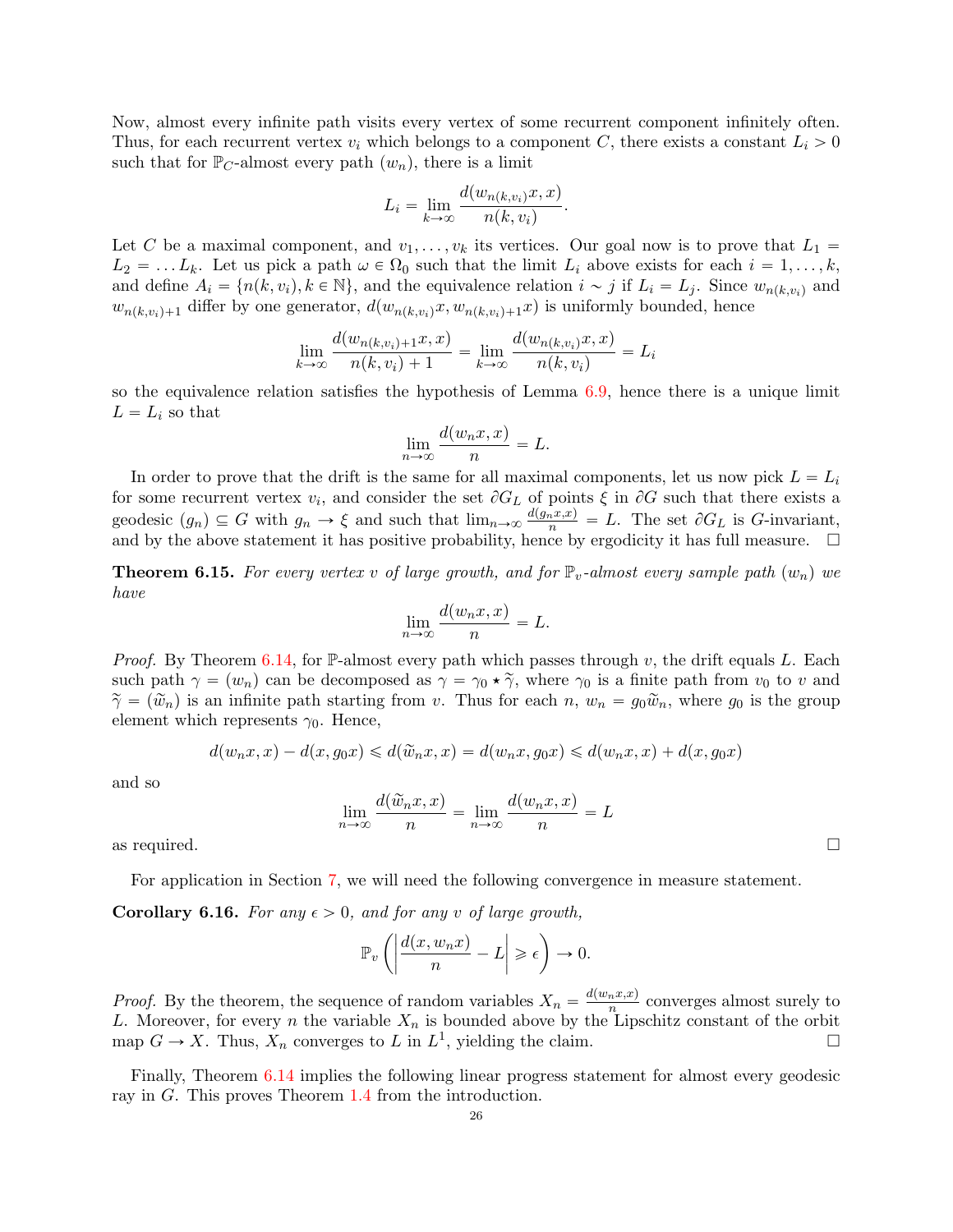<span id="page-26-0"></span>**Corollary 6.17** (Positive drift). For every  $x \in X$  and  $\nu$ -almost every  $\eta \in \partial G$ , if  $(q_n)_{n \geq 0}$  is a  $geodesic$  in G converging to  $\eta$ , then

$$
\lim_{n \to \infty} \frac{d(x, g_n x)}{n} = L > 0.
$$

*Proof.* Note that the measure  $\mathbb P$  on the set of infinite paths starting at 1 pushes forward to  $\nu$  on  $\partial G$ . Thus, by Theorem [6.14,](#page-24-1) for *v*-almost every  $\xi \in \partial G$  there exists a geodesic  $(g_n)$  in the combing with  $g_n \to \xi$  for which the statement is true; by hyperbolicity, any other geodesic  $(g'_n)$  which converges to  $\xi$  fellow travels  $(g_n)$ , hence the drift in X is the same.

6.5. Sublinear tracking. We are now ready to prove Theorem [1.5](#page-4-0) from the introduction.

Proof of Theorem [1.5.](#page-4-0) It follows essentially from the argument in the proof of Theorem [6.14,](#page-24-1) together with the sublinear tracking result for random walks  $[MT14, Theorem 1.3]$ . Indeed, P-almost every sample path visits all vertices in a certain recurrent component infinitely often, hence the sequence  $(w_n)_{n\in\mathbb{N}}$  can be partitioned into finitely many subsequences  $(w_{n(k,v)})_{k\in\mathbb{N}}$ , one for each such vertex  $v$ , and by [\[MT14,](#page-37-5) Theorem 1.3] each subsequence tracks some quasigeodesic ray in X with sublinear error; more precisely, for each v there exists a quasigeodesic ray  $\gamma_v$  in X such that

$$
\lim_{k \to \infty} \frac{d(w_{n(k,v)}x, \gamma_v)}{k} = 0,
$$

and since  $\lim_{k\to\infty} \frac{n(k,v)}{k}$  $\frac{k(v)}{k}$  exists and is finite almost surely, one also has

$$
\lim_{k \to \infty} \frac{d(w_{n(k,v)}x, \gamma_v)}{n(k,v)} = 0.
$$

Note that in the proof of [\[MT14,](#page-37-5) Theorem 1.3] one chooses  $\gamma_v$  so that  $\lim_{k\to\infty} w_{n(k,v)}x = \lim_{t\to\infty} \gamma_v(t)$ . Now, we already proved that the whole sequence  $(w_n)$  converges, hence all limits  $\lim_{t\to\infty} \gamma_v(t)$  must be independent of v. By definition of Gromov boundary, this implies that the quasigeodesic rays  $\gamma_v$  lie within bounded distance of each other, hence one can pick any such quasigeodesic ray  $\gamma = \gamma_v$ and get

$$
\lim_{n \to \infty} \frac{d(w_n x, \gamma)}{n} = 0
$$

6.6. Decay of shadows for  $\mathbb{P}$ . Let us denote as  $Sh(x, r)$  the set of shadows of the form  $S_x(gx, R)$ where  $g \in G$  and the distance parameter satisfies  $d(x, gx) - R \geq r$ . For any shadow S, we denote its closure in  $X \cup \partial X$  by  $\overline{S}$ .

<span id="page-26-1"></span>**Proposition 6.18** (Decay of shadows). There exists a function  $f : \mathbb{R} \to \mathbb{R}$  such that  $f(r) \to 0$  as  $r \rightarrow \infty$ , and such that for each v of large growth,

$$
\nu_v^X\left(\overline{S_x(gx,R)}\right) \leqslant f(r),
$$

where  $r = d(x, gx) - R$  is the distance parameter of the shadow.

*Proof.* By Lemma [6.12,](#page-24-2) the measure  $\nu_v^X$  on  $\partial X$  is nonatomic. The proposition now follows from a standard measure theory argument, as in Proposition 5.1 of  $[MT14]$ .

Let  $\Omega$  be the set of all infinite paths in Γ, starting from any vertex. We define for each n the map  $w_n : \Omega \to G$  which maps each infinite path to the product of the first n edges of the path:

$$
w_n((e_1,\ldots,e_n,\dots))=e_1\ldots e_n
$$

and

$$
w_{\infty}(x) := \lim_{\substack{n \to \infty \\ 27}} w_n x \in \partial X
$$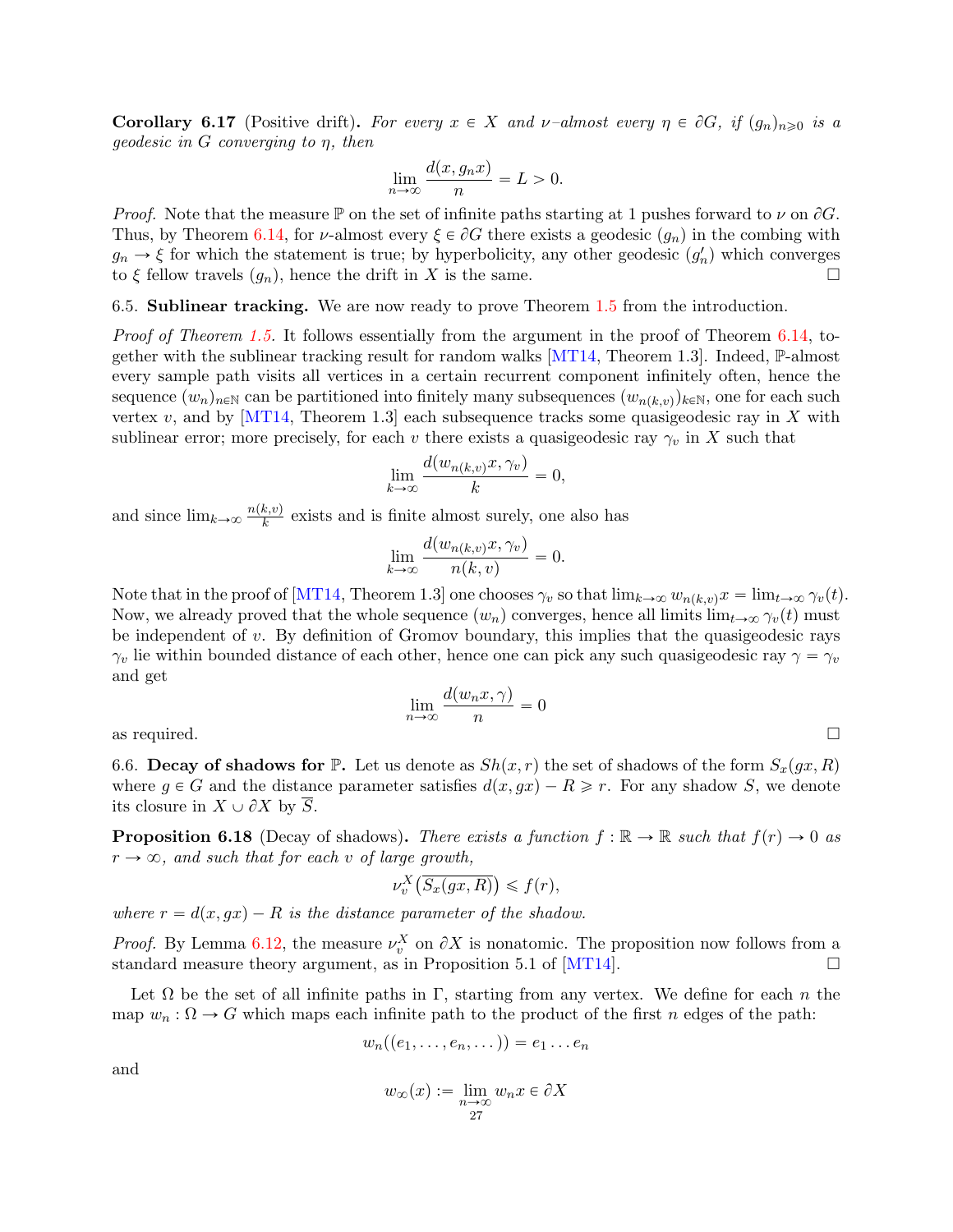(if it exists). Recall that by definition  $\nu_v^X(A) = \mathbb{P}_v(w_\infty(x) \in A)$ .

<span id="page-27-0"></span>**Proposition 6.19.** There exists a function  $p : \mathbb{R}^+ \to \mathbb{R}^+$  with  $p(r) \to 0$  as  $r \to \infty$ , such that for each vertex v and any shadow  $S_x(gx, R)$  we have

$$
\mathbb{P}_v\Big(\exists n\geq 0\;:\; w_nx\in S_x(gx,R)\Big)\leqslant p(r),
$$

where  $r = d(x, qx) - R$  is the distance parameter of the shadow.

*Proof.* Let  $S = S_x(gx, R)$  and  $S_1 = S_x(gx, R + c_1)$ , for  $c_1$  to be determined in a moment. The idea is that for  $c_1$  sufficiently large, the probability that the sample path  $(w_n x)$  ever reaches the shadow S is dominated by the probability that it converges to a point of  $S_1 \cap \partial X$ .

For any  $h \in G$  such that  $hx \in S$ , hyperbolicity of X implies that there is a constant  $c_2 \geq 0$  with  $c_2 = c_1 + O(\delta)$  such that the complement of  $S_1$  is contained in the shadow<br>  $S^h = S_{hx}(x, d(x, hx) - c_2)$ .

$$
Sh = Shx(x, d(x, hx) - c2).
$$

Note that the distance parameter of  $S^h$  is  $c_2 = c_1 + O(\delta)$ . Then since  $h^{-1}S^h$  is a shadow based at x, Proposition  $6.18$  implies that we can choose  $c_1$  large enough so that

$$
\nu_w^X(h^{-1}S^h) \leq f(c_1 + O(\delta)) \leq 1/2,
$$

for any large growth vertex w. This is our fixed  $c_1 \geq 0$ .

<u>.</u>

Now we have

$$
\mathbb{P}_v(w_\infty(x) \in \overline{S_1}) \ge \mathbb{P}_v(w_\infty(x) \in \overline{S_1} \text{ and } \exists n : w_n x \in S) =
$$

If there exists n such that  $w_n x$  belongs to S, let  $n_1$  be the first hitting time. Then

$$
\sum_{hx\in S}\mathbb{P}_v(w_{n_1}=h)\mathbb{P}_v(w_\infty(x)\in \overline{S_1}\mid w_{n_1}=h)=
$$

hence from the Markov property of the chain

$$
= \sum_{hx \in S} \mathbb{P}_v(w_{n_1} = h) \mathbb{P}_{v^h}(w_\infty(x) \in h^{-1}\overline{S_1}),
$$

where  $v^h$  is terminal vertex of the path starting at v which reads the words h.

Since the complement of  $S_1$  is contained in  $S^h$ ,  $(\partial X - h^{-1}\overline{S}_1) \subset h^{-1}\overline{S^h}$  and so

$$
\nu_w^X(h^{-1}\overline{S_1}) \geq 1 - \nu_w^X(h^{-1}\overline{S^h}) \geq 1 - f(c_1 + O(\delta)) \geq 1/2,
$$

by our fixed choice of  $c_1$ . Hence, combining this with the previous estimate,

$$
\mathbb{P}_v(w_{\infty}(x) \in \overline{S_1}) \ge \sum_{hx \in S} \mathbb{P}_v(w_{n_1} = h) \cdot \nu_{v^h}^X(h^{-1}\overline{S_1}) \ge \frac{1}{2} \mathbb{P}_v(\exists n : w_n x \in S)
$$

hence

$$
\mathbb{P}_v(\exists n : w_n x \in S) \leq 2 \cdot \mathbb{P}_v(w_\infty(x) \in \overline{S_1}) \leq 2 \cdot f(d(x, gx) - R - c_1)
$$

so the claim is proven by taking  $p(r) := 2 \cdot f(r - c_1)$ .

We conclude this section with a simple lower bound on the Gromov product:

<span id="page-27-1"></span>**Lemma 6.20.** Let  $x, y, z$  be points in a metric space X. Then

$$
(y, z)_x \ge d(x, z) - d(y, z).
$$

Proof. By definition

$$
(y, z)_x = \frac{1}{2} (d(x, y) + d(x, z) - d(y, z))
$$

and by the triangle inequality  $d(x, y) \geq d(x, z) - d(y, z)$ , yielding the claim.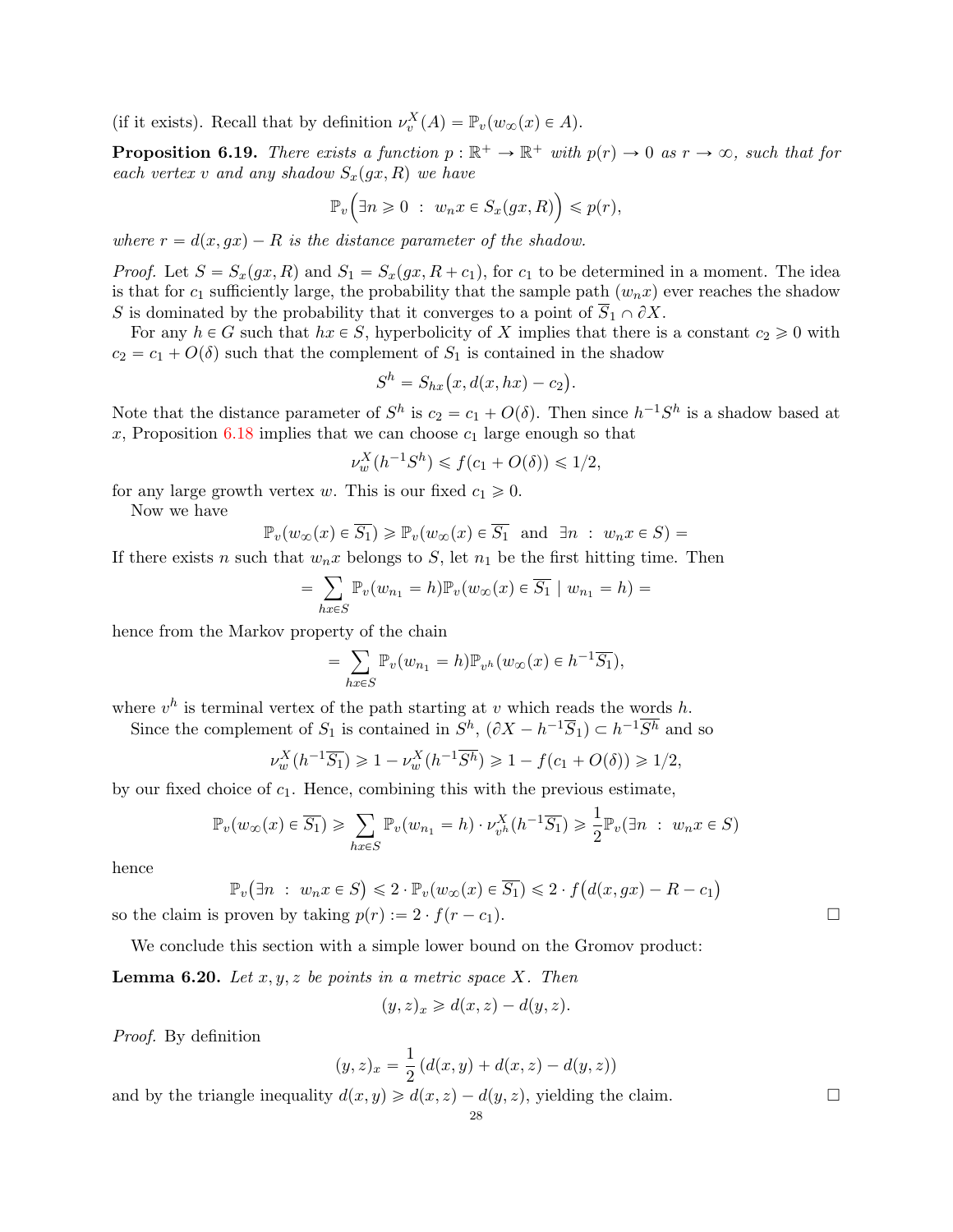6.7. Almost independence and Gromov products. Let  $\mathbb P$  denote the probability measure (on the space of infinite paths) for the Markov chain starting at the identity. Given a vertex  $v$ , we will denote as  $\mathbb{P}_{v}(w_n = g)$  the probability that the Markov chain starting at the vertex v reads g after *n* steps. Let  $m = \lfloor n/2 \rfloor$ . Finally, we denote as  $u_m$  the random variable  $u_m = w_m^{-1} w_n$ , so that  $w_n = w_m u_m$ . Recall that by the Markov property of the chain, for any  $g, h \in G$  and each m,

$$
\mathbb{P}(w_m = g \text{ and } u_m^{-1} = h) = \mathbb{P}(w_m = g) \cdot \mathbb{P}_v(w_m = h^{-1})
$$

where  $v = [g]$ . Let V denote the vertex set of Γ.

The following three lemmas will be essential in controlling the size of  $(gx, g^{-1}x)_x$  over the Markov chain (Lemma [6.26\)](#page-29-0), which is needed to produce loxodromic elements of the action  $G \sim X$ .

<span id="page-28-0"></span>**Lemma 6.21.** Let  $f : \mathbb{R} \to \mathbb{R}$  be any function such that  $f(m) \to +\infty$  as  $m \to +\infty$ . Then P  $\ddot{\cdot}$  $(w_mx, u_m^{-1}x)_x \geqslant f(m)$ ˘  $\rightarrow 0$ 

as  $m \to \infty.$ 

*Proof.* Let us denote as 
$$
S(m) := \{(g, h) \in G \times G : (gx, hx)_x \ge f(m)\}\)
$$
. Then by definition we have  

$$
\mathbb{P}((w_m x, u_m^{-1} x)_x \ge f(m)) = \sum_{g, h \in S(m)} \mathbb{P}(w_m = g \text{ and } u_m = h^{-1}) \le
$$

hence by the Markov property

$$
\leqslant \sum_{v \in V} \sum_{h \in G} \mathbb{P}_v(w_m = h^{-1}) \sum_{\{g : [g] = v, (g, h) \in S(m)\}} \mathbb{P}(w_m = g) \leqslant
$$

and forgetting the requirement that  $[g] = v$ 

$$
\leqslant \sum_{v\in V}\sum_{h\in G}\mathbb{P}_v(w_m=h^{-1})\mathbb{P}(w_mx\in S_x(hx,R))\leqslant
$$

where  $R = d(x, hx) - f(m)$ , while using the estimate on shadows (Proposition [6.19\)](#page-27-0) we have

$$
\leqslant \sum_{v \in V} \sum_{h \in G} \mathbb{P}_v(w_m = h^{-1}) p(f(m)) \leqslant \#V \cdot p(f(m))
$$

and the claim follows by decay of shadows.  $\Box$ 

<span id="page-28-1"></span>**Lemma 6.22.** For each  $\eta > 0$ , the probability

$$
\mathbb{P}\big((w_n^{-1}x,u_m^{-1}x)_x\leqslant n(L-\eta)/2\big)
$$

tends to 0 as  $n \to \infty$ .

*Proof.* By Lemma [6.20,](#page-27-1) and since the group acts by isometries,

$$
(w_n^{-1}x, u_m^{-1}x)_x \ge d(x, w_n^{-1}x) - d(w_n^{-1}x, u_m^{-1}x) = d(w_nx, x) - d(x, w_mx)
$$

Now, by Theorem [6.14,](#page-24-1)

$$
\mathbb{P}(d(w_n x, x) \geq n(L - \epsilon)) \to 1 \quad \text{and} \quad \mathbb{P}(d(w_m x, x) \leq n/2(L + \epsilon)) \to 1
$$

hence with probability which tends to 1

$$
(w_n^{-1}x, u_m^{-1}x)_x \ge n(L - \epsilon) - \frac{n}{2}(L + \epsilon) = \frac{n}{2}(L - 3\epsilon)
$$

which yields the claim setting  $\eta = 3\epsilon/2$ .

Finally, we show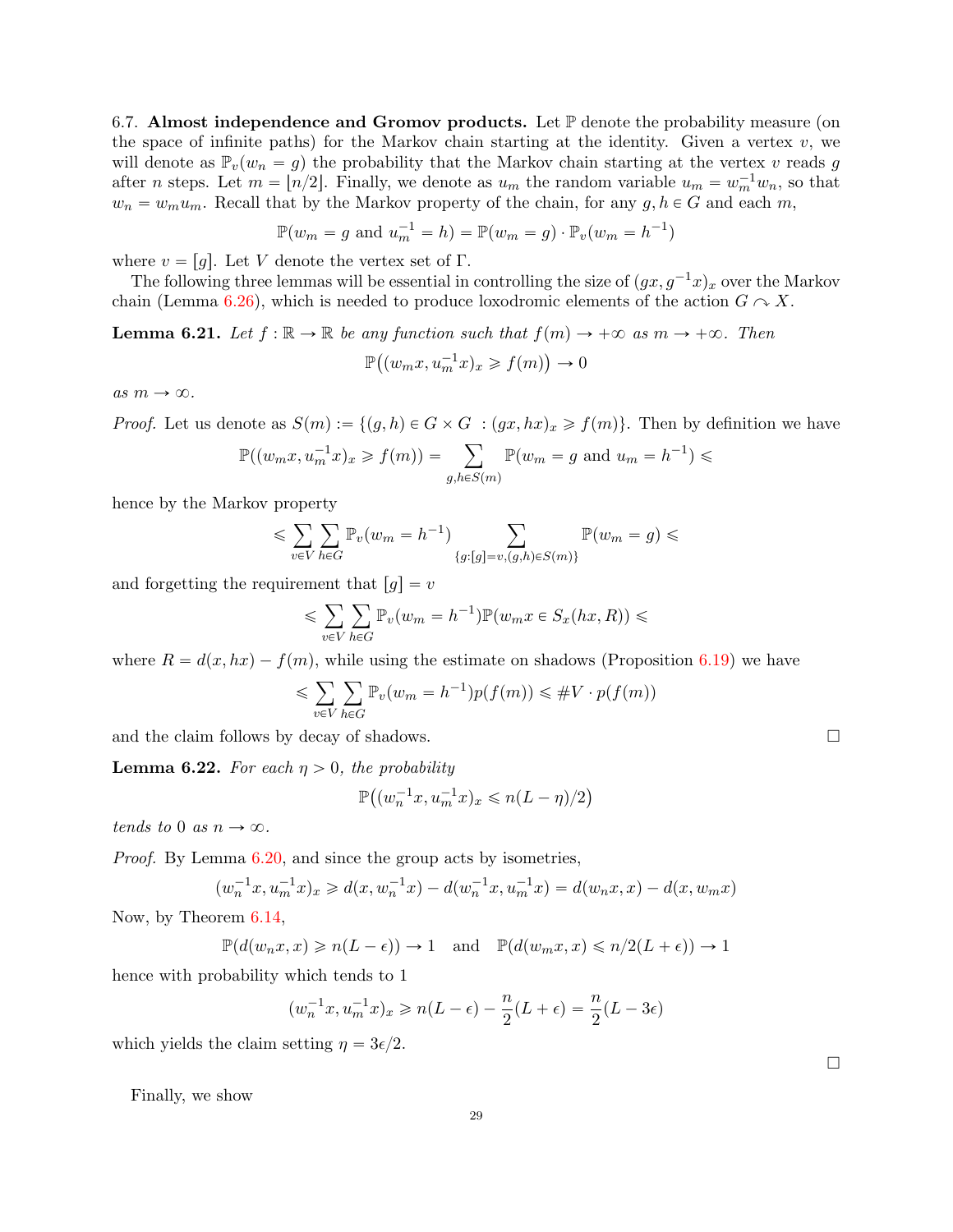<span id="page-29-2"></span>**Lemma 6.23.** For each  $\eta > 0$ , the probability

$$
\mathbb{P}\big((w_mx, w_nx)_x \leqslant n(L-\eta)/2\big)
$$

tends to 0 as  $n \to \infty$ .

Proof. By Lemma [6.20,](#page-27-1)

$$
(w_nx, w_mx)_x \ge d(x, w_nx) - d(w_mx, w_nx) = d(x, w_nx) - d(x, u_mx)
$$

so if we have  $d(x, w_n x) \geq n(L - \epsilon)$  and  $d(x, u_m x) \leq n(L + \epsilon)/2$  then

$$
(w_n x, w_m x)_x \geqslant n(L - 3\epsilon)/2
$$

Now, the first statement holds with probability which tends to 1 by Theorem [6.14;](#page-24-1) for the second statement, note that for each g and each m,<br>  $\mathbb{P}(u_m = g) = \sum_{m=1}^{g}$ 

$$
\mathbb{P}(u_m = g) = \sum_{v \in V} \mathbb{P}([w_m] = v) \mathbb{P}_v(w_m = g)
$$

and by Theorem [6.15](#page-25-0)

$$
\mathbb{P}_v\left(d(x,w_mx)\leqslant n(L+\epsilon)/2\right)\to 1
$$

for each recurrent v. Hence

$$
\mathbb{P}\left(d(x,u_mx)\leqslant n(L+\epsilon)/2\right)\to 1
$$

completing the proof.  $\Box$ 

6.8. Linear translation length along geodesics. For  $g \in G$ , let  $\tau_X(g)$  be the (stable) translation length of g with respect to its action on X. Recall that  $\tau_X(g) > 0$  if and only if g is loxodromic for the action  $G \cap X$ .

The following lemma for estimating the translation length of an isometry  $q$  of  $X$  is well-known; see for example [\[MT14,](#page-37-5) Proposition 5.8].

<span id="page-29-3"></span>**Lemma 6.24.** There exists a constant c, which depends only on  $\delta$ , such that for any isometry q of a δ-hyperbolic space X and any  $x \in X$  with  $d(x, gx) \geqslant 2(gx, g^{-1}x)_x + c$ , the translation length of g is given by

$$
\tau_X(g) = d(x, gx) - 2(gx, g^{-1}x)_x + O(\delta).
$$

Since we already proved that the term  $d(x, gx)$  grows linearly P–almost surely (Theorem [6.16\)](#page-25-1), to complete the proof we need to show that the Gromov product  $(gx, g^{-1}x)_x$  does not grow too fast. To do so, we will use the following trick. For a proof, see [\[TT15\]](#page-37-24).

<span id="page-29-1"></span>**Lemma 6.25** (Fellow traveling is contagious). Suppose that X is a  $\delta$ -hyperbolic space with basepoint x and suppose that  $A \geq 0$ . If  $a, b, c, d \in X$  are points of X with  $(a \cdot b)_x \geq A$ ,  $(c \cdot d)_x \geq A$ , and  $(a \cdot c)_x \leqslant A - 3\delta$ . Then  $(b \cdot d)_x - 2\delta \leqslant (a \cdot c)_x \leqslant (b \cdot d)_x + 2\delta$ .

We apply this to prove the following:

<span id="page-29-0"></span>**Lemma 6.26.** Let  $f : \mathbb{N} \to \mathbb{R}$  be any function such that  $f(n) \to +\infty$  as  $n \to +\infty$ . Then

$$
\mathbb{P}\Big((w_nx, w_n^{-1}x)_x \geq f(n)\Big) \to 0
$$

as  $n \to \infty$ .

Proof. Define

$$
f_1(n) = \min\left\{f(n) - 2\delta, \frac{n(L-\eta)}{2} - 3\delta\right\}
$$

It is easy to see that  $f_1(n) \to \infty$  as  $n \to \infty$ . By Lemma [6.25,](#page-29-1) if we know that:

- (1)  $(w_m x, w_n x)_x \geq n(L \eta)/2$ ,
- (2)  $(u_m^{-1}x, w_n^{-1}x)_x \geq n(L \eta)/2$ , and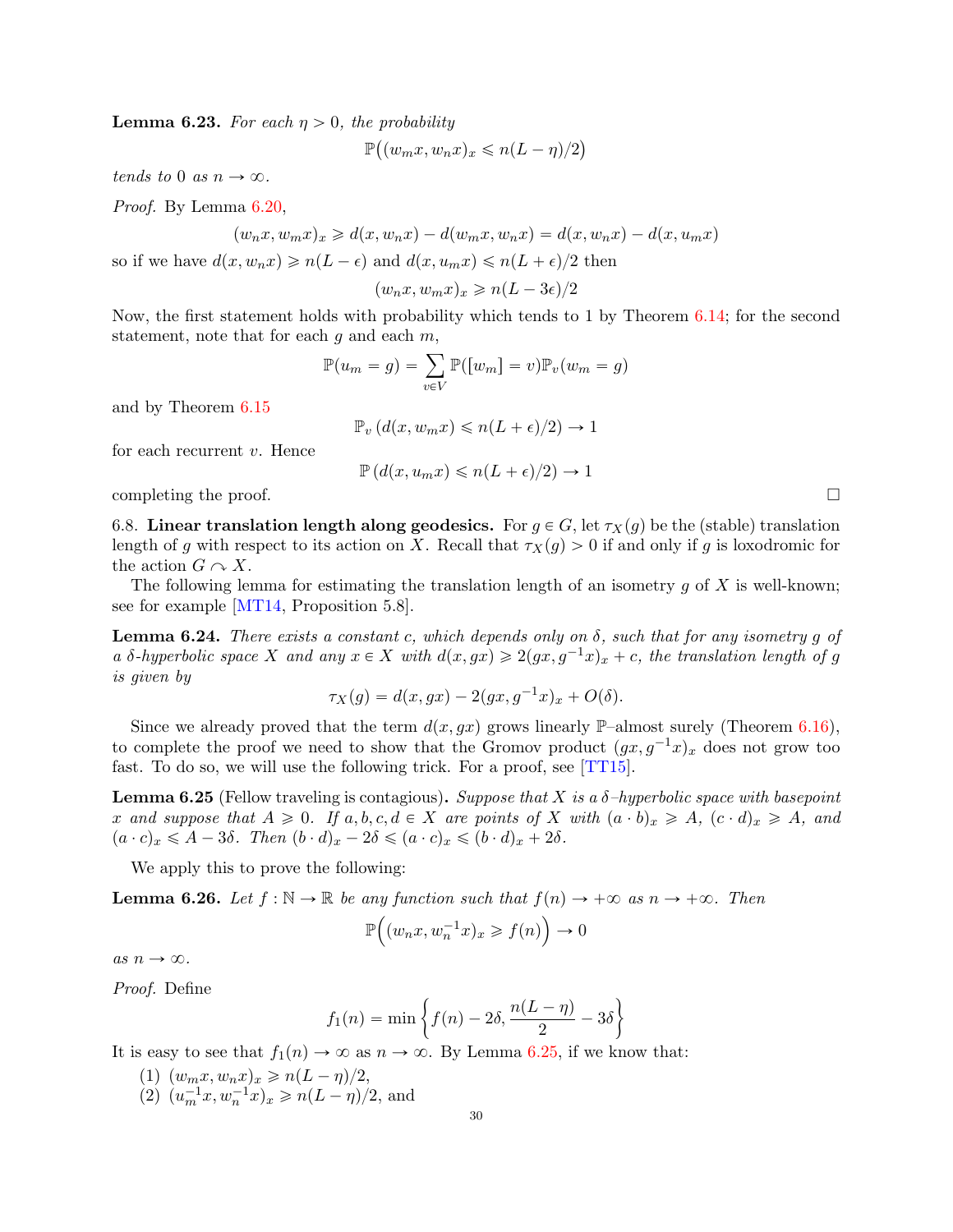$$
(3) (w_m x, u_m^{-1} x)_x \leq f_1(n) \leq n(L - \eta)/2 - 3\delta,
$$

then

$$
(w_nx,w_n^{-1}x)_x\leqslant (w_mx,u_m^{-1}x)_x+2\delta\leqslant f_1(n)+2\delta.
$$

Using Lemmas  $6.21$ ,  $6.22$ , and  $6.23$ , the probability that conditions  $(1),(2)$ ,  $(3)$  hold tends to 1, hence we have

$$
\mathbb{P}^n\left((w_nx, w_n^{-1}x)_x \leq f(n)\right) \to 1
$$

as  $n \to \infty$ .

We can now prove Theorem [1.6](#page-4-1) from the introduction.

**Theorem 6.27.** For every  $\epsilon > 0$ , one has

$$
\mathbb{P}\Big(\tau_X(w_n)\geqslant n(L-\epsilon)\Big)\to 1,
$$

as  $n \to \infty$ .

*Proof.* If we set  $f(n) = \eta n$  with  $\eta > 0$ , then by Lemma [6.26](#page-29-0) and Corollary [6.16](#page-25-1) the events  $(w_n x, w_n^{-1} x)_x \leq \eta n$  and  $d(x, w_n x) \geqslant n(L - \eta)$  occur with probability  $(\mathbb{P}^n)$  which tends to 1, hence by Lemma [6.24](#page-29-3)

$$
\mathbb{P}^n\Big(\tau(w_n) \geqslant n(L-3\eta)\Big) \geqslant \mathbb{P}^n\Big(d(x,w_nx) - 2(w_nx,w_n^{-1}x)_x + O(\delta) \geqslant n(L-3\eta)\Big)
$$

<span id="page-30-0"></span>which approaches 1 as  $n \to \infty$ . This implies the statement if we choose  $\epsilon > 3\eta$ .

7. GENERIC ELEMENTS AND THE ACTION  $G \curvearrowright X$ 

Recall that for any  $A \subseteq G$ ,

$$
P^n(A) = \frac{\#(A \cap S_n)}{\#S_n},
$$

where  $S_n$  is the *n*-sphere in G. Hence,  $P^n$  is uniform measure on the *n*-sphere of G.

We remind the reader that there is a constant  $c > 1$  such that  $c^{-1}\lambda^n \leq \#S_n \leq c\lambda^n$  (Theorem [5.4\)](#page-17-0) where  $\lambda$  is the growth of the directed graph  $\Gamma$ . Also, since ev:  $\widetilde{\Gamma} \to G$  is bijective, we may unambiguously use graph terminology when referring to elements of G. For example,  $[g] = v$  means that v is the vertex of  $\Gamma$  which is the terminal endpoint of the path starting at  $v_0$  and spelling g. Further, for  $g \in G$ ,  $\hat{g}$  denote the element of G along the unique combing geodesic from 1 to g which has distance  $\log|g|$  from g, where  $|x|$  denotes the integer part of x.

<span id="page-30-1"></span>**Lemma 7.1.** For any  $R \ge 0$  and any  $h \in G$ , the group shadow  $S_1(h, R) \subseteq G$  is contained in the union of finitely many cones:

$$
S_1(h, R) \subseteq \bigcup_{g \in B_{R+c}(h)} \text{cone}(g)
$$

where c depends only on  $\delta$ .

*Proof.* For each  $x, y, z$  in a metric space, by definition of shadow and Gromov product,

$$
z \in S_x(y, R) \Leftrightarrow (y, z)_x \ge d(x, y) - R \Leftrightarrow (x, z)_y \le R
$$

Thus, if  $g_1 \in S_1(h, R)$ , then  $(g_1, 1)_h \leq R$ , which implies that the distance between any geodesic segment from 1 to  $g_1$  and h is at most  $R + c$ , where c only depends on  $\delta$ . In particular, there exists a group element  $h_1$  on the combing geodesic from 1 to  $g_1$  which lies at distance  $\leq R + c$  from h. Thus,  $g_1 \in \text{cone}(h_1)$  with  $h_1 \in B_{R+c}(h)$ .

<span id="page-30-2"></span>**Lemma 7.2.** There is  $K \geq 0$  such that for every  $h \in G$  there is a  $g \in G$  such that  $v = [g]$  has large growth and  $d_G(h, g) \leq K$ .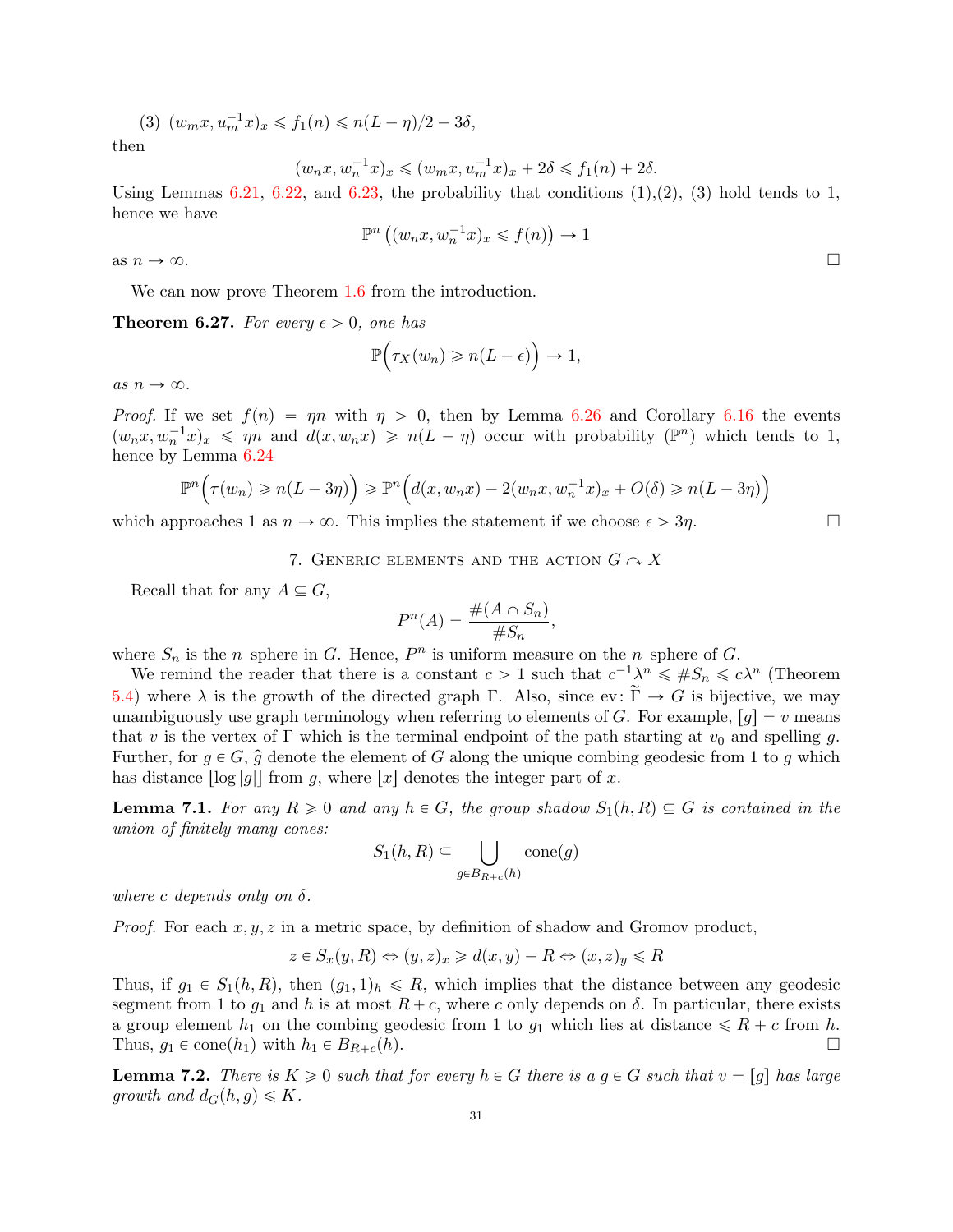*Proof.* Recall that by Lemma [5.8](#page-17-2) there exists an  $R \geq 0$  such that for any h the group shadow  $S_1(h, R)$  has maximal growth, i.e.  $\#(S_1(h, R) \cap S_n) \approx c_1\lambda^n$  for some  $c_1$  depending only on h. Moreover, by Lemma [7.1](#page-30-1) the shadow  $S_1(h, R)$  is contained in a finite union of cones:

$$
S_1(h, R) \subseteq \bigcup_{g \in B_{R+c}(h)} \text{cone}(g)
$$

where C depends only on  $\delta$ . We conclude that one such cone cone(q) also has large growth. This completes the proof.  $\Box$ 

7.1. Genericity of positive drift. The following result establishes Theorem [1.7](#page-4-2) from the introduction using what we have shown about the Markov measures in Section [6.](#page-18-0)

<span id="page-31-0"></span>**Theorem 7.3.** For every  $\epsilon > 0$  one has

$$
\frac{\#\{g \in S_n : d(gx, x) \ge (L - \epsilon) |g|\}}{\#S_n} \to 1 \quad \text{as } n \to \infty.
$$

*Proof.* Let  $A_L$  denote the set of group elements

$$
A_L := \{ g \in G \; : \; d(gx, x) \leq L|g| \}.
$$

We know by Corollary [6.16](#page-25-1) that for any  $L' < L$  one has

$$
\mathbb{P}^n(A_{L'}) \to 0 \quad \text{as } n \to \infty.
$$

Then we have

$$
P^{n}(A_{L-\epsilon}) \leq \frac{\#\{g \in S_n \ : \ \hat{g} \notin LG\}}{\#S_n} + \frac{\#\{g \in S_n \cap A_{L-\epsilon} \ : \ \hat{g} \in LG\}}{\#S_n}
$$

and we know by Proposition [2.5](#page-10-1) that the first term tends to 0. Now, by writing  $g = \hat{g}h$  with  $|h| = |\log |g||$  we have that  $d(gx, x) \leq (L - \epsilon)|g|$  implies

 $d(\widehat{g}x, x) \leq d(gx, x) + d(\widehat{g}x, gx) \leq (L - \epsilon)|g| + d(x, hx) \leq$ 

hence, there exists  $C$  such that it is less than

$$
\leq (L - \epsilon)|g| + C[\log|g|] \leq L'|\hat{g}|
$$

for any  $L - \epsilon < L' < L$  whenever |g| is sufficiently large. This proves the inclusion

$$
\{g\in S_n\cap A_{L-\epsilon}\ :\ \widehat{g}\in LG\}\subseteq \{g\in S_n\ :\ \widehat{g}\in A_{L'}\cap LG\}
$$

and by Lemma  $2.3(1)$  $2.3(1)$ 

$$
\#\{g \in S_n : \hat{g} \in A_{L'} \cap LG\} \leq c\lambda^{\lfloor \log n \rfloor} \#(S_{n-\lfloor \log n \rfloor} \cap A_{L'} \cap LG) \leq
$$

hence by Lemma [3.4](#page-14-1) (equation [\(4\)](#page-14-2)) and considering the size of  $S_{n-\lceil \log n \rceil}$ 

$$
\leqslant c_1\lambda^{\lfloor \log n \rfloor} \mathbb{P}^{n-\lfloor \log n \rfloor}(A_{L'}) \# S_{n-\lfloor \log n \rfloor} \leqslant c_2\lambda^n \mathbb{P}^{n-\lfloor \log n \rfloor}(A_{L'}).
$$

Finally, using that  $\mathbb{P}^{n-\lfloor \log n \rfloor}(A_{L'}) \to 0$  we get

$$
\limsup_{n \to \infty} \frac{\#\{g \in S_n \cap A_{L-\epsilon} \ : \ \widehat{g} \in LG\}}{\#S_n} \leqslant \limsup_{n \to \infty} c_3 \mathbb{P}^{n - \lfloor \log n \rfloor}(A_{L'}) = 0
$$

which proves the claim.  $\Box$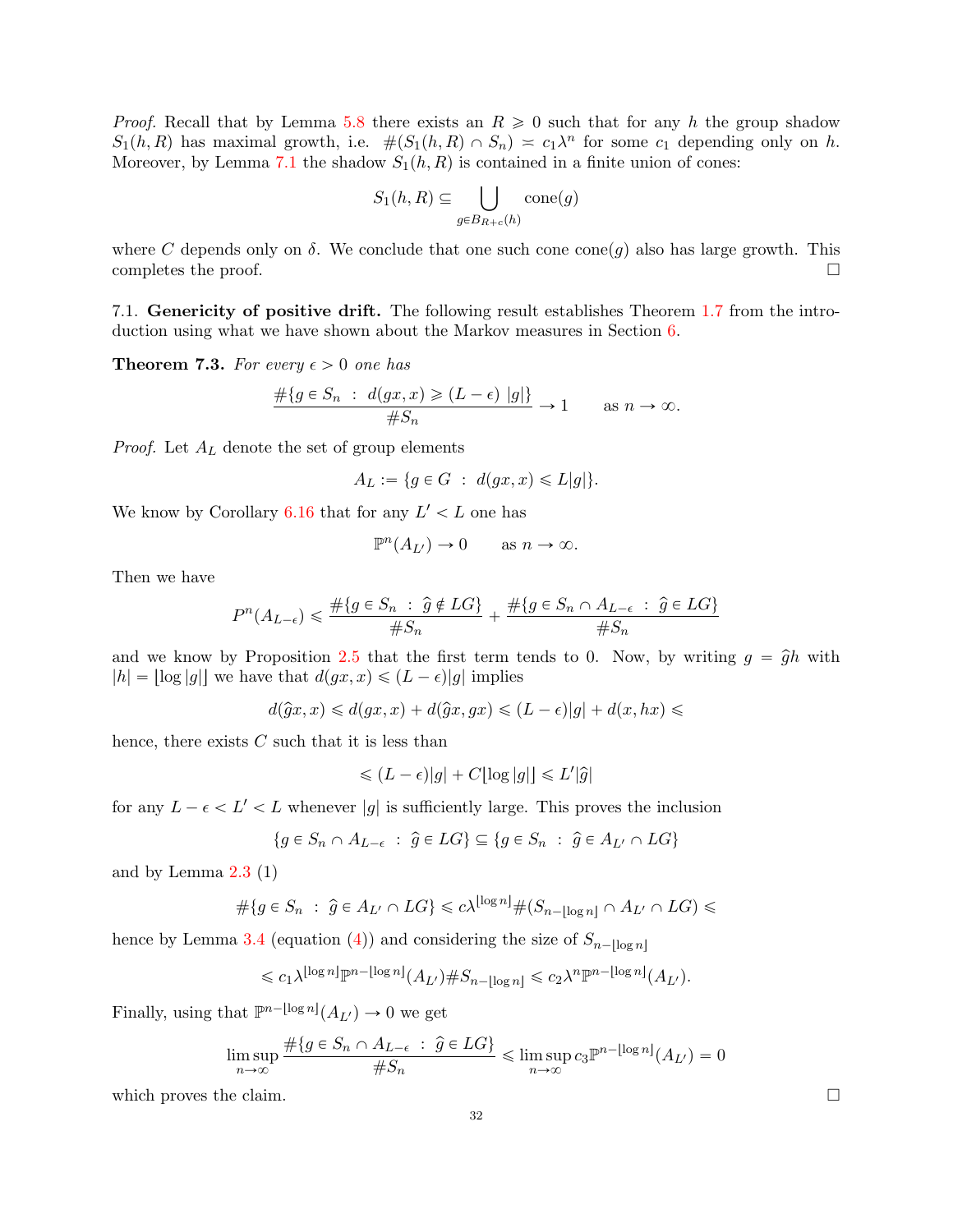## 7.2. Counting and decay of shadows. For  $q \in G$ , we set

$$
S_x^G(gx,R) = \{h \in G : hx \in S_x(gx,R)\},\
$$

where as usual,  $S_x(gx, R)$  is the shadow in X around gx centered at the basepoint  $x \in X$ . We will need the following decay property for  $S_x^G(gx, R) \subset G$ .

<span id="page-32-1"></span>**Proposition 7.4.** There is a function  $\rho : \mathbb{R}^+ \to \mathbb{R}^+$  with  $\rho(r) \to 0$  as  $r \to \infty$  such that for every  $n \geqslant 0$ 

$$
P^{n}(S_x^G(gx,R)) \leq \rho(d(x,gx) - R).
$$

*Proof.* By Lemma [7.2,](#page-30-2) every  $h \in S_x^G(gx, R)$  lies at distance  $\le D$  from a group element  $h_1$  of large growth, and moreover by Lemma [5.6](#page-17-3) such an element  $h_1$  is contained in the shadow  $S_x^G(gx, R+cD)$ , where c is the Lipschitz constant of the orbit map  $G \to X$ . Thus,

$$
S_x^G(gx, R) \subseteq N_D(S_x^G(gx, R + cD) \cap LG).
$$

Now,

$$
P^{n}(S_{x}^{G}(gx,R)) \leq P^{n}(N_{D}(S_{x}^{G}(gx,R+cD) \cap LG)) \leq
$$

hence, if  $#B_D$  is the size of a ball of radius D in the Cayley graph,

$$
\leqslant \#B_D \cdot P^n(S_x^G(gx, R + cD) \cap LG) \leqslant
$$

and by Lemma [3.4](#page-14-1)

$$
\leqslant c_1 \# B_D \cdot \mathbb{P}^n(S^G_x(gx, R + cD)) \leqslant
$$

hence by decay of shadows for  $\mathbb{P}$  (Proposition [6.19\)](#page-27-0)

$$
\leqslant c_1 \# B_D \cdot p \left( d(x, gx) - R - cD \right)
$$

thus the claim is proven if we set  $\rho(r) := c_1 \# B_D \cdot p(r - cD)$ .

7.3. Genericity of loxodromics. For each n, let  $n_1 = \lfloor \frac{n}{2} \rfloor$  $\frac{n}{2}$ ,  $n_2 = n - n_1$ . For each  $g \in S_n$ , let us pick its representative path from the initial vertex, and let  $a, b$  be the group elements associated respectively to the first  $n_1$  edges, and the last  $n_2$  edges of this path. Thus we can canonically write  $g = ab$ , with  $a \in S_{n_1}$ ,  $b \in S_{n_2}$ , and b in the cone of a. We now show that a and b are almost independent:

<span id="page-32-0"></span>**Lemma 7.5.** There exists a constant  $c > 0$  such that for any  $n \geq 2$  the inequality

$$
P^n(a \in A, b \in B) \leqslant cP^{n_1}(A)P^{n_2}(B)
$$

is satisfied for any subsets  $A, B \subseteq G$ .

Proof.

$$
P^{n}(a \in A, b \in B) = \frac{\#\{(a, b) \in S_{n_1} \times S_{n_2} : b \in \text{cone}(a), a \in A, b \in B\}}{\#S_n} \le
$$

and forgetting the requirement that  $b \in \text{cone}(a)$ ,

$$
\leq \frac{\#\{(a,b)\in S_{n_1}\times S_{n_2}:\ a\in A, b\in B\}}{\#S_n} \leq \frac{P^{n_1}(A)P^{n_2}(B)\#S_{n_1}\#S_{n_2}}{\#S_n}.
$$

Since  $\#S_n \geq e^{\lambda n}$  by Theorem [5.4,](#page-17-0) we have  $\#S_{n_1}\#S_{n_2} \leq c\#S_n$  for some  $c \geq 0$  not depending on n. This completes the proof of the claim.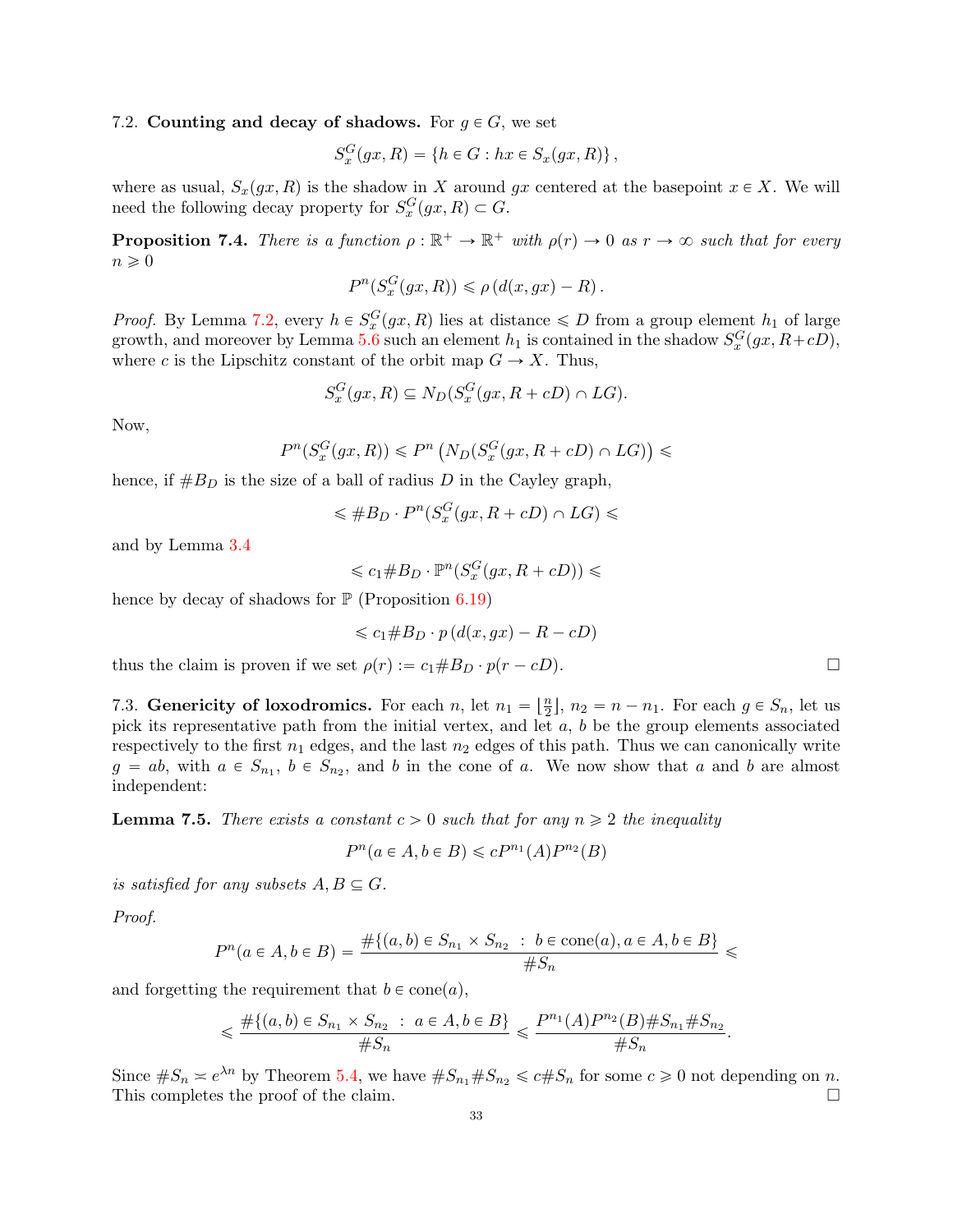<span id="page-33-0"></span>**Lemma 7.6.** For any  $\epsilon > 0$ ,

$$
P^{n}\left(d(x,ax)\leqslant \frac{n(L+\epsilon)}{2}\right)\to 1
$$

and

$$
P^{n}\left(d(x,bx)\leqslant \frac{n(L+\epsilon)}{2}\right)\to 1.
$$

Proof. We prove the complementary statement that

$$
P^{n}\left(d(x, ax) \geqslant \frac{n(L+\epsilon)}{2}\right) \to 0.
$$

Indeed, by Lemma [7.5](#page-32-0)

$$
P^{n}\left(d(x,ax) \geqslant \frac{n(L+\epsilon)}{2}\right) \leqslant cP^{n_{1}}\left(d(x,gx) \geqslant \frac{n(L+\epsilon)}{2}\right)
$$

which tends to zero by Theorem [7.3,](#page-31-0) recalling that  $n_1 \sim \frac{n}{2}$  $\frac{n}{2}$ . The proof of the second statement is completely analogous.  $\square$ 

Our goal is to prove that the translation length of a generic element in the  $n$ -sphere grows linearly in n. In order to apply Lemma  $6.25$ , we need to check that the first half of g (which is a) and the first half of  $g^{-1}$  (which is  $b^{-1}$ ) generically do not fellow travel:

<span id="page-33-1"></span>**Lemma 7.7.** Let  $f : \mathbb{R} \to \mathbb{R}$  be any function such that  $f(n) \to +\infty$  as  $n \to +\infty$ . Then

$$
P^n\Big((ax, b^{-1}x)_x \ge f(n)\Big) \to 0
$$

as  $n \to \infty$ .

Proof. We compute

$$
P^{n}((ax, b^{-1}x)_{x} \geq f(n)) = \frac{\#\{(g, h) \in S_{n_{1}} \times S_{n_{2}} : h \in \text{cone}(g), (gx, h^{-1}x)_{x} \geq f(n)\}}{\#S_{n}} \leq
$$

and removing the requirement that  $h \in \text{cone}(g)$  we have

$$
\leq \frac{\#\{(g,h)\in S_{n_1}\times S_{n_2} \ : \ (gx,h^{-1}x)_x \geq f(n)\}}{\#S_n} \leq
$$
  

$$
\leq \frac{1}{\#S_n} \sum_{h\in S_{n_2}} \#\{g\in S_{n_1} \ : \ gx\in S_x(h^{-1}x,d(x,h^{-1}x)-f(n))\} \leq
$$

and from decay of shadows (Proposition [7.4\)](#page-32-1) it follows that

$$
\leq \frac{1}{\#S_n} \sum_{h \in S_{n_2}} \rho(f(n)) \#S_{n_1} \leq \frac{\#S_{n_1} \#S_{n_2} \rho(f(n))}{\#S_n} \leq c \rho(f(n)) \to 0.
$$

 $\Box$ 

<span id="page-33-2"></span>The following two lemmas are the counting analogues of Lemma [6.22](#page-28-1) and Lemma [6.23.](#page-29-2) **Lemma 7.8.** For each  $\eta > 0$ , the probability

$$
P^{n}\left((b^{-1}x, g^{-1}x)_{x} \leqslant \frac{n(L - \eta)}{2}\right)
$$

tends to 0 as  $n \to \infty$ .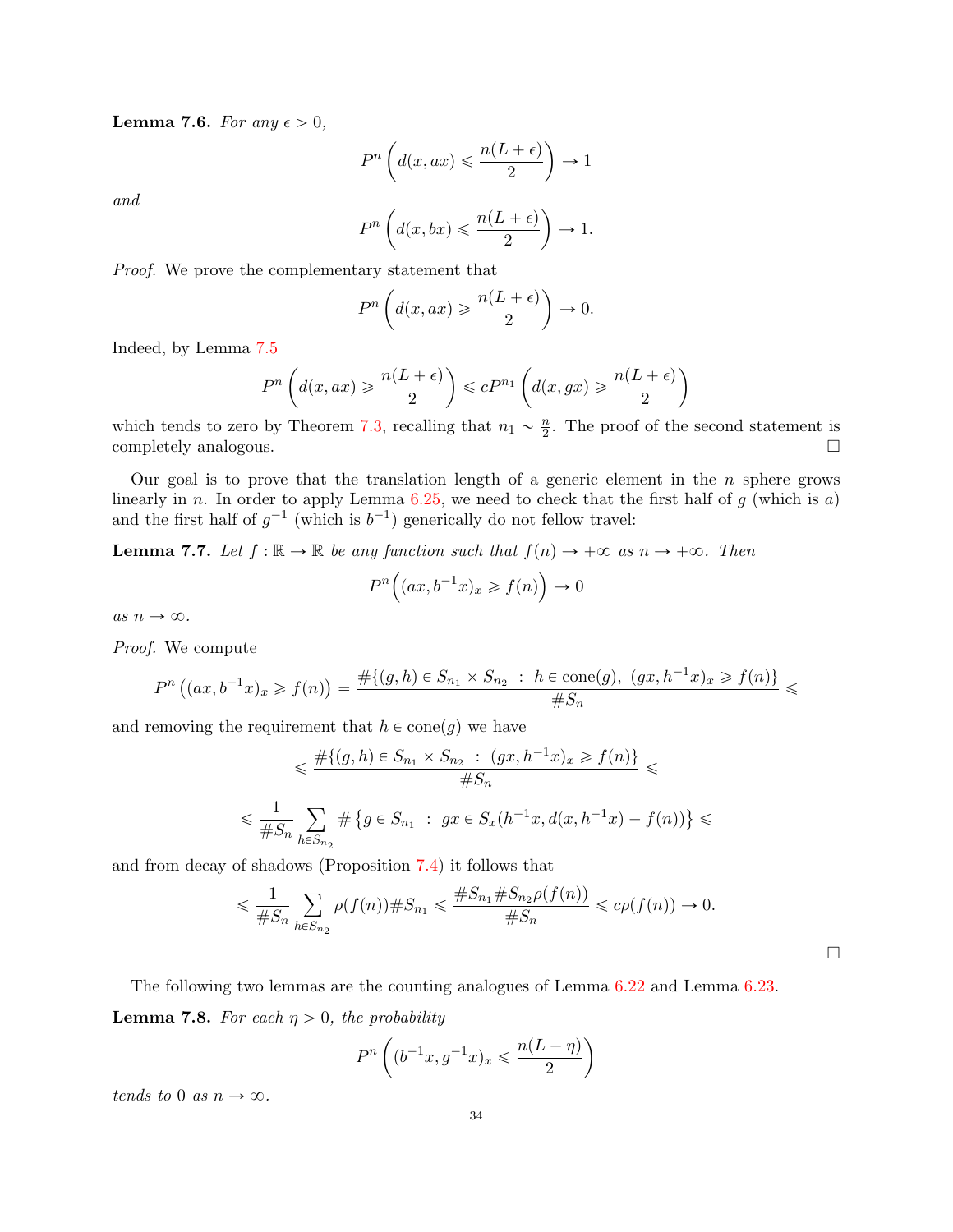Proof. By Lemma [6.20,](#page-27-1) and since the action is isometric

$$
(b^{-1}x, g^{-1}x)_x \ge d(x, g^{-1}x) - d(b^{-1}x, g^{-1}x) = d(x, gx) - d(x, ax)
$$

Now, for any  $\epsilon > 0$ , by genericity of positive drift (Theorem [7.3\)](#page-31-0)

$$
P^n\left(d(x,gx)\geqslant n(L-\epsilon)\right)\to 1
$$

and by Lemma [7.6](#page-33-0)

$$
P^n\left(d(x,ax)\leqslant \frac{n}{2}(L+\epsilon)\right)\to 1
$$

so

$$
P^{n}\left((b^{-1}x, g^{-1}x)_{x} \geqslant n\left(\frac{L}{2} - \frac{3\epsilon}{2}\right)\right) \to 1
$$

which proves the claim setting  $\eta = 3\epsilon/2$ .

<span id="page-34-0"></span>**Lemma 7.9.** For each  $\eta > 0$ , the probability

$$
P^{n}\left((ax,gx)_{x} \leqslant \frac{n(L-\eta)}{2}\right)
$$

tends to 0 as  $n \to \infty$ .

Proof. By Lemma [6.20,](#page-27-1)

$$
(ax, gx)_x \ge d(x, gx) - d(ax, gx) = d(x, gx) - d(x, bx)
$$

hence, since for any  $\epsilon > 0$  we have by genericity of positive drift (Theorem [7.3\)](#page-31-0)

$$
P^{n}(d(x,gx) \geqslant n(L-\epsilon)) \to 1
$$

and by Lemma [7.6](#page-33-0)

$$
P^{n}\left(d(x,bx)\leqslant \frac{n}{2}(L+\epsilon)\right)\to 1
$$

we get

$$
P^{n}\left((ax,gx)_{x}\geqslant n\left(\frac{L}{2}-\frac{3\epsilon}{2}\right)\right)\to 1
$$

which proves the claim setting  $\eta = 3\epsilon/2$ .

The following proposition establishes control of the Gromov products  $(gx, g^{-1}x)_x$  with respect to our counting measures:

<span id="page-34-1"></span>**Proposition 7.10.** Let  $f : \mathbb{N} \to \mathbb{R}$  be a function such that  $f(n) \to +\infty$  as  $n \to \infty$ . Then

$$
P^{n}\Big((gx, g^{-1}x)_{x} \leq f(n)\Big) \to 1
$$

as  $n \to \infty.$ 

Proof. Define

$$
f_1(n) = \min\left\{f(n) - 2\delta, \frac{n(L - \eta)}{2} - 3\delta\right\}
$$

It is easy to see that  $f_1(n) \to \infty$  as  $n \to \infty$ . By Lemma [6.25,](#page-29-1) if we know that:

(1)  $(ax, gx)_x \geq n(L - \eta)/2$ , (2)  $(b^{-1}x, g^{-1}x)_x \geqslant n(L - \eta)/2$ , and (3)  $(ax, b^{-1}x)_x \leq f_1(n) \leq n(L - \eta)/2 - 3\delta,$   $\Box$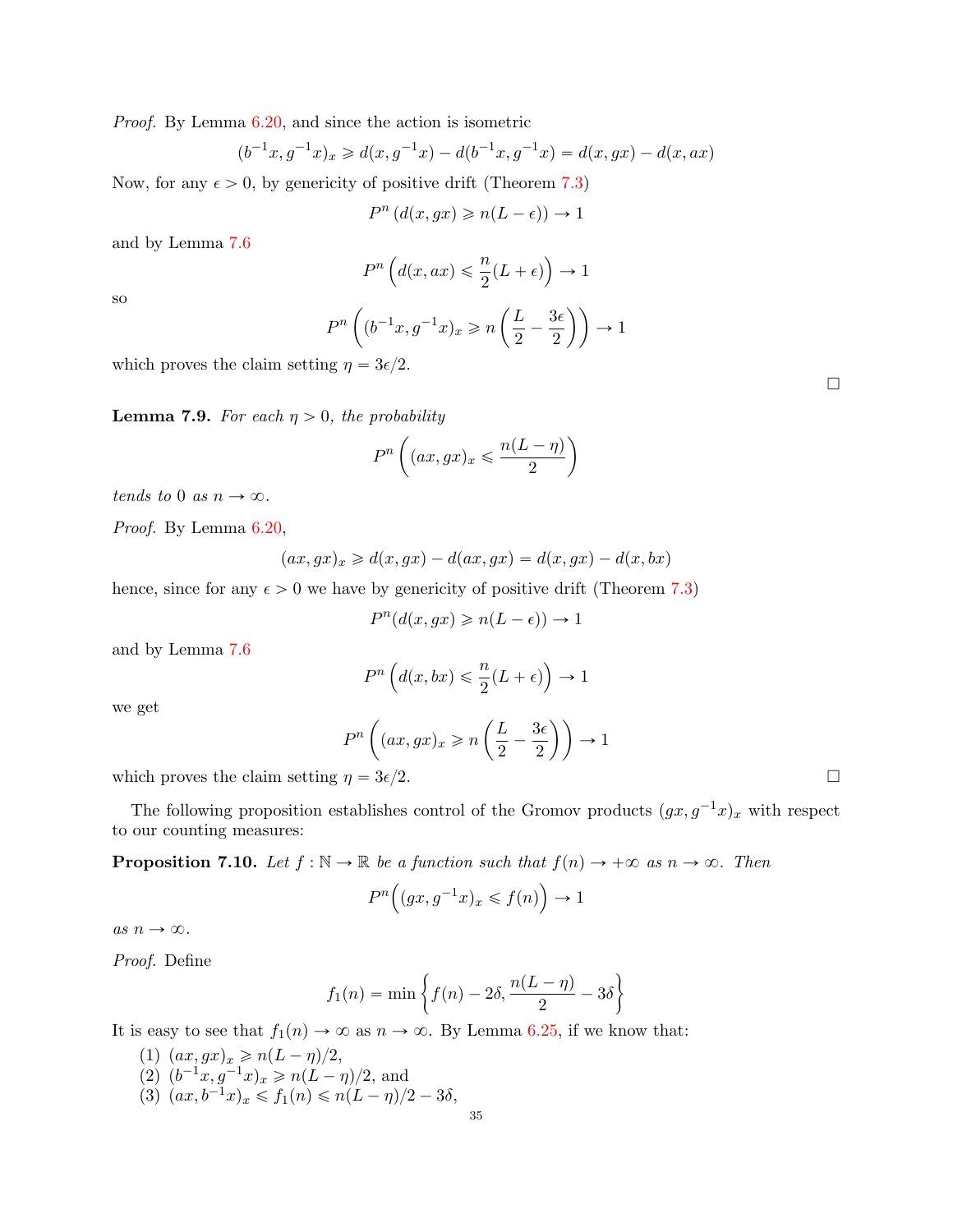then

$$
(gx, g^{-1}x)_x \leq (ax, b^{-1}x)_x + 2\delta \leq f_1(n) + 2\delta.
$$

Using Lemmas [7.7,](#page-33-1) [7.8,](#page-33-2) and [7.9,](#page-34-0) the probability that conditions  $(1),(2),(3)$  hold tends to 1, hence we have

$$
P^n((gx, g^{-1}x)_x \leq f(n)) \to 1
$$

as  $n \to \infty$ .

Finally, we prove Theorem [1.8](#page-4-3) from the introduction.

**Theorem 7.11** (Linear growth of translation length). For any  $\epsilon > 0$  we have

$$
\frac{\#\{g \in S_n : \tau_X(g) \ge n(L-\epsilon)\}}{\#S_n} \to 1,
$$

as  $n \to \infty$ .

*Proof.* If we set  $f(n) = \eta n$  with  $\eta > 0$ , then by Proposition [7.10](#page-34-1) and Theorem [7.3](#page-31-0) the events  $(gx, g^{-1}x)_x \le \eta n$  and  $d(x, gx) \ge n(L - \eta)$  occur with probability  $(P^n)$  which tends to 1, hence by Lemma [6.24](#page-29-3)

$$
P^{n}(\tau(g) \geq n(L-3\eta)) \geq P^{n}(\underline{d}(x,gx) - 2(gx,g^{-1}x)_{x} + O(\delta) \geq n(L-3\eta))
$$

which approaches 1 as  $n \to \infty$ . This implies the statement if we choose  $\epsilon > 3\eta$ .

Since elements with positive translation length are loxodromic, we finally get

Corollary 7.12 (Genericity of loxodromics).

$$
\frac{\#\{g \in S_n : g \text{ is } X - \text{loxodromic}\}}{\#S_n} \to 1,
$$

as  $n \to \infty$ .

#### **REFERENCES**

- <span id="page-35-8"></span>[Ago13] Ian Agol, The virtual Haken conjecture, with appendix by Agol, Daniel Groves, and Jason Manning. Doc. Math. 18 (2013), 1045–1087.
- <span id="page-35-1"></span>[AO96] G. Arzhantseva and A. Olshanskii, Generality of the class of groups in which subgroups with a lesser number of generators are free, Mat. Zametki 59 (1996), 489–496.
- <span id="page-35-2"></span>[Arz98] GN Arzhantseva, Generic properties of finitely presented groups and Howson's theorem, Communications in Algebra 26 (1998), no. 11, 3783–3792.
- <span id="page-35-4"></span>[BBF15] Mladen Bestvina, Ken Bromberg, and Koji Fujiwara, Constructing group actions on quasi-trees and applications to mapping class groups, Publications mathématiques de l'IHES  $122$  (2015), no. 1, 1–64.
- <span id="page-35-10"></span>[BC12] Jason Behrstock and Ruth Charney, Divergence and quasimorphisms of right-angled Artin groups, Mathematische Annalen 352 (2012), no. 2, 339–356.
- <span id="page-35-9"></span>[BF09] Mladen Bestvina and Koji Fujiwara, A characterization of higher rank symmetric spaces via bounded cohomology, Geom. Funct. Anal. 19 (2009), no. 1, 11–40.
- <span id="page-35-7"></span>[BF14] Mladen Bestvina and Mark Feighn, *Hyperbolicity of the complex of free factors*, Adv. Math. 256 (2014), 104–155. MR 3177291
- <span id="page-35-11"></span>[BH09] Martin R. Bridson and Aandre Haefliger, Metric spaces of non-positive curvature, vol. 319, Springer, 2009.
- <span id="page-35-0"></span>[BHM11] Sébastien Blachère, Peter Haïssinsky, and Pierre Mathieu, Harmonic measures versus quasiconformal measures for hyperbolic groups, Ann. Sci. E.N.S. 44 (2011), no. 4, 683–721.
- <span id="page-35-6"></span>[Bir69] Joan S Birman, Mapping class groups and their relationship to braid groups, Communications on Pure and Applied Mathematics 22 (1969), no. 2, 213–238.
- <span id="page-35-5"></span>[BLM83] Joan S. Birman, Alex Lubotzky, and John McCarthy, Abelian and solvable subgroups of the mapping class groups, Duke Math. J. 50 (1983), no. 4, 1107–1120.
- <span id="page-35-3"></span>[BMR03] Alexandre V Borovik, Alexei G Myasnikov, and Vladimir N Remeslennikov, Multiplicative measures on free groups, Internat. J. Algebra Comput. 13 (2003), no. 06, 705–731.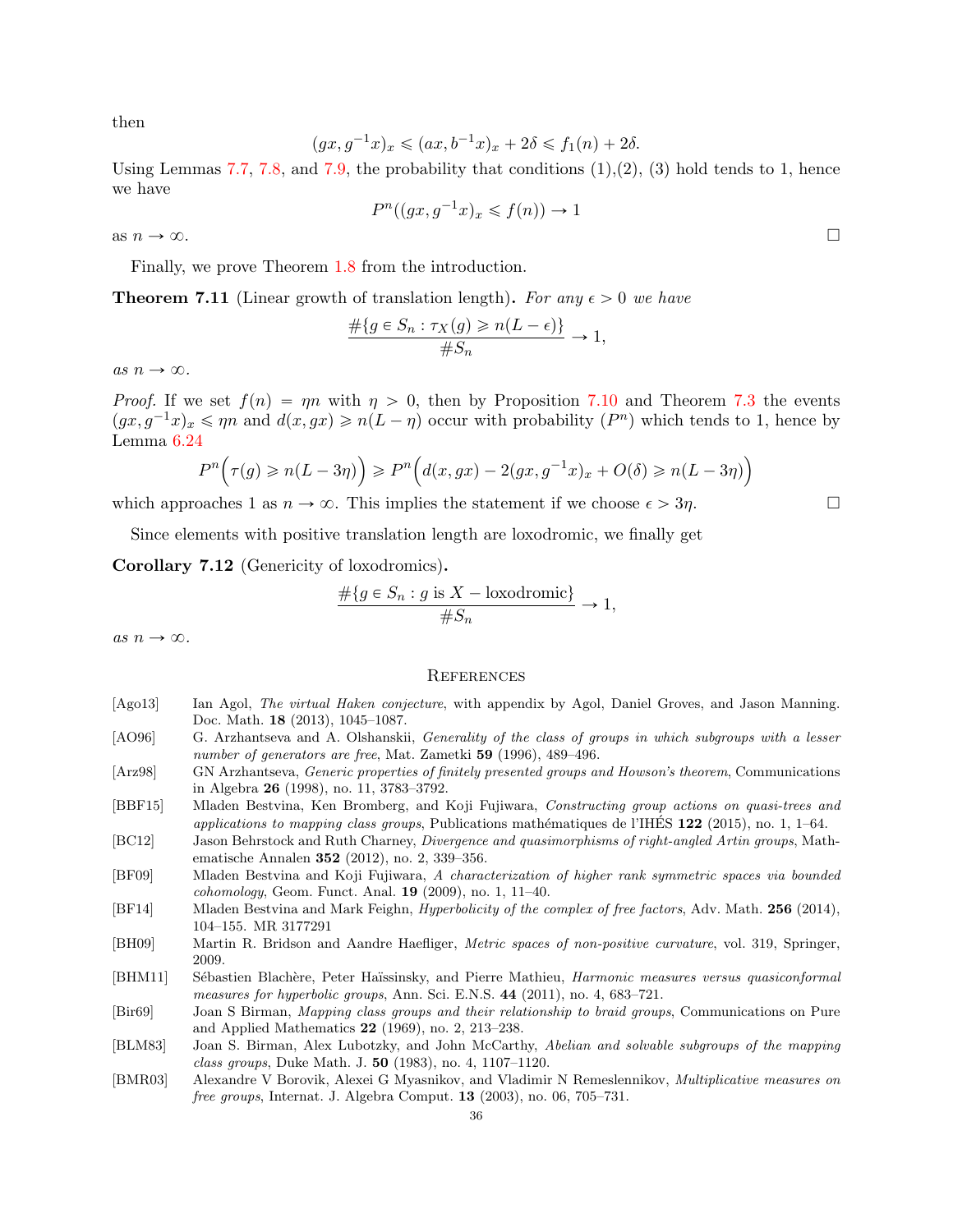- <span id="page-36-23"></span>[Cal13] Danny Calegari, *The ergodic theory of hyperbolic groups*, Geometry and topology down under, Contemp. Math 597 (2013), 15-52.
- <span id="page-36-27"></span>[Can84] James W Cannon, The combinatorial structure of cocompact discrete hyperbolic groups, Geometriae Dedicata 16 (1984), no. 2, 123–148.
- <span id="page-36-8"></span>[CdCM<sup>+</sup>15] Pierre-Emmanuel Caprace, Y de Cornulier, N Monod, R Tessera, et al., Amenable hyperbolic groups, Journal of the European Mathematical Society 17 (2015), 2903–2947.
- <span id="page-36-14"></span>[CF10] Danny Calegari and Koji Fujiwara, Combable functions, quasimorphisms, and the central limit theorem, Ergodic Theory and Dynamical Systems 30 (2010), no. 05, 1343–1369.
- <span id="page-36-13"></span>[Cha95] Christophe Champetier, *Propriétés statistiques des groupes de présentation finie*, Adv. Math. **116** (1995), no. 2, 197–262.
- <span id="page-36-18"></span>[CLM12] Matt T. Clay, Christopher J. Leininger, and Johanna Mangahas, The geometry of right-angled Artin subgroups of mapping class groups, Groups Geom. Dyn.  $6$  (2012), no. 2, 249–278.
- <span id="page-36-2"></span>[CM07a] Chris Connell and Roman Muchnik, Harmonicity of Gibbs measures, Duke Math. J. 137 (2007), no. 3, 461–509.
- <span id="page-36-1"></span>[CM07b] , Harmonicity of quasiconformal measures and Poisson boundaries of hyperbolic spaces, Geom. Funct. Anal. 17 (2007), no. 3, 707–769.
- <span id="page-36-6"></span>[CM15] Danny Calegari and Joseph Maher, Statistics and compression of scl, Ergodic Theory and Dynamical Systems 35 (2015), no. 01, 64–110.
- <span id="page-36-28"></span>[Coo93] Michel Coornaert, Mesures de Patterson-Sullivan sur le bord d'un espace hyperbolique au sens de Gromov, Pacific Journal of Mathematics 159 (1993), no. 2, 241–270.
- <span id="page-36-15"></span>[Dan05] Pallavi Dani, Statistical properties of elements in infinite groups, Ph.D. thesis, University of Chicago, 2005.
- <span id="page-36-26"></span>[DSU14] Tushar Das, David Simmons, and Mariusz Urbański, Geometry and dynamics in Gromov hyperbolic metric spaces: With an emphasis on non-proper settings, arXiv preprint arXiv:1409.2155 (2014).
- <span id="page-36-9"></span>[DT06] Nathan Dunfield and William P Thurston, Finite covers of random 3-manifolds, Invent. Math. 166 (2006), no. 3, 457–521.
- <span id="page-36-20"></span>[DT16] Spencer Dowdall and Samuel J Taylor, The co-surface graph and the geometry of hyperbolic free group extensions, arXiv preprint arXiv:1601.00101 (2016).
- <span id="page-36-16"></span>[Far06] Benson Farb, Some problems on mapping class groups and moduli space, Proceedings of symposia in pure mathematics, vol. 74, Providence, RI; American Mathematical Society; 1998, 2006, p. 11.

<span id="page-36-0"></span>[Fur71] Harry Furstenberg, Random walks and discrete subgroups of Lie groups, 1–63.

- <span id="page-36-24"></span>[GdlH90] E. Ghys and P. de la Harpe (eds.), Sur les groupes hyperboliques d'après Mikhael Gromov, Progress in Mathematics, vol. 83, Birkhäuser Boston, Inc., Boston, MA, 1990, Papers from the Swiss Seminar on Hyperbolic Groups held in Bern, 1988. MR 1086648 (92f:53050)
- <span id="page-36-3"></span>[GMM15] Sébastien Gouëzel, Frédéric Mathéus, and François Maucourant, Entropy and drift in word hyperbolic groups, arXiv preprint arXiv:1501.05082 (2015).
- <span id="page-36-10"></span>[Gro87] Mikhael Gromov, Hyperbolic groups, Springer, 1987.
- <span id="page-36-11"></span>[Gro93] M Gromov, *Asymptotic invariants of infinite groups*, Geometric group theory, vol. 2, vol. 182, Cambridge University Press, 1993.
- <span id="page-36-12"></span>[Gro03] Mikhail Gromov, Random walk in random groups, Geometric and Functional Analysis 13 (2003), no. 1, 73–146.
- <span id="page-36-7"></span>[GST17] Dominik Gruber, Alessandro Sisto, and Romain Tessera, Gromov's random monsters do not act nonelementarily on hyperbolic spaces, arXiv preprint arXiv:1705.10258 (2017).
- <span id="page-36-19"></span>[HM13] Michael Handel and Lee Mosher, Subgroup decomposition in Out (F\_n): Introduction and research announcement, arXiv preprint arXiv:1302.2681 (2013).
- <span id="page-36-21"></span>[HW08] Frédéric Haglund and Daniel T Wise, Special cube complexes, Geom. Funct. Anal. 17 (2008), no. 5, 1551–1620.
- <span id="page-36-17"></span>[Iva92] Nikolai V. Ivanov, Subgroups of Teichmüller modular groups, Translations of Mathematical Monographs, vol. 115, American Mathematical Society, Providence, RI, 1992, Translated from the Russian by E. J. F. Primrose and revised by the author.
- <span id="page-36-5"></span>[Kai94] Vadim A Kaimanovich, The Poisson boundary of hyperbolic groups, Comptes rendus de l'Académie des sciences. Série 1, Mathématique 318 (1994), no. 1, 59–64.
- <span id="page-36-25"></span>[KB02] Ilya Kapovich and Nadia Benakli, Boundaries of hyperbolic groups, Combinatorial and geometric group theory (New York, 2000/Hoboken, NJ, 2001) 296 (2002), 39–93.
- <span id="page-36-22"></span>[KK14] Sang-Hyun Kim and Thomas Koberda, The geometry of the curve graph of a right-angled Artin group, International Journal of Algebra and Computation 24 (2014), no. 02, 121–169.
- <span id="page-36-4"></span>[KLP11] Vadim A Kaimanovich and Vincent Le Prince, Matrix random products with singular harmonic measure, Geom. Dedicata 150 (2011), no. 1, 257–279.